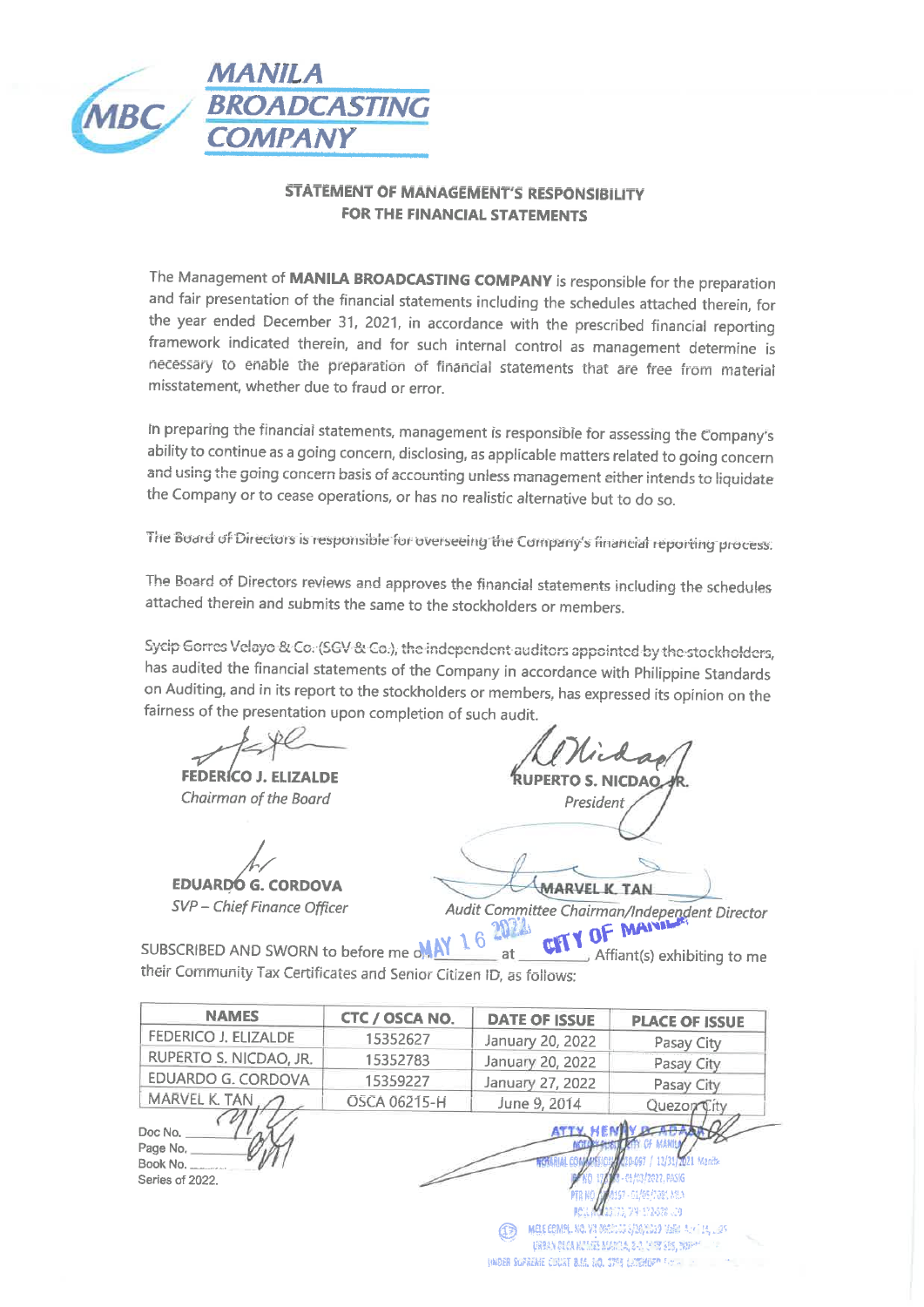# COVER SHEET

# **for**

## AUDITED FINANCIAL STATEMENTS

|             |             |             |             |                        |              |                                                                              |           |         |             |              |   |                          |              |                                 |       |              |   |                                                                            |                  |                  |                  | <b>SEC Registration Number</b>                                                                                                                                     |           |              |                                       |              |               |                |                         |
|-------------|-------------|-------------|-------------|------------------------|--------------|------------------------------------------------------------------------------|-----------|---------|-------------|--------------|---|--------------------------|--------------|---------------------------------|-------|--------------|---|----------------------------------------------------------------------------|------------------|------------------|------------------|--------------------------------------------------------------------------------------------------------------------------------------------------------------------|-----------|--------------|---------------------------------------|--------------|---------------|----------------|-------------------------|
|             |             |             |             |                        |              |                                                                              |           |         |             |              |   |                          |              |                                 |       |              |   |                                                                            | $\boldsymbol{0}$ | $\boldsymbol{0}$ | $\boldsymbol{0}$ | $\boldsymbol{0}$                                                                                                                                                   | $\bf{0}$  | $\bf{0}$     | $\bf{0}$                              | $\mathbf{1}$ | 6             | $\overline{7}$ | $\overline{\mathbf{4}}$ |
|             |             |             |             | <b>COMPANY NAME</b>    |              |                                                                              |           |         |             |              |   |                          |              |                                 |       |              |   |                                                                            |                  |                  |                  |                                                                                                                                                                    |           |              |                                       |              |               |                |                         |
| M           | $\mathbf A$ | ${\bf N}$   | $\mathbf I$ | L                      | $\mathbf{A}$ |                                                                              | $\bf{B}$  | $\bf R$ | $\mathbf 0$ | $\mathbf{A}$ | D | $\mathbf C$              | $\mathbf{A}$ | S                               | T     | $\mathbf I$  | N | G                                                                          |                  | $\mathbf C$      | $\mathbf 0$      | M                                                                                                                                                                  | ${\bf P}$ | $\mathbf{A}$ | ${\bf N}$                             | $\mathbf Y$  |               |                |                         |
|             |             |             |             |                        |              |                                                                              |           |         |             |              |   |                          |              |                                 |       |              |   |                                                                            |                  |                  |                  |                                                                                                                                                                    |           |              |                                       |              |               |                |                         |
|             |             |             |             |                        |              |                                                                              |           |         |             |              |   |                          |              |                                 |       |              |   |                                                                            |                  |                  |                  |                                                                                                                                                                    |           |              |                                       |              |               |                |                         |
|             |             |             |             |                        |              |                                                                              |           |         |             |              |   |                          |              |                                 |       |              |   |                                                                            |                  |                  |                  |                                                                                                                                                                    |           |              |                                       |              |               |                |                         |
|             |             |             |             |                        |              |                                                                              |           |         |             |              |   |                          |              |                                 |       |              |   |                                                                            |                  |                  |                  |                                                                                                                                                                    |           |              |                                       |              |               |                |                         |
|             |             |             |             |                        |              | <b>PRINCIPAL OFFICE</b> ( No. / Street / Barangay / City / Town / Province ) |           |         |             |              |   |                          |              |                                 |       |              |   |                                                                            |                  |                  |                  |                                                                                                                                                                    |           |              |                                       |              |               |                |                         |
| M           | B           | $\mathbf C$ |             | B                      | U            | $\mathbf I$                                                                  | L         | D       | $\bf{I}$    | N            | G | $\overline{\phantom{a}}$ |              | $\boldsymbol{\mathrm{V}}$       |       |              | S | $\mathbf 0$                                                                | T                | T                | $\mathbf 0$      |                                                                                                                                                                    | S         | T            | $\bf R$                               | E            | E             | T              |                         |
| $\mathbf C$ | $\mathbf C$ | ${\bf P}$   |             | $\mathbf C$            | $\mathbf{O}$ | M                                                                            | ${\bf P}$ | L       | E           | $\mathbf X$  | , |                          | ${\bf P}$    | $\mathbf{A}$                    | S     | $\mathbf{A}$ | Y |                                                                            | $\mathbf C$      | I                | T                | Y                                                                                                                                                                  |           |              |                                       |              |               |                |                         |
|             |             |             |             |                        |              |                                                                              |           |         |             |              |   |                          |              |                                 |       |              |   |                                                                            |                  |                  |                  |                                                                                                                                                                    |           |              |                                       |              |               |                |                         |
|             |             |             |             |                        |              |                                                                              |           |         |             |              |   |                          |              |                                 |       |              |   |                                                                            |                  |                  |                  |                                                                                                                                                                    |           |              |                                       |              |               |                |                         |
|             |             |             |             | Form Type              |              |                                                                              |           |         |             |              |   |                          |              | Department requiring the report |       |              |   |                                                                            |                  |                  |                  |                                                                                                                                                                    |           |              | Secondary License Type, If Applicable |              |               |                |                         |
|             |             | A           | A           | F                      | S            |                                                                              |           |         |             |              |   |                          | $\mathbf C$  |                                 | R M D |              |   |                                                                            |                  |                  |                  |                                                                                                                                                                    |           | N            |                                       | A            |               |                |                         |
|             |             |             |             |                        |              |                                                                              |           |         |             |              |   |                          |              |                                 |       |              |   |                                                                            |                  |                  |                  |                                                                                                                                                                    |           |              |                                       |              |               |                |                         |
|             |             |             |             |                        |              | Company's Email Address                                                      |           |         |             |              |   |                          |              | Company's Telephone Number      |       |              |   | <b>COMPANY INFORMATION</b>                                                 |                  |                  |                  |                                                                                                                                                                    |           |              | Mobile Number                         |              |               |                |                         |
|             |             |             |             |                        | N/A          |                                                                              |           |         |             |              |   |                          |              | 832-6127                        |       |              |   |                                                                            |                  |                  |                  |                                                                                                                                                                    |           |              |                                       |              |               |                |                         |
|             |             |             |             |                        |              |                                                                              |           |         |             |              |   |                          |              |                                 |       |              |   |                                                                            |                  |                  |                  |                                                                                                                                                                    |           |              |                                       |              |               |                |                         |
|             |             |             |             |                        | 604          | No. of Stockholders                                                          |           |         |             |              |   |                          |              | Annual Meeting (Month / Day)    | 10/7  |              |   |                                                                            |                  |                  |                  |                                                                                                                                                                    |           | 12/31        | Fiscal Year (Month / Day)             |              |               |                |                         |
|             |             |             |             |                        |              |                                                                              |           |         |             |              |   |                          |              |                                 |       |              |   |                                                                            |                  |                  |                  |                                                                                                                                                                    |           |              |                                       |              |               |                |                         |
|             |             |             |             |                        |              |                                                                              |           |         |             |              |   |                          |              |                                 |       |              |   | CONTACT PERSON INFORMATION                                                 |                  |                  |                  |                                                                                                                                                                    |           |              |                                       |              |               |                |                         |
|             |             |             |             | Name of Contact Person |              |                                                                              |           |         |             |              |   |                          |              | <b>Email Address</b>            |       |              |   | The designated contact person <b>MUST</b> be an Officer of the Corporation |                  |                  |                  | Telephone Number/s                                                                                                                                                 |           |              |                                       |              | Mobile Number |                |                         |
|             |             |             |             |                        |              | Eduardo G. Cordova                                                           |           |         |             |              |   |                          |              | edcor@mbcradio.net              |       |              |   |                                                                            |                  |                  |                  | 832-6149                                                                                                                                                           |           |              |                                       |              |               |                |                         |
|             |             |             |             |                        |              |                                                                              |           |         |             |              |   |                          |              |                                 |       |              |   | <b>CONTACT PERSON's ADDRESS</b>                                            |                  |                  |                  |                                                                                                                                                                    |           |              |                                       |              |               |                |                         |
|             |             |             |             |                        |              |                                                                              |           |         |             |              |   |                          |              |                                 |       |              |   |                                                                            |                  |                  |                  |                                                                                                                                                                    |           |              |                                       |              |               |                |                         |
|             |             |             |             |                        |              |                                                                              |           |         |             |              |   |                          |              |                                 |       |              |   |                                                                            |                  |                  |                  | <b>MBC Building, V. Sotto Street, CCP Complex, Pasay City</b>                                                                                                      |           |              |                                       |              |               |                |                         |
|             |             |             |             |                        |              |                                                                              |           |         |             |              |   |                          |              |                                 |       |              |   |                                                                            |                  |                  |                  | NOTE 1: In case of death, resignation or cessation of office of the officer designated as contact person, such incident shall be reported to the Commission within |           |              |                                       |              |               |                |                         |

*thirty (30) calendar days from the occurrence thereof with information and complete contact details of the new contact person designated. 2 : All Boxes must be properly and completely filled-up. Failure to do so shall cause the delay in updating the corporation's records with the Commission*



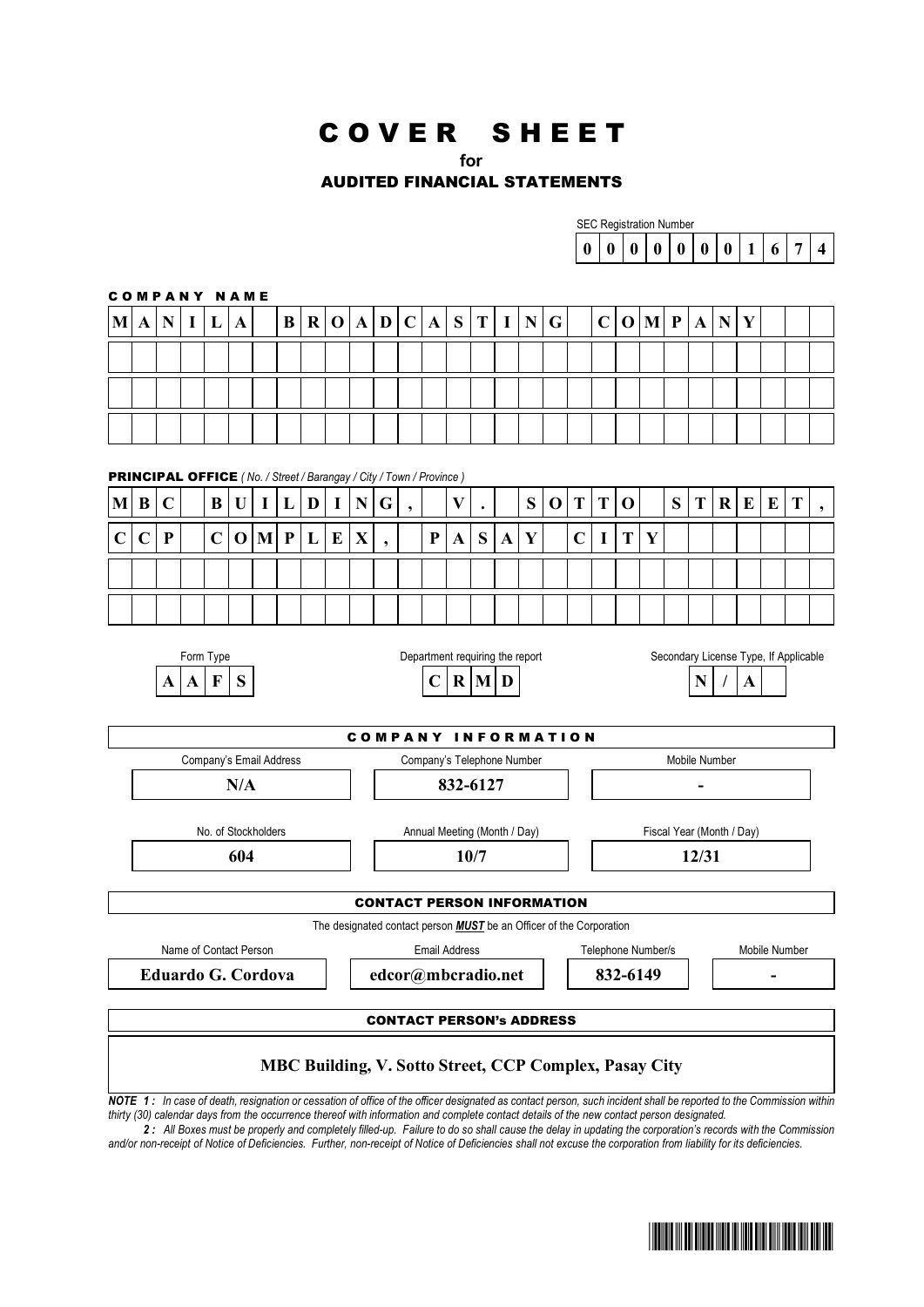

SyCip Gorres Velayo & Co. 6760 Ayala Avenue 1226 Makati City Philippines

 Tel: (632) 8891 0307 Fax: (632) 8819 0872 ey.com/ph

### **INDEPENDENT AUDITOR'S REPORT**

The Stockholders and the Board of Directors Manila Broadcasting Company MBC Building, V. Sotto Street CCP Complex, Pasay City

### **Report on the Audit of the Parent Company Financial Statements**

#### **Opinion**

We have audited the parent company financial statements of Manila Broadcasting Company (the Company), which comprise the parent company statements of financial position as at December 31, 2021 and 2020, and the parent company statements of comprehensive income, parent company statements of changes in equity and parent company statements of cash flows for the years then ended, and notes to the parent company financial statements, including a summary of significant accounting policies.

In our opinion, the accompanying parent company financial statements present fairly, in all material respects, the financial position of the Company as at December 31, 2021 and 2020, and its financial performance and its cash flows for the years then ended in accordance with Philippine Financial Reporting Standards (PFRSs).

#### **Basis for Opinion**

We conducted our audits in accordance with Philippine Standards on Auditing (PSAs). Our responsibilities under those standards are further described in the *Auditor's Responsibilities for the Audit of the Parent Company Financial Statements* section of our report. We are independent of the Company in accordance with the Code of Ethics for Professional Accountants in the Philippines (Code of Ethics) together with the ethical requirements that are relevant to our audit of the parent company financial statements in the Philippines, and we have fulfilled our other ethical responsibilities in accordance with these requirements and the Code of Ethics. We believe that the audit evidence we have obtained is sufficient and appropriate to provide a basis for our opinion.

#### **Responsibilities of Management and Those Charged with Governance for the Parent Company Financial Statements**

Management is responsible for the preparation and fair presentation of the parent company financial statements in accordance with PFRSs, and for such internal control as management determines is necessary to enable the preparation of parent company financial statements that are free from material misstatement, whether due to fraud or error.

In preparing the parent company financial statements, management is responsible for assessing the Company's ability to continue as a going concern, disclosing, as applicable, matters related to going concern and using the going concern basis of accounting unless management either intends to liquidate the Company or to cease operations, or has no realistic alternative but to do so.

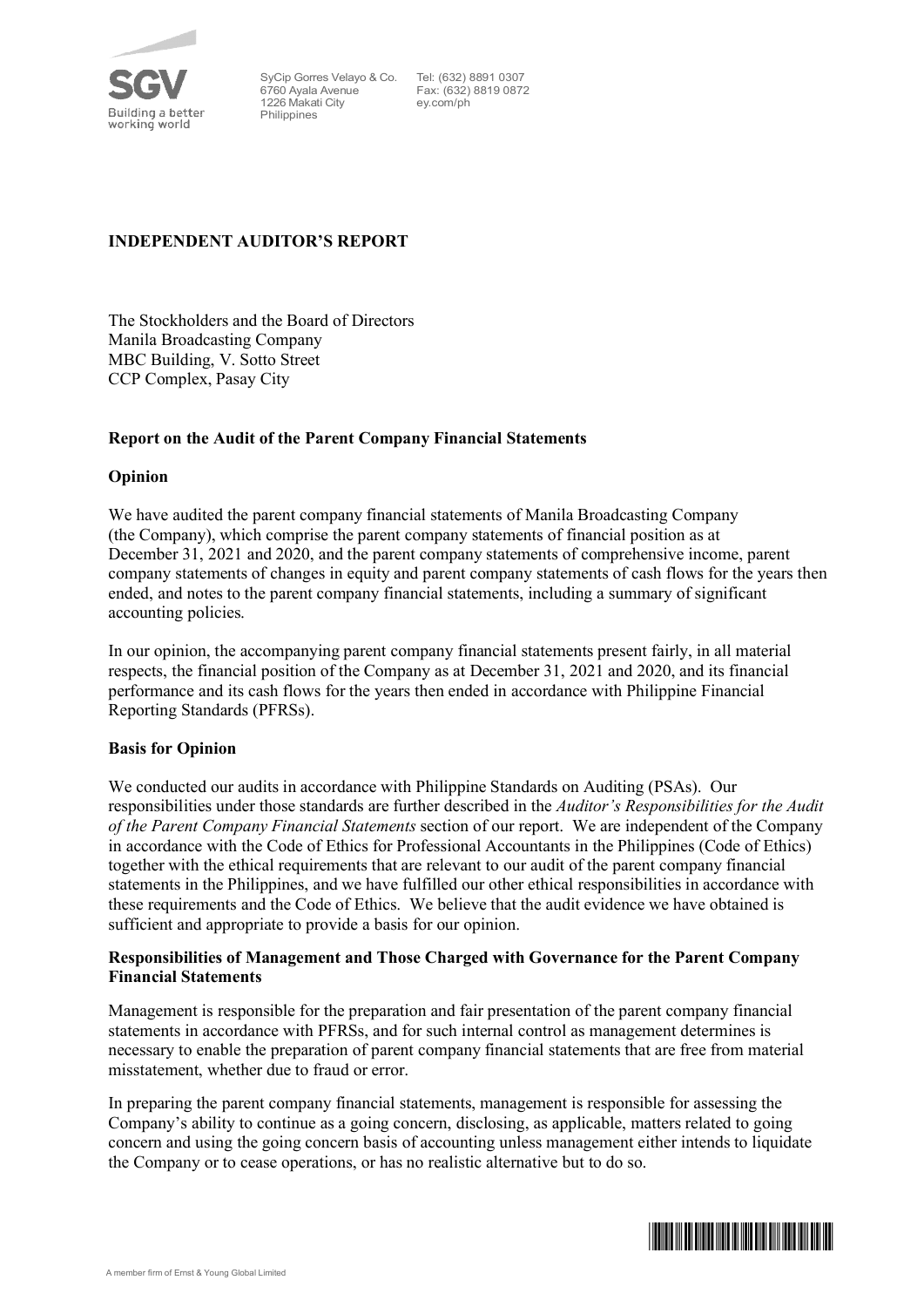

Those charged with governance are responsible for overseeing the Company's financial reporting process.

 $-2-$ 

#### **Auditor's Responsibilities for the Audit of the Parent Company Financial Statements**

Our objectives are to obtain reasonable assurance about whether the parent company financial statements as a whole are free from material misstatement, whether due to fraud or error, and to issue an auditor's report that includes our opinion. Reasonable assurance is a high level of assurance, but is not a guarantee that an audit conducted in accordance with PSAs will always detect a material misstatement when it exists. Misstatements can arise from fraud or error and are considered material if, individually or in the aggregate, they could reasonably be expected to influence the economic decisions of users taken on the basis of these parent company financial statements.

As part of an audit in accordance with PSAs, we exercise professional judgment and maintain professional skepticism throughout the audit. We also:

- Identify and assess the risks of material misstatement of the parent company financial statements, whether due to fraud or error, design and perform audit procedures responsive to those risks, and obtain audit evidence that is sufficient and appropriate to provide a basis for our opinion. The risk of not detecting a material misstatement resulting from fraud is higher than for one resulting from error, as fraud may involve collusion, forgery, intentional omissions, misrepresentations, or the override of internal control.
- Obtain an understanding of internal control relevant to the audit in order to design audit procedures that are appropriate in the circumstances, but not for the purpose of expressing an opinion on the effectiveness of the Company's internal control.
- Evaluate the appropriateness of accounting policies used and the reasonableness of accounting estimates and related disclosures made by management.
- Conclude on the appropriateness of management's use of the going concern basis of accounting and, based on the audit evidence obtained, whether a material uncertainty exists related to events or conditions that may cast significant doubt on the Company's ability to continue as a going concern. If we conclude that a material uncertainty exists, we are required to draw attention in our auditor's report to the related disclosures in the parent company financial statements or, if such disclosures are inadequate, to modify our opinion. Our conclusions are based on the audit evidence obtained up to the date of our auditor's report. However, future events or conditions may cause the Company to cease to continue as a going concern.
- Evaluate the overall presentation, structure and content of the parent company financial statements, including the disclosures, and whether the parent company financial statements represent the underlying transactions and events in a manner that achieves fair presentation.

We communicate with those charged with governance regarding, among other matters, the planned scope and timing of the audit and significant audit findings, including any significant deficiencies in internal control that we identify during our audit.

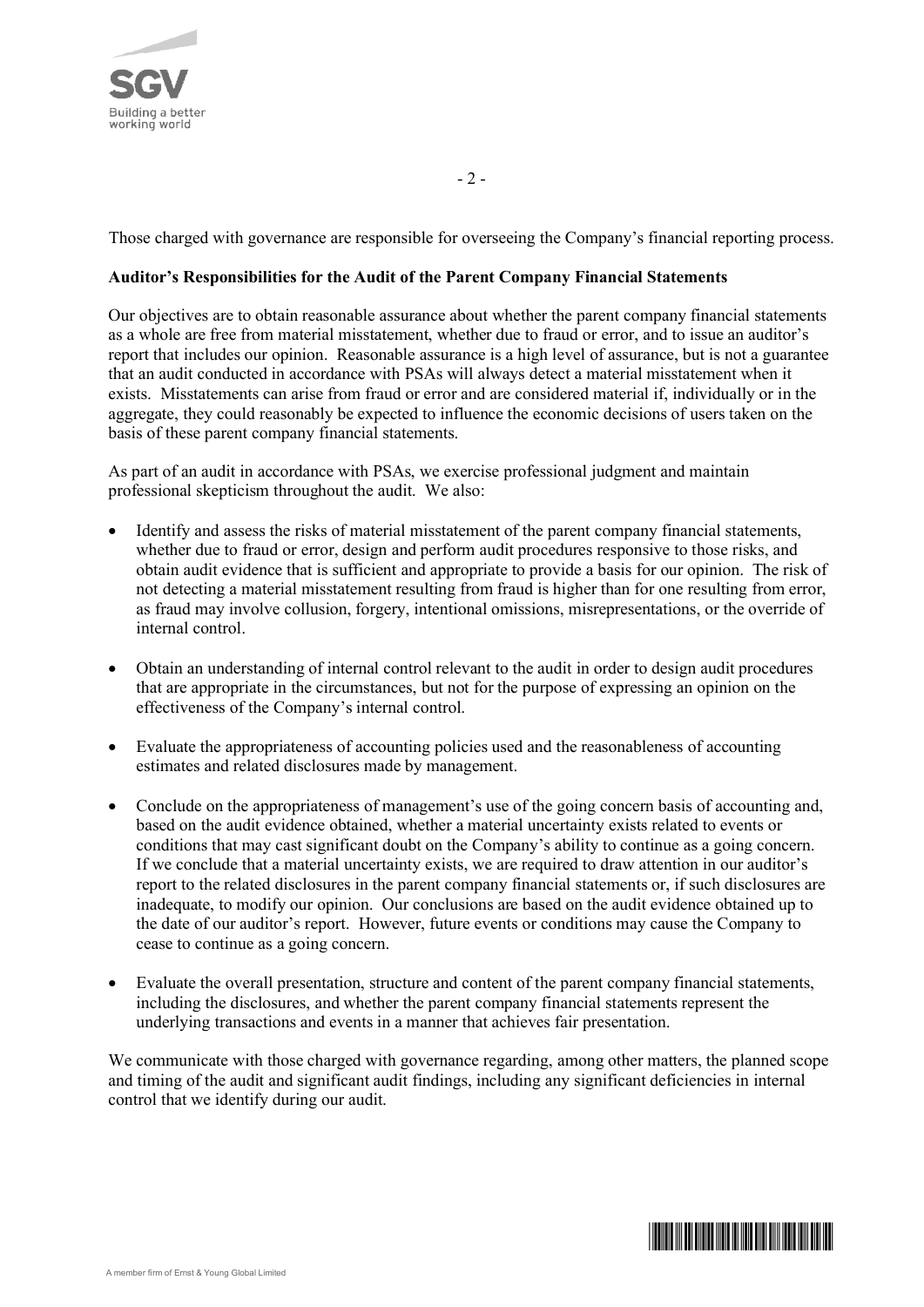

### **Report on the Supplementary Information Required Under Revenue Regulations 15-2010**

Our audits were conducted for the purpose of forming an opinion on the basic financial statements taken as a whole. The supplementary information required under Revenue Regulations 15-2010 in Note 28 to the parent company financial statements is presented for purposes of filing with the Bureau of Internal Revenue and is not a required part of the basic financial statements. Such information is the responsibility of the management of Manila Broadcasting Company. The information has been subjected to the auditing procedures applied in our audit of the basic financial statements. In our opinion, the information is fairly stated, in all material respects, in relation to the basic financial statements taken as a whole.

- 3 -

The engagement partner on the audit resulting in this independent auditor's report is Maria Pilar B. Hernandez.

SYCIP GORRES VELAYO & CO.

haria Pelar B. Hernandez

PTR No. 8853500, January 3, 2022, Makati City

Maria Pilar B. Hernandez Partner CPA Certificate No. 105007 Tax Identification No. 214-318-972 BOA/PRC Reg. No. 0001, August 25, 2021, valid until April 15, 2024 SEC Partner Accreditation No. 105007-SEC (Group A) Valid to cover audit of 2021 to 2025 financial statements of SEC covered institutions SEC Firm Accreditation No. 0001-SEC (Group A) Valid to cover audit of 2021 to 2025 financial statements of SEC covered institutions BIR Accreditation No. 08-001998-116-2022, January 20, 2022, valid until January 19, 2025

May 16, 2022

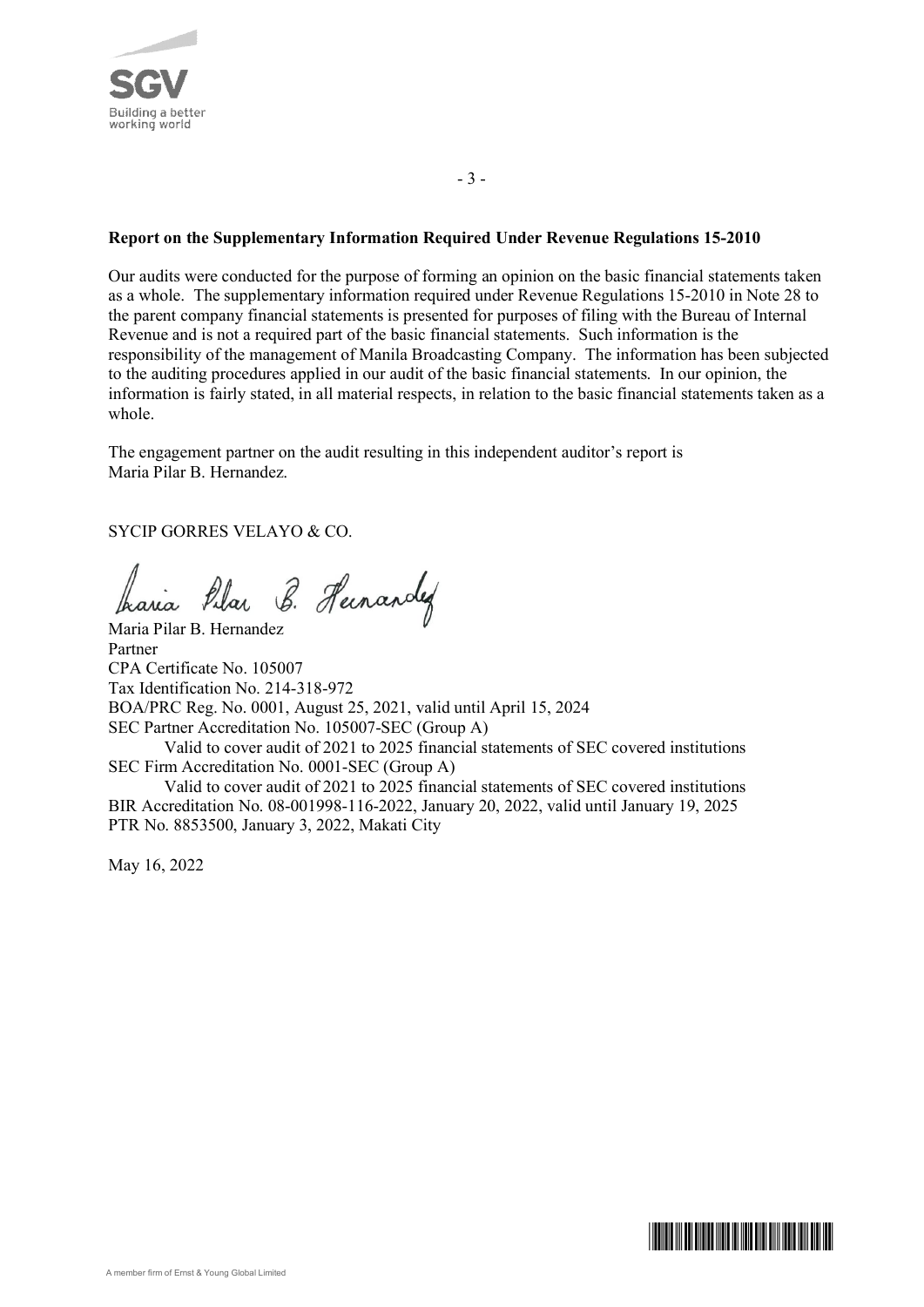# **MANILA BROADCASTING COMPANY**

# **PARENT COMPANY STATEMENTS OF FINANCIAL POSITION**

|                                                                             |                             | December 31                 |
|-----------------------------------------------------------------------------|-----------------------------|-----------------------------|
|                                                                             | 2021                        | 2020                        |
| <b>ASSETS</b>                                                               |                             |                             |
| <b>Current Assets</b>                                                       |                             |                             |
| Cash (Notes 5, 23 and 26)                                                   | P186,958,386                | P311,228,305                |
| Receivables (Notes 6, 23 and 26)                                            | 427,154,885                 | 513,443,239                 |
| Due from related parties (Notes 14, 23, 25 and 26)                          | 209,636,879                 | 109,412,637                 |
| Materials and supplies (net of allowance for inventory obsolescence of      |                             |                             |
| P3,916,316 and P920,199 in 2021 and 2020, respectively)                     | 1,877,226                   | 4,186,206                   |
| Prepaid expenses and other current assets                                   | 4,658,537                   | 4,501,174                   |
| <b>Total Current Assets</b>                                                 | 830,285,913                 | 942,771,561                 |
| <b>Noncurrent Assets</b>                                                    |                             |                             |
| Financial assets at fair value through other comprehensive income (FVOCI)   |                             |                             |
| (Notes 7, 23, and 26)                                                       | 289,627,071                 | 245,656,383                 |
| Investment in a subsidiary (Note 8)                                         | 800,000,000                 | 800,000,000                 |
| Property and equipment (Notes 9, 22 and 26):                                |                             |                             |
| At cost                                                                     | 192,692,500                 | 116,751,633                 |
| At revalued amount                                                          | 412,663,500                 | 399,135,600                 |
| Investment properties (Notes 10 and 26)                                     | 43,162,500                  | 43,162,500                  |
| Pension asset - net (Note 20)                                               | 2,907,511                   | 5,306,699                   |
| Intangible assets (Note 11)<br>Goodwill (Note 11)                           |                             | 8,861,228                   |
|                                                                             | 38,016,206<br>32,434,733    | 38,016,206<br>29,406,868    |
| Other noncurrent assets (Note 23)                                           |                             | 1,686,297,117               |
| <b>Total Noncurrent Assets</b><br><b>TOTAL ASSETS</b>                       | 1,811,504,021               |                             |
|                                                                             | P <sub>2</sub> ,641,789,934 | P2,629,068,678              |
| <b>LIABILITIES AND EQUITY</b><br><b>Current Liabilities</b>                 |                             |                             |
| Short-term loans (Notes 12, 23, 24 and 26)                                  | P131,000,000                | P144,500,000                |
| Current portion of long-term debt (Notes 12, 23, 24 and 26)                 | 66,319,605                  | 66,319,605                  |
| Accounts payable and accrued expenses (Notes 13 14, 23 and 26)              | 391,564,284                 | 423, 257, 162               |
| Contract liabilities (Note 17)                                              | 61,307,818                  | 34,854,062                  |
| Current portion of lease liabilities (Notes 22, 23, 24 and 26)              | 9,324,006                   | 6,795,218                   |
| Income tax payable                                                          | 12,161,377                  | 31,641,081                  |
| Dividends payable (Notes 14, 23 and 26)                                     | 22,276,875                  | 7,957,092                   |
| <b>Total Current Liabilities</b>                                            | 693,953,965                 | 715,324,220                 |
| <b>Noncurrent Liabilities</b>                                               |                             |                             |
| Long-term debt - net of current portion (Notes 12, 23, 24 and 26)           | 116,591,906                 | 182,999,725                 |
| Lease liabilities - net of current portion (Notes 22, 23, 24 and 26)        | 8,848,211                   | 10,110,695                  |
| Accrued separation costs                                                    | 24,257,595                  | 24,257,595                  |
| Deferred tax liabilities - net (Note 21)                                    | 135,340,580                 | 136,059,076                 |
| <b>Total Noncurrent Liabilities</b>                                         | 285,038,292                 | 353,427,091                 |
| <b>Total Liabilities</b>                                                    | 978,992,257                 | 1,068,751,311               |
| <b>Equity</b>                                                               |                             |                             |
| Capital stock (Note 15)                                                     | 402,803,777                 | 402,803,777                 |
| Additional paid-in capital                                                  | 79,354                      | 79,354                      |
| Treasury shares - at cost (Note 15)                                         | (120, 787)                  | (120, 787)                  |
| Retained earnings: (Note 16)                                                |                             |                             |
| Unappropriated (Note 16)                                                    | 481,020,679                 | 451,078,580                 |
| Appropriated (Note 16)                                                      | 200,000,000                 | 200,000,000                 |
| Revaluation increment on land (Note 9)                                      | 297,654,980                 | 268,348,784                 |
| Reserve for fluctuation in fair value of financial assets at FVOCI (Note 7) | 231,101,989                 | 193,716,406                 |
| Remeasurement gain on accrued retirement benefits (Note 20)                 | 50,257,685                  | 44,411,253                  |
| <b>Total Equity</b>                                                         | 1,662,797,677               | 1,560,317,367               |
| <b>TOTAL LIABILITIES AND EQUITY</b>                                         | P <sub>2</sub> ,641,789,934 | P <sub>2</sub> ,629,068,678 |

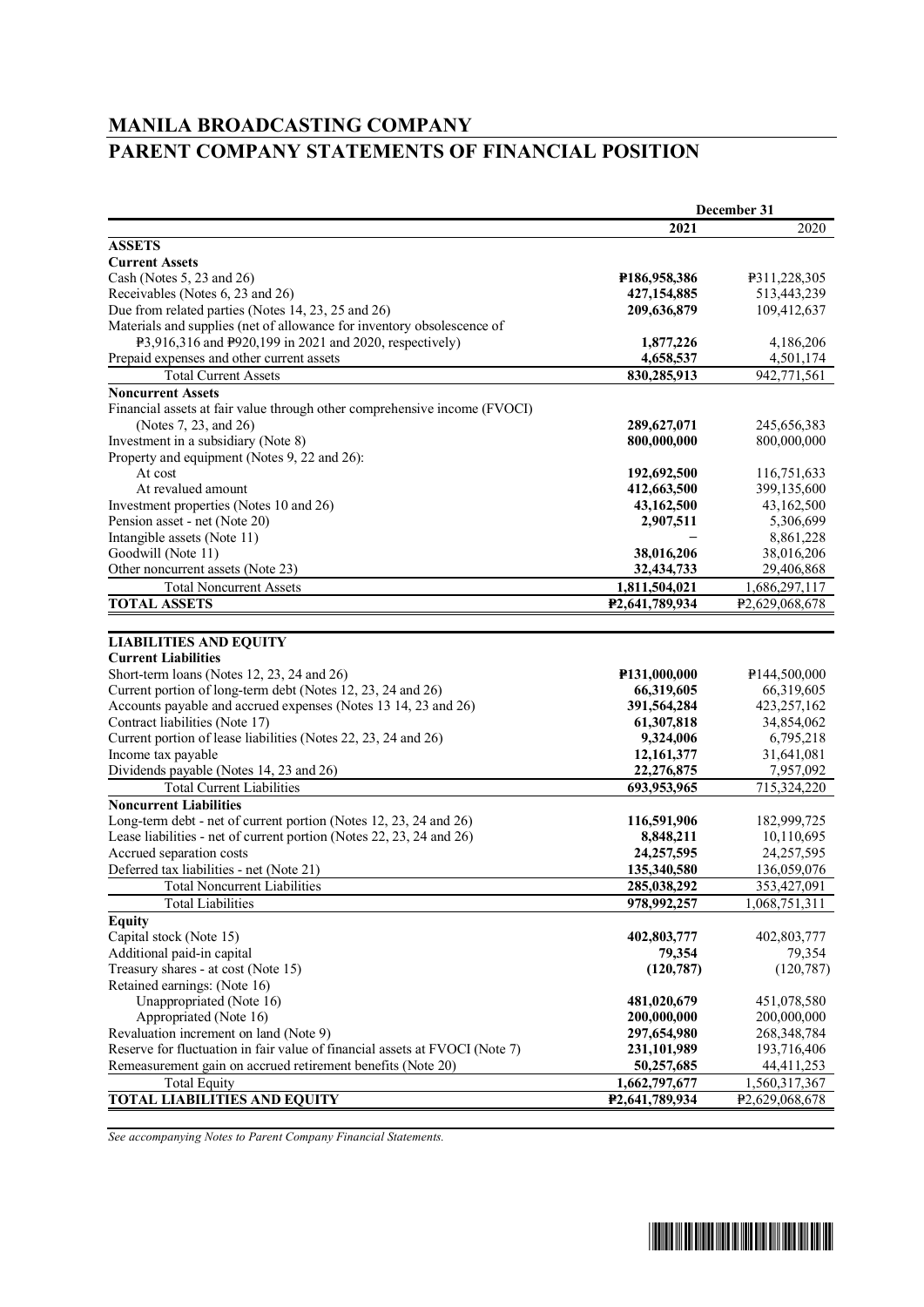# **MANILA BROADCASTING COMPANY PARENT COMPANY STATEMENTS OF COMPREHENSIVE INCOME**

|                                                                                                                                                                       | <b>Years Ended December 31</b> |                 |  |  |
|-----------------------------------------------------------------------------------------------------------------------------------------------------------------------|--------------------------------|-----------------|--|--|
|                                                                                                                                                                       | 2021                           | 2020            |  |  |
| <b>REVENUE</b> (Note 17)                                                                                                                                              | P973,613,399                   | P862,693,924    |  |  |
| <b>COST OF SERVICES</b> (Notes 9, 14, 18, 20 and 22)                                                                                                                  | (579, 950, 159)                | (452, 564, 731) |  |  |
| <b>GROSS PROFIT</b>                                                                                                                                                   | 393,663,240                    | 410,129,193     |  |  |
| <b>OPERATING EXPENSES</b> (Notes 9, 10, 11, 14, 18, 19 and 20)                                                                                                        | (226, 869, 160)                | (219,510,281)   |  |  |
| <b>OTHER INCOME (EXPENSES)</b>                                                                                                                                        |                                |                 |  |  |
| Income from insurance claims                                                                                                                                          | 36,294,364                     | 35,015,131      |  |  |
| Interest expense (Notes 12 and 22)                                                                                                                                    | (13,207,490)                   | (20, 292, 610)  |  |  |
| Rental income (Note 10)                                                                                                                                               | 9,313,493                      | 8,051,867       |  |  |
| Interest income (Note 5)                                                                                                                                              | 242,176                        | 1,121,303       |  |  |
| Other income $(\text{loss})$ – net                                                                                                                                    | 2,411,061                      | (242, 134)      |  |  |
|                                                                                                                                                                       | 35,053,604                     | 23,653,557      |  |  |
| <b>INCOME BEFORE INCOME TAX</b>                                                                                                                                       | 201,847,684                    | 214,272,469     |  |  |
| <b>PROVISION FOR INCOME TAX (Note 21)</b>                                                                                                                             | 51,242,198                     | 65,812,490      |  |  |
| <b>NET INCOME</b>                                                                                                                                                     | 150,605,486                    | 148,459,979     |  |  |
| <b>OTHER COMPREHENSIVE INCOME</b>                                                                                                                                     |                                |                 |  |  |
| Not to be reclassified to profit or loss in subsequent periods:<br>Increase in revaluation increment, net of tax (Note 9)<br>Remeasurement gain on accrued retirement | 29,306,196                     | 68,136,040      |  |  |
| benefits, net of tax (Note 20)                                                                                                                                        | 5,846,432                      | 1,012,279       |  |  |
| Increase in fair value of financial asset at FVOCI,                                                                                                                   |                                |                 |  |  |
| net of tax (Note 7)                                                                                                                                                   | 37,385,583                     | 67,474,651      |  |  |
|                                                                                                                                                                       | 72,538,211                     | 136,622,970     |  |  |
| <b>TOTAL COMPREHENSIVE INCOME</b>                                                                                                                                     | P223,143,697                   | P285,082,949    |  |  |
| <b>Basic/Diluted Earnings Per Share (Note 27)</b>                                                                                                                     | <b>P0.37</b>                   | $P_{0.37}$      |  |  |

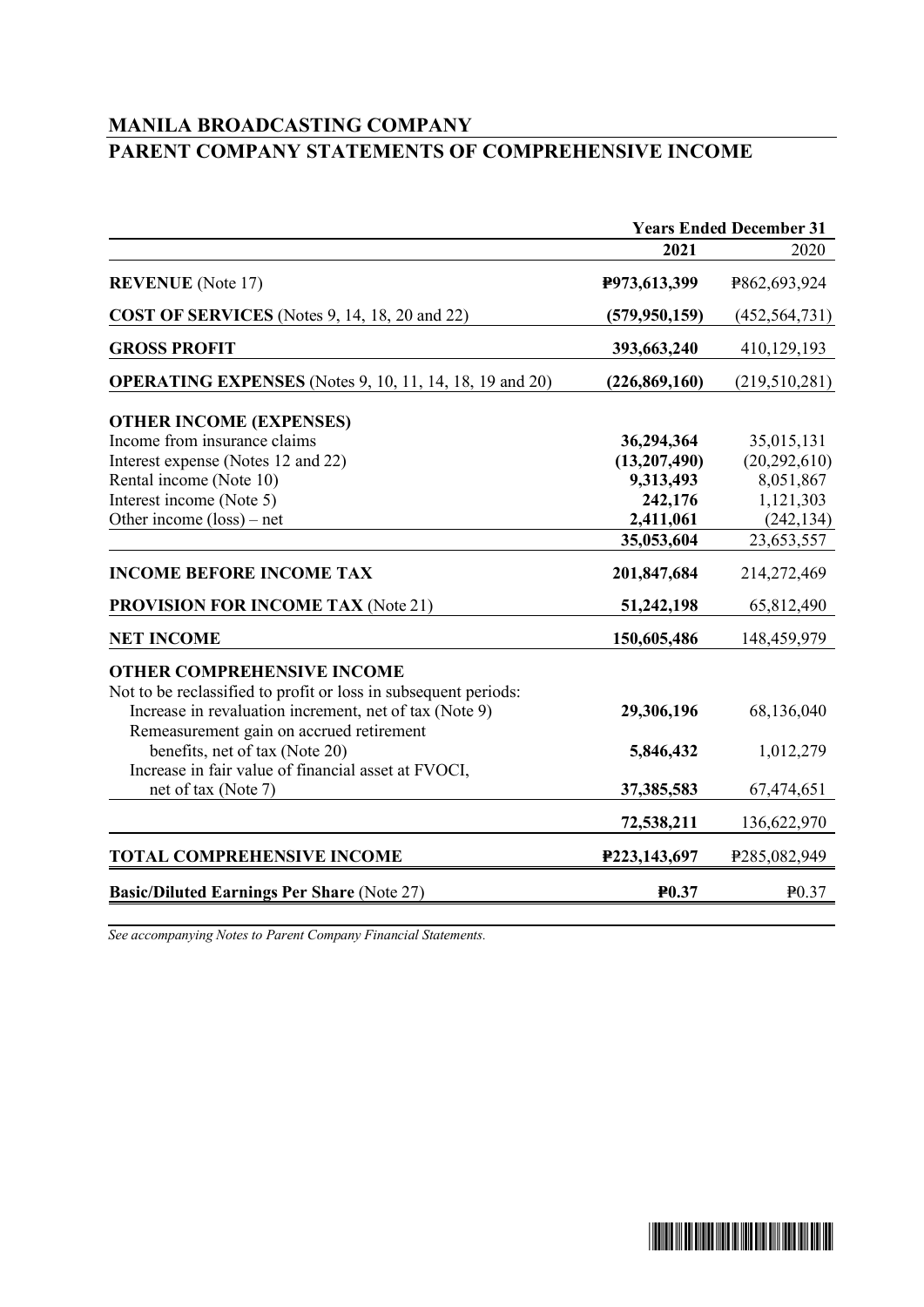## **MANILA BROADCASTING COMPANY PARENT COMPANY STATEMENTS OF CHANGES IN EQUITY FOR THE YEARS ENDED DECEMBER 31, 2021 AND 2020**

|                                                       | Capital<br><b>Stock</b><br>(Note 15) | <b>Additional</b><br>Paid-in<br>Capital | Treasury<br>Stock                      | <b>Retained Earnings (Note 16)</b><br>Unappropriated | Appropriated      | <b>Revaluation</b><br>Increment<br>on Land<br>(Note 9) | <b>Reserve for</b><br><b>Fluctuation in</b><br><b>Fair Value of</b><br>Financial<br>Assets<br>at FVOCI<br>(Note 7) | Remeasurement<br><b>Gain on Accrued</b><br><b>Retirement</b><br><b>Benefits</b><br>(Note 20) | Total                         |
|-------------------------------------------------------|--------------------------------------|-----------------------------------------|----------------------------------------|------------------------------------------------------|-------------------|--------------------------------------------------------|--------------------------------------------------------------------------------------------------------------------|----------------------------------------------------------------------------------------------|-------------------------------|
|                                                       |                                      |                                         |                                        |                                                      |                   |                                                        |                                                                                                                    |                                                                                              |                               |
| Balances at January 1, 2020<br>Net income             | P402,803,777                         | P79,354<br>-                            | P(120,787)<br>$\overline{\phantom{m}}$ | P402.618.601<br>148,459,979                          | P100,000,000<br>- | P200,212,744                                           | P126,241,755                                                                                                       | P43,398,974<br>-                                                                             | P1,275,234,418<br>148,459,979 |
| Other comprehensive income<br>Appropriation           | -                                    | -                                       | -<br>$\overline{\phantom{m}}$          | (100,000,000)                                        | 100,000,000       | 68,136,040                                             | 67,474,651                                                                                                         | 1,012,279                                                                                    | 136,622,970                   |
| <b>Balances at December 31, 2020</b><br>Net income    | 402,803,777                          | 79,354<br>$\overline{\phantom{0}}$      | (120, 787)<br>-                        | 451,078,580<br>150,605,486                           | 200,000,000<br>-  | 268, 348, 784                                          | 193,716,406                                                                                                        | 44,411,253                                                                                   | 1,560,317,367<br>150,605,486  |
| Other comprehensive income<br>Cash Dividend (Note 16) |                                      | -<br>-                                  | -<br>-                                 | (120, 663, 387)                                      | -                 | 29,306,196                                             | 37,385,583                                                                                                         | 5,846,432<br>۰                                                                               | 72,538,211<br>(120, 663, 387) |
| <b>Balances at December 31, 2021</b>                  | P402,803,777                         | <b>P79,354</b>                          | (F120, 787)                            | P481,020,679                                         | P200,000,000      | P297,654,980                                           | P231,101,989                                                                                                       | <b>P50,257,685</b>                                                                           | P <sub>1</sub> ,662,797,677   |

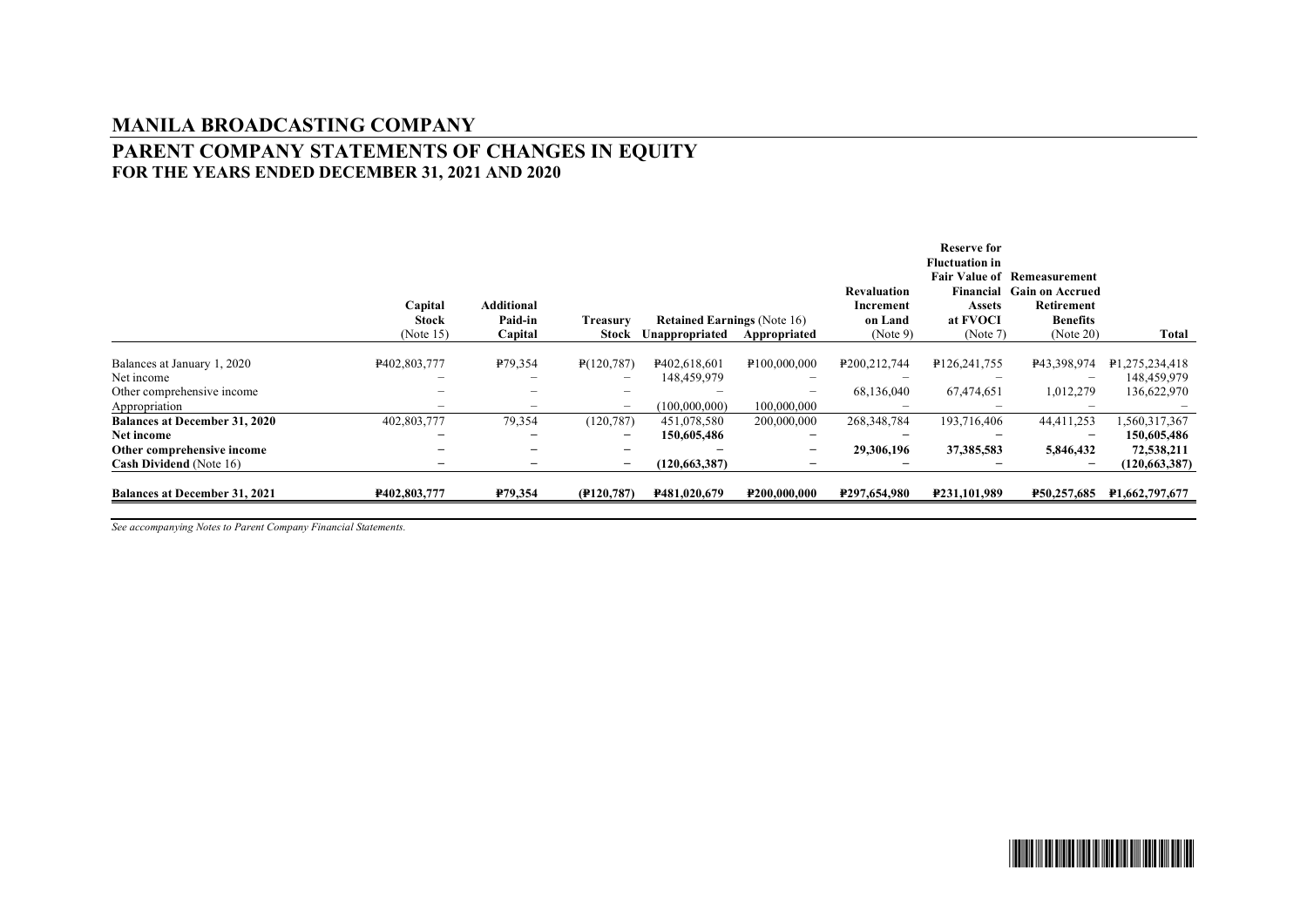# **MANILA BROADCASTING COMPANY PARENT COMPANY STATEMENTS OF CASH FLOWS**

|                                                                   |                           | <b>Years Ended December 31</b> |
|-------------------------------------------------------------------|---------------------------|--------------------------------|
|                                                                   | 2021                      | 2020                           |
| <b>CASH FLOWS FROM OPERATING ACTIVITIES</b>                       |                           |                                |
| Income before income tax                                          | P <sub>201</sub> ,847,684 | P <sub>214,272,469</sub>       |
| Adjustments for:                                                  |                           |                                |
| Depreciation and amortization (Notes 9, 10, 11 and 18)            | 32,766,436                | 32,762,583                     |
| Interest expense (Notes 12 and 22)                                | 13,207,490                | 20,292,610                     |
| Movement in accrued retirement benefits (Note 20)                 | 4,931,471                 | 3,825,680                      |
| Interest income (Note 5)                                          | (242, 176)                | (1, 121, 303)                  |
| Unrealized foreign exchange gain - net                            | 149,977                   | (77, 735)                      |
| Working capital changes:                                          |                           |                                |
| Decrease (increase) in:                                           |                           |                                |
| Receivables (Note 24)                                             | 86,288,354                | (75, 737, 825)                 |
| Due from related parties                                          | (100, 224, 242)           | (98,078,516)                   |
| Materials and supplies                                            | 2,308,980                 | 414,136                        |
| Prepaid expenses and other current assets (Note 24)               | (157, 363)                | 2,512,025                      |
| Increase (decrease) in:                                           |                           |                                |
| Accounts payable and accrued expenses (Notes 13 and 24)           | (31,692,878)              | 105,325,116                    |
| Contract liabilities                                              | 26,453,756                | 5,267,374                      |
| Accrued separation cost                                           |                           | (5,078,710)                    |
|                                                                   |                           | 204,577,904                    |
| Cash flows generated from operations                              | 235,637,489               |                                |
| Income taxes paid, including final and creditable withholding tax | (59,969,656)              | (53,814,340)                   |
| Interest received                                                 | 193,741                   | 1,121,303                      |
| Net cash flows generated from operating activities                | 175,861,574               | 151,884,867                    |
| <b>CASH FLOWS FROM INVESTING ACTIVITIES</b>                       |                           |                                |
| Additions to property and equipment (Note 9)                      | (92, 264, 570)            | (24,200,199)                   |
| Decrease (increase) in other noncurrent assets                    | (3,027,865)               | 2,748,105                      |
| Net cash flows used in investing activities                       | (95, 292, 435)            | (21, 452, 094)                 |
| <b>CASH FLOWS FROM FINANCING ACTIVITIES</b>                       |                           |                                |
| Proceeds from availment of short-term loans (Notes 12 and 24)     |                           | 27,500,000                     |
| Payments of:                                                      |                           |                                |
| Long-term debt principal (Notes 12 and 24)                        | (66, 640, 000)            | (66, 640, 000)                 |
| Short-term loan (Notes 12 and 24)                                 | (13,500,000)              |                                |
| Interest on loans (Notes 12 and 24)                               | (11,748,935)              | (17,012,540)                   |
| Dividends paid (Notes 16 and 24)                                  | (106, 343, 604)           | (296,952)                      |
| Lease liabilities (Notes 22 and 24)                               | (7,300,427)               | (6,891,641)                    |
| Net cash flows used in financing activities                       | (205, 532, 966)           | (63, 341, 133)                 |
|                                                                   |                           |                                |
| <b>EFFECT OF EXCHANGE RATE CHANGES ON CASH</b>                    | 693,908                   | (510, 956)                     |
| NET INCREASE (DECREASE) IN CASH                                   | (124, 269, 919)           | 66,580,684                     |
| <b>CASH AT BEGINNING OF YEAR</b>                                  | 311,228,305               | 244,647,621                    |
| <b>CASH AT END OF YEAR (Note 5)</b>                               | P <sub>186,958,386</sub>  | P311,228,305                   |

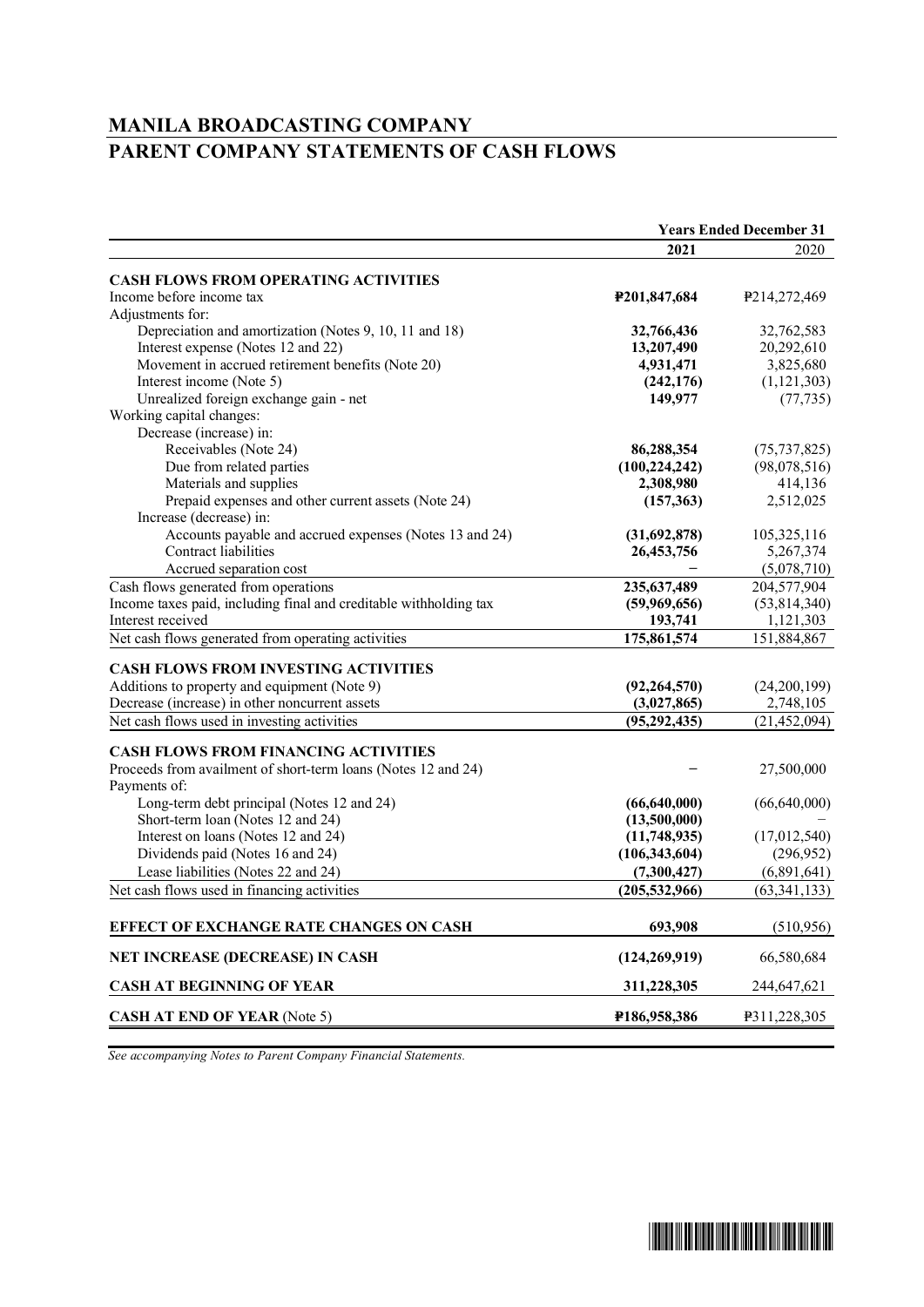# **MANILA BROADCASTING COMPANY NOTES TO PARENT COMPANY FINANCIAL STATEMENTS**

#### 1. **Corporate Information**

Manila Broadcasting Company (the Company) was incorporated in the Philippines on September 30, 1947. The Company is primarily engaged in the business of radio broadcasting.

The registered office address of the Company is MBC Building, V. Sotto Street, CCP Complex, Pasay City.

The Company is 72%-owned by Elizalde Holdings Corporation (EHC), a Philippine entity, the immediate and ultimate parent company.

The parent company financial statements were authorized for issuance by the Board of Directors (BOD) on May 16, 2022.

#### 2. **Summary of Significant Accounting and Financial Reporting Policies**

#### Basis of Preparation

The parent company financial statements have been prepared using the historical cost basis, except for unquoted equity investments, which is carried and measured at fair value, and land under property and equipment, which is carried at revalued amount.

The parent company financial statements are presented in Philippine peso (Peso), which is the Company's functional and presentation currency. Amounts are rounded to the nearest Peso unless otherwise indicated.

#### Statement of Compliance

The parent company financial statements have been prepared in accordance with Philippine Financial Reporting Standards (PFRSs).

To conform with the provisions of PFRS 10, *Consolidated and Separate Financial Statements*, the Company consolidated Elizalde Hotels and Resorts, Inc. (EHRI), an 80%-owned company, whose relevant activities are controlled by the Company. The Company prepares and issues consolidated financial statements for the same period as the separate financial statements. The consolidated financial statements were prepared in compliance with PFRSs and can be obtained at the SEC and the Company's registered address.

#### Changes in Accounting Policies and Disclosures

The Company's accounting policies are consistent with those of the previous financial year, except for the adoption of new standards effective as at January 1, 2021. The Company has not early adopted any standard, interpretation or amendment that has been issued but is not yet effective.

Unless otherwise indicated, adoption of these new standards did not have an impact on the parent company financial statements.

- Amendment to PFRS 16, *COVID-19-related Rent Concessions beyond 30 June 2021*
- Amendments to PFRS 9, PAS 39, PFRS 7, PFRS 4 and PFRS 16, *Interest Rate Benchmark Reform – Phase 2*

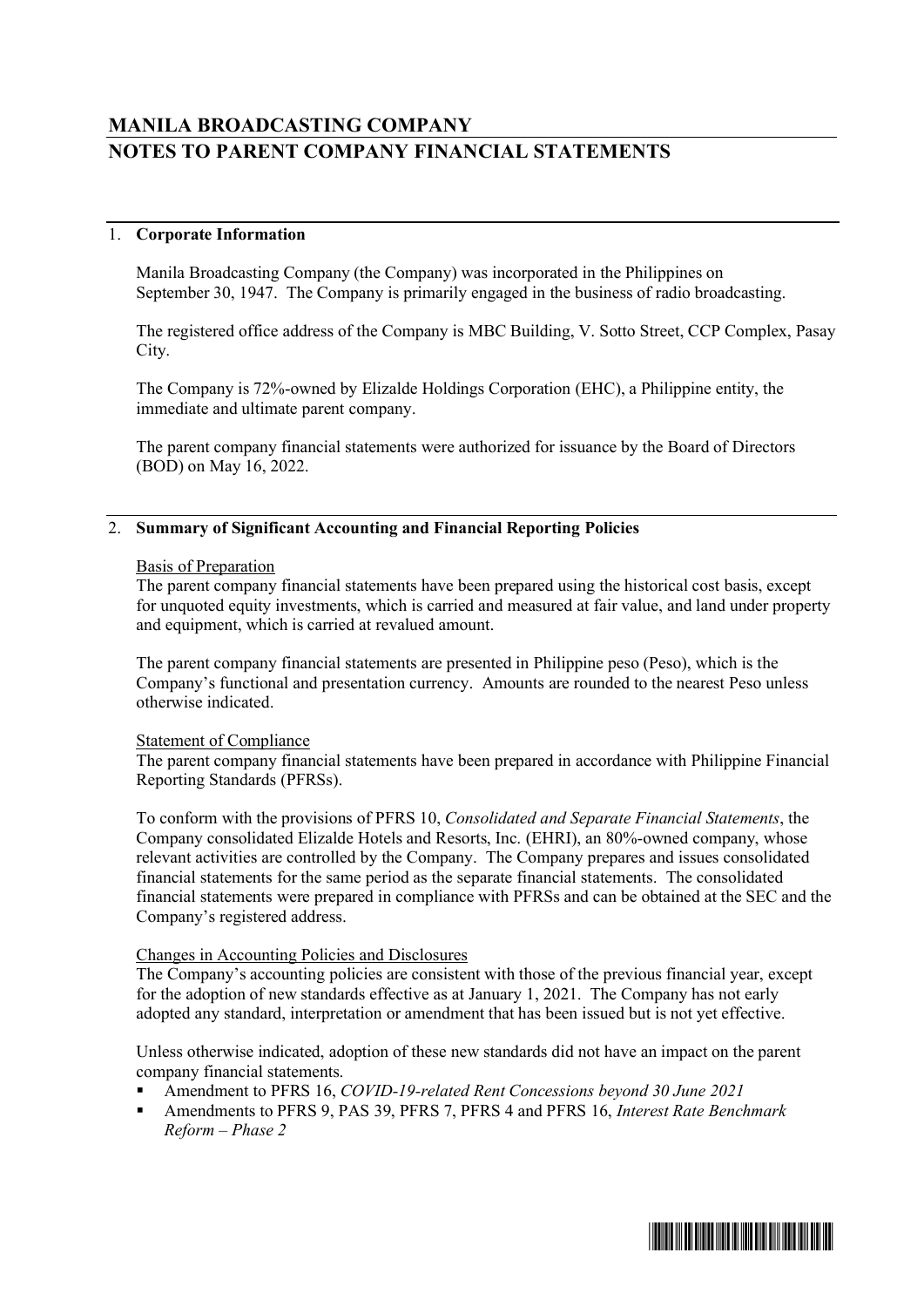#### $-2-$

#### Standards Issued but not yet Effective

Pronouncements issued but not yet effective are listed below. Unless otherwise indicated, the Company does not expect that the future adoption of the said pronouncements will have a significant impact on its parent company financial statements. The Company intends to adopt the following pronouncements when they become effective.

#### *Effective beginning on or after January 1, 2022*

- Amendments to PFRS 3, *Reference to the Conceptual Framework*
- Amendments to PAS 16, *Plant and Equipment: Proceeds before Intended Use*
- Amendments to PAS 37, *Onerous Contracts Costs of Fulfilling a Contract*
- *Annual Improvements to PFRSs* 2018-2020 Cycle
	- Amendments to PFRS 1, *First-time Adoption of Philippines Financial Reporting Standards, Subsidiary as a first-time adopter*
	- Amendments to PFRS 9, *Financial Instruments*, *Fees in the '10 per cent' test for derecognition of financial liabilities*
	- Amendments to PAS 41, *Agriculture, Taxation in fair value measurements*

#### *Effective beginning on or after January 1, 2023*

- Amendments to PAS 12, *Deferred Tax related to Assets and Liabilities arising from a Single Transaction*
- Amendments to PAS 8, *Definition of Accounting Estimates*
- Amendments to PAS 1 and PFRS Practice Statement 2, *Disclosure of Accounting Policies*

#### *Effective beginning on or after January 1, 2024*

Amendments to PAS 1*, Classification of Liabilities as Current or Non-current*

#### *Effective beginning on or after January 1, 2025*

PFRS 17, *Insurance Contracts*

#### *Deferred effectivity*

 Amendments to PFRS 10, *Consolidated Financial Statements*, and PAS 28, *Sale or Contribution of Assets between an Investor and its Associate or Joint Venture*

#### Significant Accounting Policies

#### Current versus Noncurrent Classification

The Company presents assets and liabilities in the parent company statement of financial position based on current/noncurrent classification.

An asset is current when:

- It is expected to be realized or intended to be sold or consumed in the normal operating cycle;
- It is held primarily for the purpose of trading;
- It is expected to be realized within twelve months after the reporting period; or
- It is cash or cash equivalent unless restricted from being exchanged or used to settle a liability for at least twelve months after the reporting period.

All other assets are classified as noncurrent.

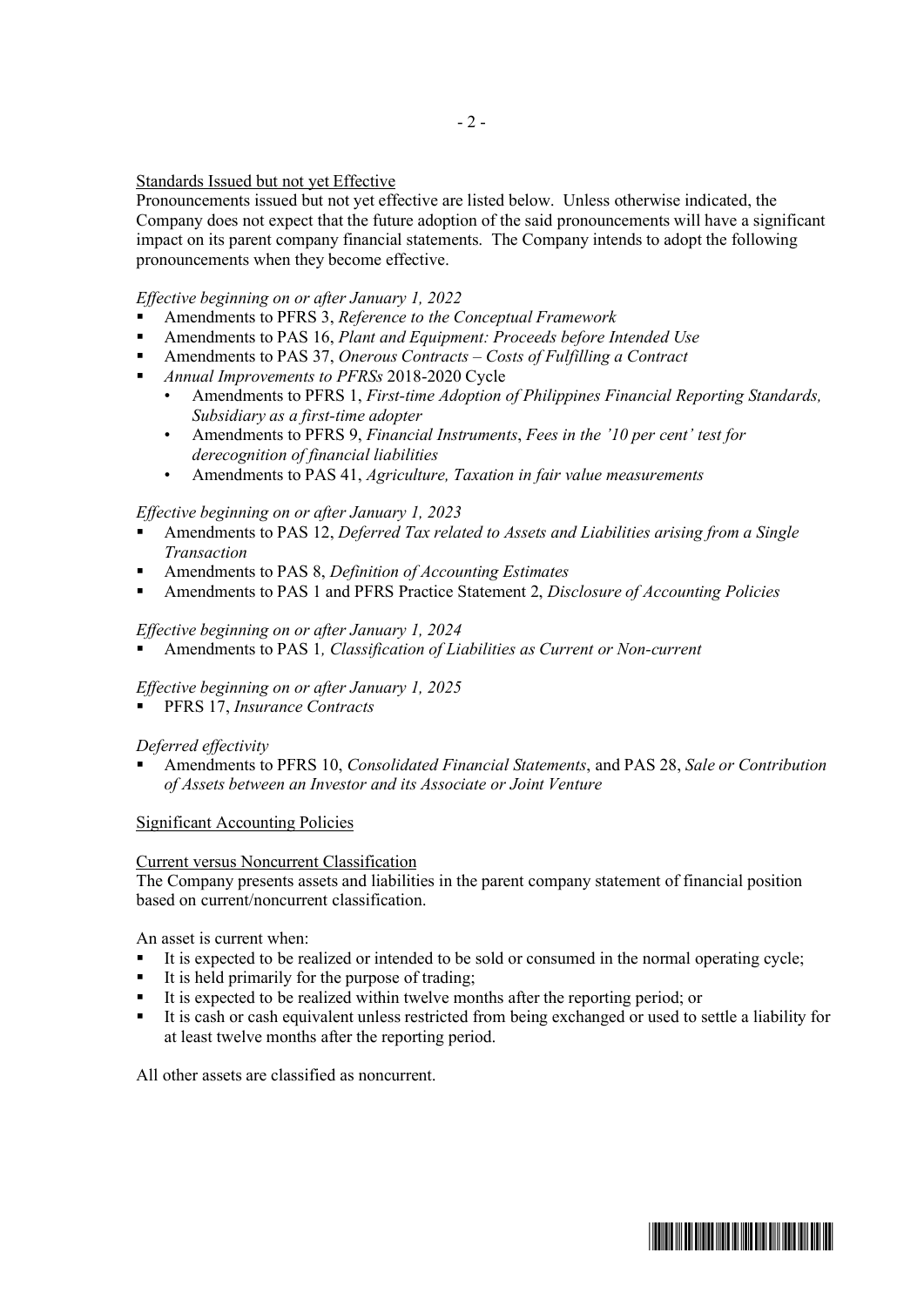A liability is current when:

- $\blacksquare$  It is expected to be settled in the normal operating cycle;
- It is held primarily for the purpose of trading;
- It is due to be settled within twelve months after the reporting period; or
- There is no unconditional right to defer the settlement of the liability for at least twelve months after the reporting period.

The Company classifies all other liabilities as noncurrent.

Deferred tax assets and liabilities are classified as noncurrent assets and liabilities, respectively.

#### Fair Value Measurement

The Company measures financial instruments, such as quoted and unquoted equity investments, and non-financial assets such as land classified as property and equipment at revalued amount, at fair value at the end of each financial reporting period.

Fair value is the price that would be received to sell an asset or paid to transfer a liability in an orderly transaction between market participants at the measurement date. The fair value measurement is based on the presumption that the transaction to sell the asset or transfer the liability takes place either:

- In the principal market for the asset or liability, or
- In the absence of a principal market, in the most advantageous market for the asset or liability.

The principal or the most advantageous market must be accessible to the Company.

The fair value of an asset or a liability is measured using the assumptions that market participants would use when pricing the asset or liability, assuming that market participants act in their economic best interest.

A fair value measurement of a non-financial asset takes into account a market participant's ability to generate economic benefits by using the asset in its highest and best use or by selling it to another market participant that would use the asset in its highest and best use. The Company uses valuation techniques that are appropriate in the circumstances and for which sufficient data are available to measure fair value, maximizing the use of relevant observable inputs and minimizing the use of unobservable inputs.

All assets and liabilities for which fair value is measured or disclosed in the parent company financial statements are categorized within the fair value hierarchy, described as follows, based on the lowest level input that is significant to the fair value measurement as a whole:

- Level 1 Quoted (unadjusted) market prices in active markets for identical assets or liabilities
- Level 2 Valuation techniques for which the lowest level input that is significant to the fair value measurement is directly or indirectly observable
- Level 3 Valuation techniques for which the lowest level input that is significant to the fair value measurement is unobservable

For assets and liabilities that are recognized in the parent company financial statements on a recurring basis, the Company determines whether transfers have occurred between levels in the hierarchy by reassessing categorization (based on the lowest level input that is significant to the fair value measurement as a whole) at the end of each reporting period.

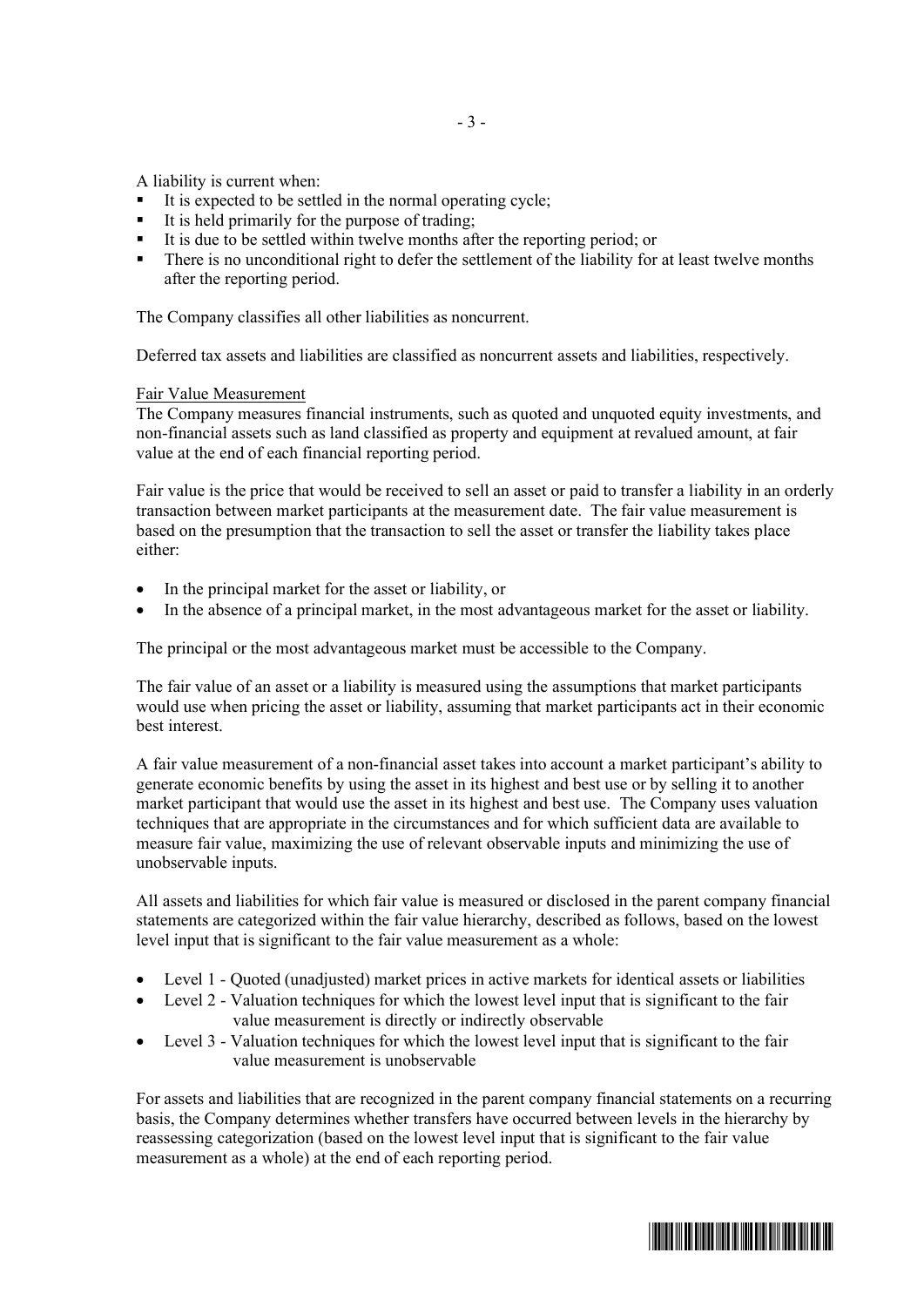For the purpose of fair value disclosures, the Company has determined classes of assets and liabilities on the basis of the nature, characteristics and risks of the assets or liabilities and the level of the fair value hierarchy. The fair value hierarchy is disclosed in Note 26 to the parent company financial statements.

- 4 -

#### Cash

Cash includes cash on hand and cash in banks. Cash in banks earn interest at their respective bank deposit rates.

#### Financial Instruments

A financial instrument is any contract that gives rise to a financial asset of one entity and a financial liability or equity instrument of another entity.

#### Financial Assets

*Initial recognition and measurement.* Financial assets are classified, at initial recognition, as subsequently measured at amortized cost, fair value through other comprehensive income (FVOCI) and fair value through profit or loss (FVPL).

The classification of financial assets at initial recognition depends on the financial asset's contractual cash flow characteristics and the Company's business model for managing them. With the exception of trade receivables that do not contain a significant financing component or for which the Company has applied the practical expedient, the Company initially measures a financial asset at its fair value plus, in the case of a financial asset not at FVPL, transaction costs. Trade receivables that do not contain a significant financing component or for which the Company has applied the practical expedient are measured at the transaction price determined under PFRS 15, *Revenue from Contracts with Customers*.

In order for a financial asset to be classified and measured at amortized cost or FVOCI, it needs to give rise to cash flows that are 'solely payments of principal and interest' (SPPI) on the principal amount outstanding. This assessment is referred to as the SPPI test and is performed at an instrument level.

The Company's business model for managing financial assets refers to how it manages its financial assets in order to generate cash flows. The business model determines whether cash flows will result from collecting contractual cash flows, selling the financial assets, or both.

Purchases or sales of financial assets that require delivery of assets within a time frame established by regulation or convention in the market place (regular way trades) are recognized on the trade date, i.e., the date that the Company commits to purchase or sell the asset.

*Subsequent measurement.* For purposes of subsequent measurement, financial assets are classified in four categories:

- Financial assets at amortized cost
- Financial assets at FVOCI with recycling of cumulative gains and losses
- Financial assets designated at FVOCI with no recycling of cumulative gains and losses upon derecognition
- Financial assets at FVPL

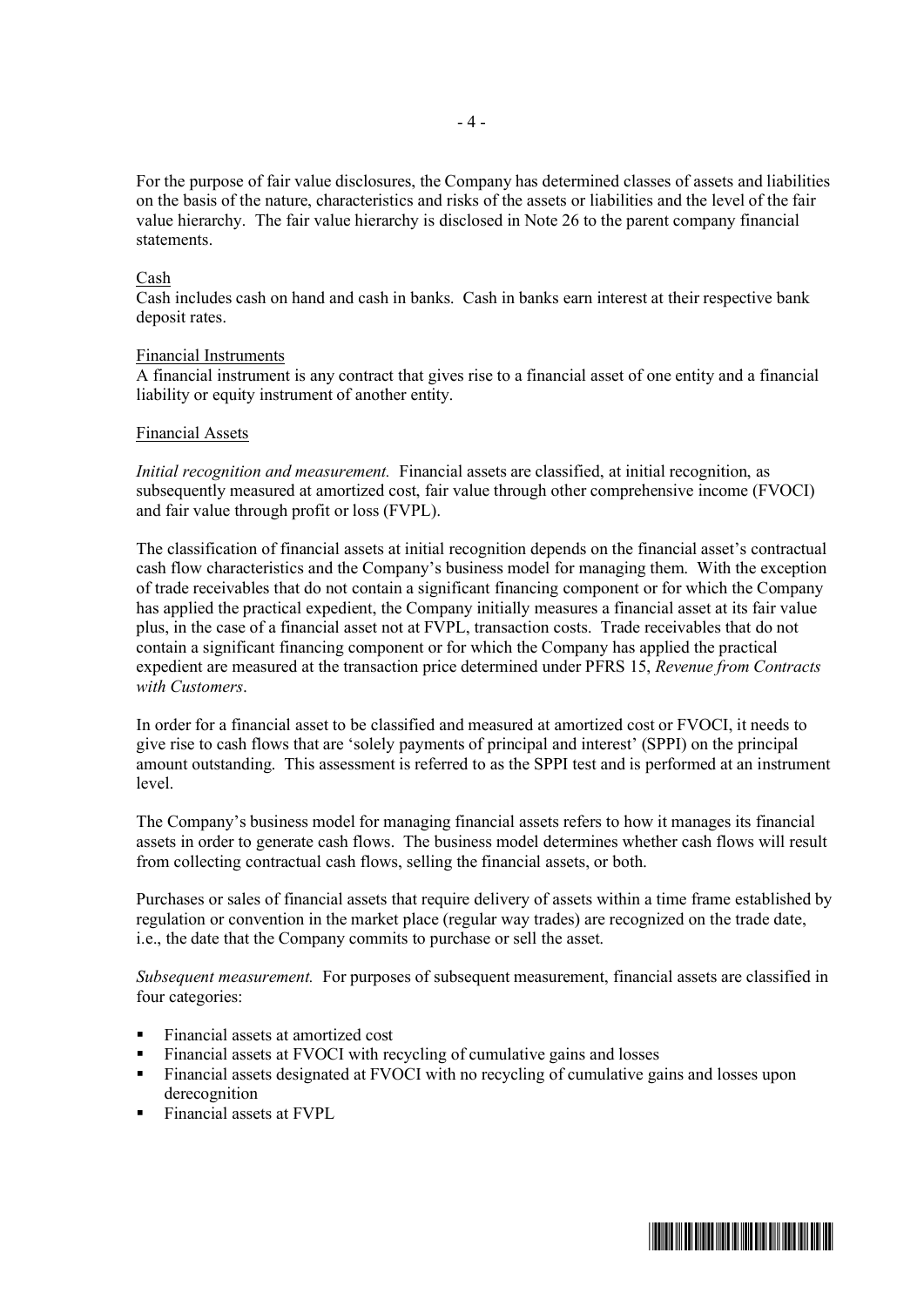- *a) Financial assets at amortized cost*. The Company measures financial assets at amortized cost if both of the following conditions are met:
	- The financial asset is held within a business model with the objective to hold financial assets in order to collect contractual cash flows; and
	- The contractual terms of the financial asset give rise on specified dates to cash flows that are SPPI on the principal amount outstanding.

Financial assets at amortized cost are subsequently measured using the effective interest rate (EIR) method and are subject to impairment. Gains and losses are recognized in profit or loss when the asset is derecognized, modified or impaired.

The Company's cash, receivables, due from related parties and refundable deposits (recorded as part of "Other noncurrent assets" account) are included in this category.

*b) Financial assets designated at FVOCI.* Upon initial recognition, the Company can elect to classify irrevocably its equity investments as equity instruments designated at FVOCI when they meet the definition of equity under PAS 32, *Financial Instruments: Presentation* and are not held for trading. The classification is determined on an instrument-by-instrument basis.

Gains and losses on these financial assets are never recycled to profit or loss. Dividends are recognized as other income in profit or loss when the right of payment has been established, except when the Company benefits from such proceeds as a recovery of part of the cost of the financial asset, in which case, such gains are recorded in other comprehensive income (OCI). Equity instruments designated at FVOCI are not subject to impairment assessment.

The Company's unquoted equity investments and investment in club shares are classified as equity instruments designated at FVOCI.

As at December 31, 2021 and 2020, the Company has no financial assets at FVPL and debt instruments at FVOCI.

*Impairment of financial assets.* The Company recognizes expected credit losses (ECLs) for all debt instruments not held at FVPL. ECLs are based on the difference between the contractual cash flows due in accordance with the contract and all the cash flows that the Company expects to receive, discounted at an approximation of the original EIR. The expected cash flows will include cash flows from the sale of collateral held or other credit enhancements that are integral to the contractual terms. ECLs are recognized in two stages. For credit exposures for which there has not been a significant increase in credit risk since initial recognition, ECLs are provided for credit losses that result from default events that are possible within the next 12-months (a 12-month ECL). For those credit exposures for which there has been a significant increase in credit risk since initial recognition, a loss allowance is required for credit losses expected over the remaining life of the exposure, irrespective of the timing of the default (a lifetime ECL).

For cash, due from related parties, advances from stations, other receivables and refundable deposits, the Company applies a general approach in calculating ECLs. The Company recognizes a loss allowance based on either 12-month ECL or lifetime ECL, depending on whether there has been a significant increase in credit risk on these assets since initial recognition.

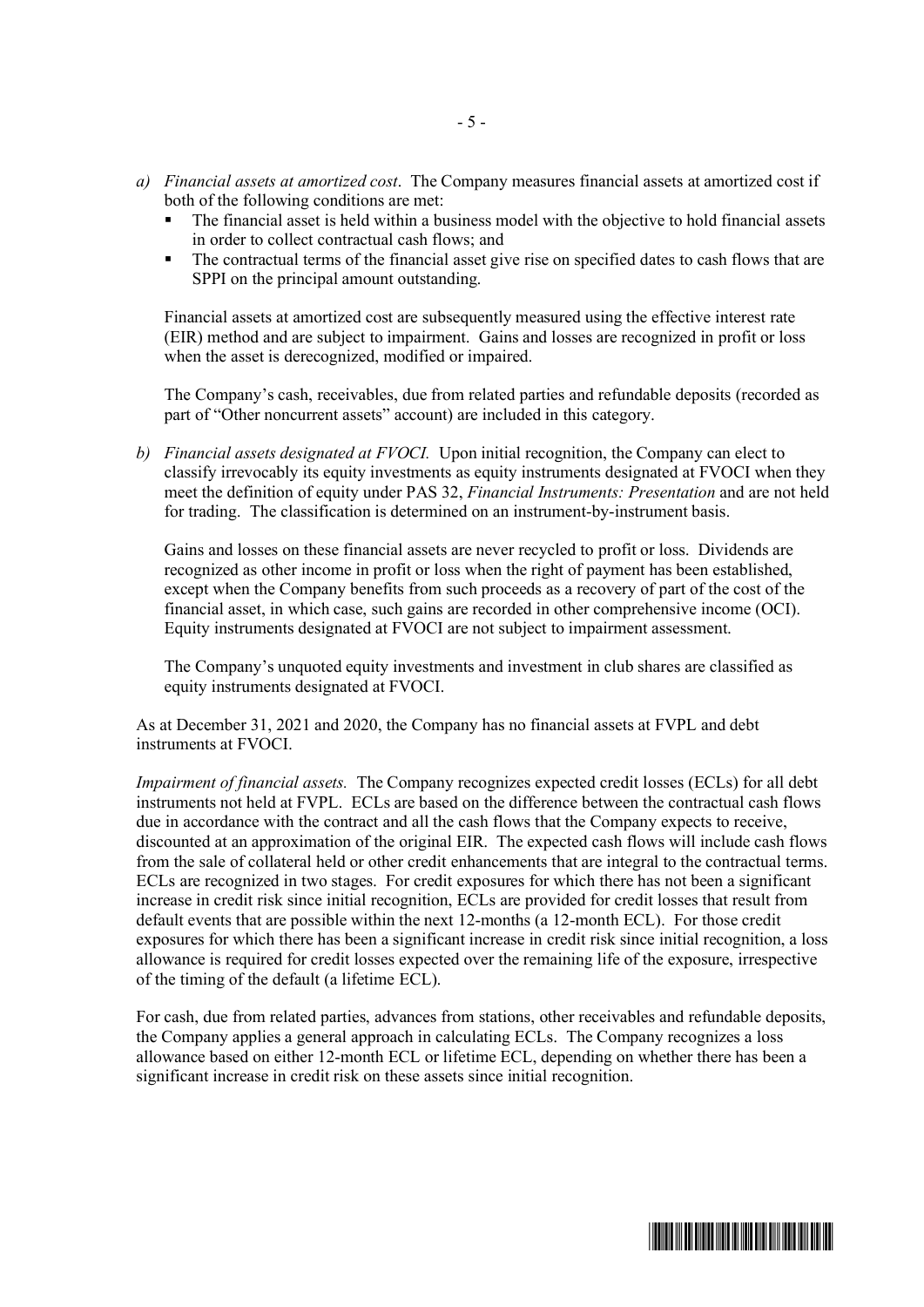For trade receivables, the Company applies a simplified approach in calculating ECLs. Therefore, the Company does not track changes in credit risk, but instead recognizes a loss allowance based on lifetime ECLs at each financial reporting date. The Company has established a provision matrix that is based on its historical credit loss experience, adjusted for forward-looking factors specific to the debtors and the economic environment.

The Company considers a financial asset in default when contractual payments are 360 days past due. However, in certain cases, the Company may also consider a financial asset to be in default when internal or external information indicates that the Company is unlikely to receive the outstanding contractual amounts in full before taking into account any credit enhancements held by the Company. A financial asset is written off, in whole or in part, when the asset is considered uncollectible, the Company has exhausted all practical recovery efforts and has concluded that it has is no reasonable expectation of recovering the contractual cash flows.

#### Financial Liabilities

*Initial recognition and measurement.* Financial liabilities are classified, at initial recognition, as financial liabilities at FVPL, loans and borrowings, payables, or as derivatives designated as hedging instruments in an effective hedge, as appropriate.

All financial liabilities are recognized initially at fair value and, in the case of loans and borrowings and payables, net of directly attributable transaction costs.

The Company has no financial liabilities at FVPL or derivatives designated as hedging instruments.

*Subsequent measurement.* After initial recognition, interest-bearing loans and borrowings are subsequently measured at amortized cost using the EIR method. Gains and losses are recognized in profit or loss when the liabilities are derecognized as well as through the EIR amortization process.

Amortized cost is calculated by taking into account any discount or premium on acquisition and fees or costs that are an integral part of the EIR. The EIR amortization is included as finance costs in profit or loss.

This category includes accounts payable and accrued expenses (excluding statutory payables), dividends payable, short-term and long-term loans, and lease liabilities.

#### Classification of Financial Instruments Between Debt and Equity

- A financial instrument is classified as debt if it provides for a contractual obligation to:
- Deliver cash or another financial asset to another entity; or
- Exchange financial assets or liabilities with another entity under conditions that are potentially unfavorable to the Company; or
- Satisfy the obligation other than by the exchange of a fixed amount of cash or another financial asset for a fixed number of own equity shares.

If the Company does not have an unconditional right to avoid delivering cash or another financial asset to settle its contractual obligation, the obligation meets the definition of a financial liability.

#### Offsetting Financial Instruments

Financial assets and financial liabilities are offset and the net amount is reported in the parent company statement of financial position if, and only if, there is a currently enforceable legal right to offset the recognized amounts and there is an intention to settle on a net basis, or to realize the asset and settle the liability simultaneously. The Company assesses that it has a currently enforceable right

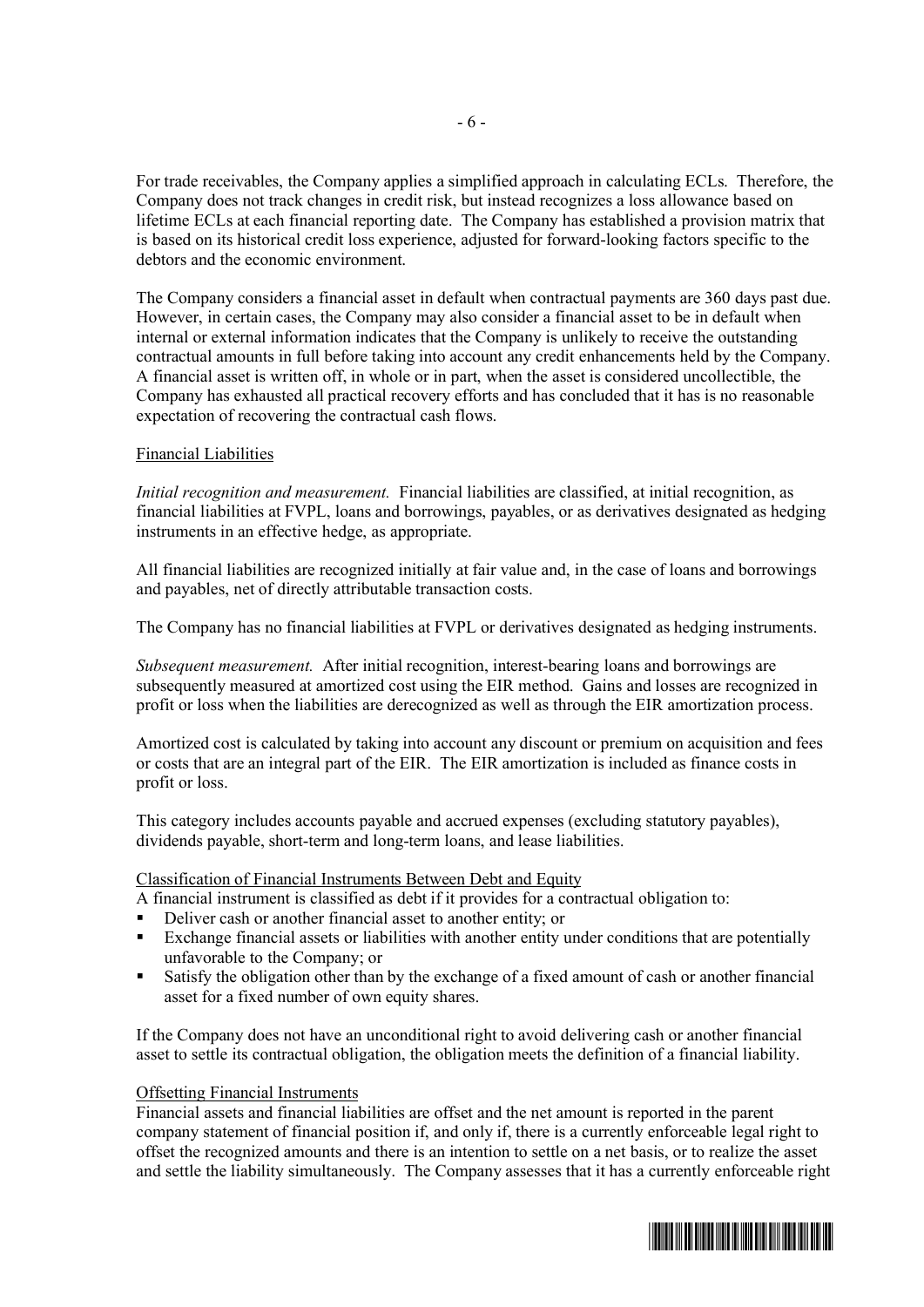of offset if the right is not contingent on a future event, and is legally enforceable in the normal course of business, event of default, and event of insolvency or bankruptcy of the Company and all of the counterparties.

#### Derecognition of Financial Instruments

*Financial assets.* A financial asset (or, where applicable a part of a financial asset or part of similar financial assets) is derecognized when:

- the contractual right to receive cash flows from the asset has expired;
- the Company retains the right to receive cash flows from the financial asset, but has assumed an obligation to pay them in full without material delay to a third party under a "pass-through" arrangement; or
- the Company has transferred its right to receive cash from the financial asset and either (a) has transferred substantially all the risks and rewards of the financial asset, or (b) has neither transferred nor retained substantially all the risks and rewards of the financial asset, but has transferred control of the financial asset.

When the Company has transferred its right to receive cash from a financial asset and has neither transferred nor retained substantially all the risks and rewards of the financial asset nor transferred control of the financial asset, the financial asset is recognized to the extent of the Company's continuing involvement in the financial asset. Continuing involvement that takes the form of a guarantee over the transferred financial asset is measured at the lower of the original carrying amount of the financial asset and the maximum amount of consideration that the Company could be required to repay.

*Financial liabilities.* A financial liability is derecognized when the obligation under the liability is discharged or cancelled or has expired. When an existing financial liability is replaced by another from the same lender on substantially different terms, or the terms of an existing liability are substantially modified, such an exchange or modification is treated as a derecognition of the original financial liability and the recognition of a new financial liability, and the difference in the respective carrying amounts is recognized in profit or loss.

#### Fair Value Measurement

The Company measures financial instruments, such as quoted and unquoted equity investments, and non-financial assets such as land classified as property and equipment at revalued amount, at fair value at the end of each financial reporting period.

Fair value is the price that would be received to sell an asset or paid to transfer a liability in an orderly transaction between market participants at the measurement date. The fair value measurement is based on the presumption that the transaction to sell the asset or transfer the liability takes place either:

- In the principal market for the asset or liability, or
- In the absence of a principal market, in the most advantageous market for the asset or liability.

The principal or the most advantageous market must be accessible to the Company.

The fair value of an asset or a liability is measured using the assumptions that market participants would use when pricing the asset or liability, assuming that market participants act in their economic best interest.

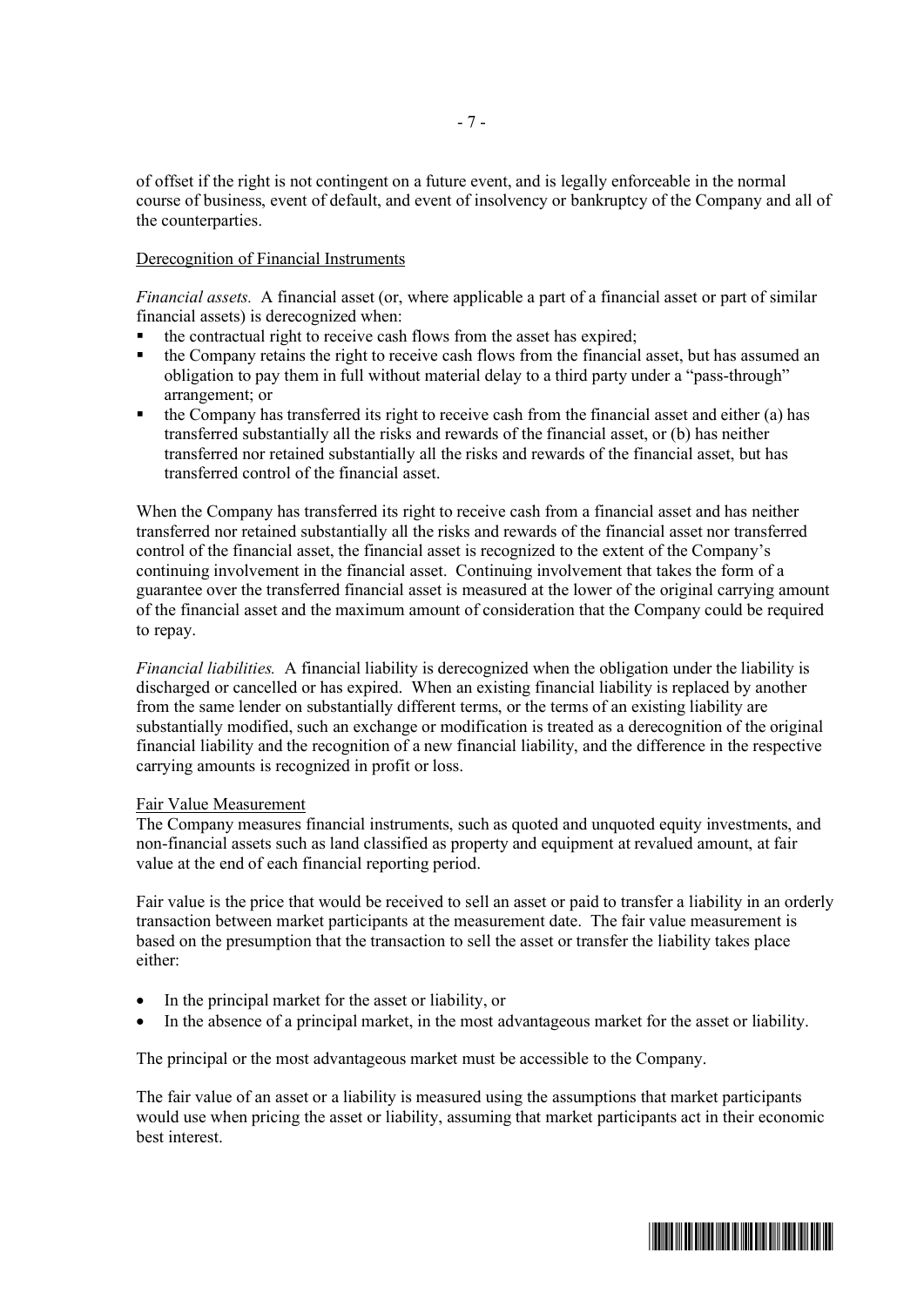A fair value measurement of a non-financial asset takes into account a market participant's ability to generate economic benefits by using the asset in its highest and best use or by selling it to another market participant that would use the asset in its highest and best use. The Company uses valuation techniques that are appropriate in the circumstances and for which sufficient data are available to measure fair value, maximizing the use of relevant observable inputs and minimizing the use of unobservable inputs.

All assets and liabilities for which fair value is measured or disclosed in the parent company financial statements are categorized within the fair value hierarchy, described as follows, based on the lowest level input that is significant to the fair value measurement as a whole:

- Level 1 Quoted (unadjusted) market prices in active markets for identical assets or liabilities
- Level 2 Valuation techniques for which the lowest level input that is significant to the fair value measurement is directly or indirectly observable
- Level 3 Valuation techniques for which the lowest level input that is significant to the fair value measurement is unobservable

For assets and liabilities that are recognized in the parent company financial statements on a recurring basis, the Company determines whether transfers have occurred between levels in the hierarchy by reassessing categorization (based on the lowest level input that is significant to the fair value measurement as a whole) at the end of each reporting period.

For the purpose of fair value disclosures, the Company has determined classes of assets and liabilities on the basis of the nature, characteristics and risks of the assets or liabilities and the level of the fair value hierarchy. The fair value hierarchy is disclosed in Note 26 to the parent company financial statements.

#### Materials and Supplies

Materials and supplies are stated at the lower of cost (determined using the first-in, first-out method) and net realizable value (NRV). Cost includes the invoice price and related charges such as freight, insurance, and taxes, among others. NRV is the current replacement cost.

#### Investment in a Subsidiary

Investment in a subsidiary is accounted for under the cost method of accounting in the financial statements. The investment is carried in the parent company statement of financial position at cost less any impairment in value. The Company recognizes income from the investment only to the extent that the Company receives distributions from accumulated profits of the subsidiaries arising after the date of acquisition.

Distributions received in excess of such profits are regarded as recovery of investment and are recognized as a reduction of the cost of the investment.

#### Property and Equipment

The Company's property and equipment consist of building and leasehold improvements, broadcasting and transmission equipment, furniture, transportation equipment and right-of-use assets that do not qualify as investment properties.

Property and equipment, except land, are stated at cost less accumulated depreciation and any impairment in value.

The initial cost of property and equipment comprises its purchase price, including import duties, taxes, and any directly attributable costs in bringing the asset to its working condition and location for its intended use. Expenditures incurred after the property and equipment have been put into

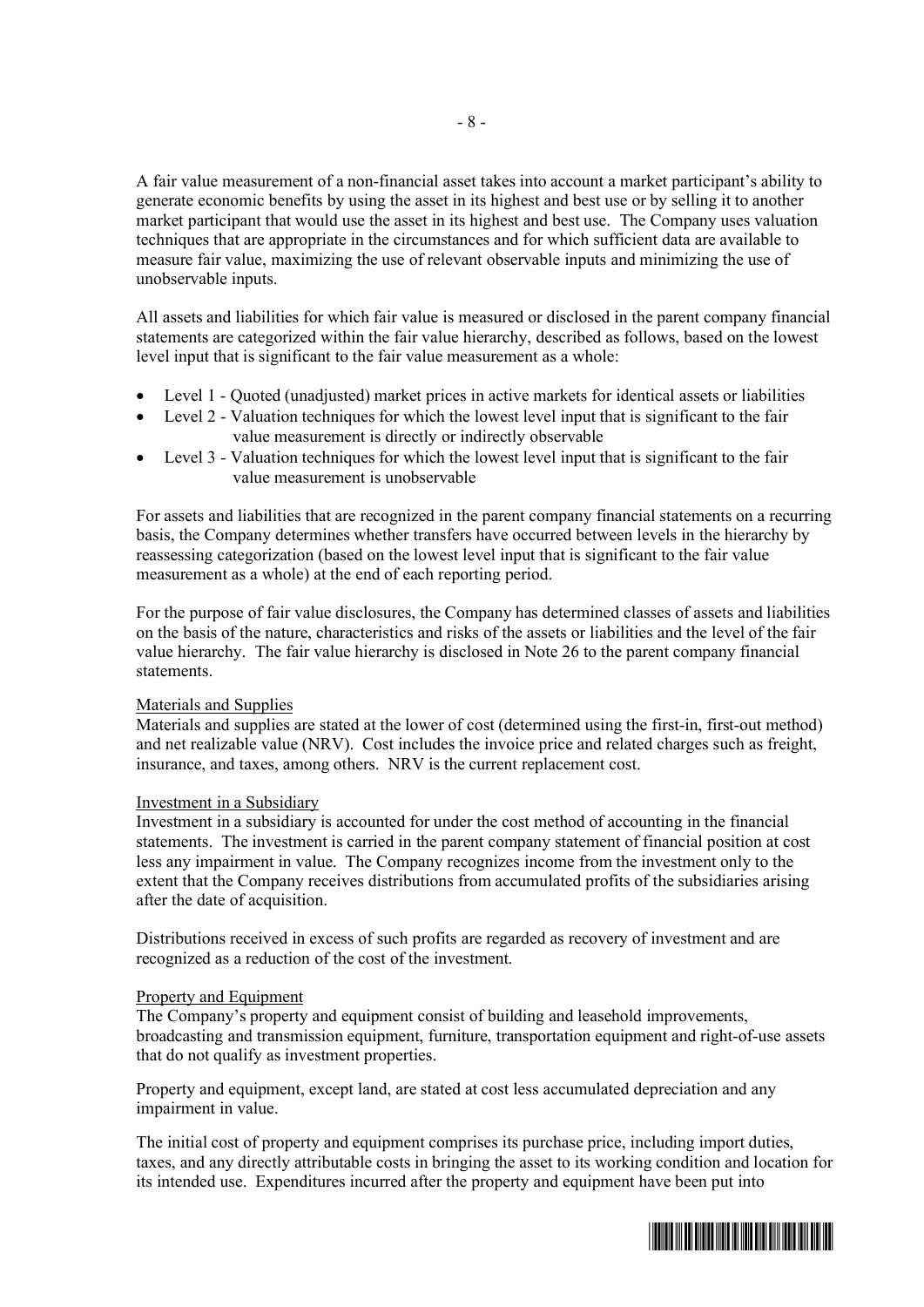operation, such as repairs and maintenance costs, are normally charged to profit or loss in the period in which the costs are incurred. In situations where it can be clearly demonstrated that the expenditures have resulted in an increase in the future economic benefits expected to be obtained from the use of an item of property and equipment beyond its originally assessed standard of performance, the expenditures are capitalized as additional cost of property and equipment. When assets are sold or retired, their cost, accumulated depreciation and amortization, and any impairment in value are eliminated from the accounts. Any gain or loss resulting from the disposal is included in profit or loss.

Land is stated at revalued amount based on the fair market value of the property determined by an independent firm of appraisers as of reporting period. Land is revalued every three years based on independent valuation of external appraisers. The increase in the valuation of land, net of deferred income tax liability, is credited to "Revaluation increment on land" in the Parent Company statement of financial position and recognized as OCI. Upon disposal, the relevant portion of the revaluation increment realized in respect of the previous valuation will be released from the revaluation increment in OCI directly to retained earnings. Decreases that offset previous increases in respect of the same property are charged against the revaluation increment. All other decreases are charged against current operations in profit or loss.

Unless the Company is reasonably certain to obtain ownership of the leased asset at the end of the lease term, the recognized right-of-use assets are depreciated on a straight-line basis over the shorter of their estimated useful life and lease term. Right-of-use assets are subject to impairment.

Depreciation commences when an asset is in its location and condition and it is capable of being operated in the manner intended by management. It is computed using the straight-line method, based on the estimated useful lives of the assets as follows:

| Category                                | Years    |
|-----------------------------------------|----------|
| <b>Building</b>                         | 7-17     |
| Broadcasting and transmission equipment | $8 - 11$ |
| Furniture and equipment                 |          |
| Transportation equipment                |          |
| Right-of-use assets                     | $5-10$   |

Leasehold improvements are amortized over the term of the lease or life of the building and improvements ranging from seven to seventeen years, whichever is shorter.

Construction in-progress represents properties under construction and is stated at cost, including cost of construction and other direct costs. Construction in-progress is not depreciated until such time that the relevant assets are completed and ready for operational use.

The estimated useful lives and depreciation and amortization method are reviewed periodically to ensure that these are consistent with the expected pattern of economic benefits from the items of property and equipment.

Fully depreciated property and equipment are retained in the accounts until they are no longer in use.

It is the Company's policy to classify right-of-use assets as part of property and equipment. The Company recognizes right-of-use assets at the commencement date of the lease (i.e., the date the underlying asset is available for use). Right-of-use assets are initially measured at cost, less any accumulated depreciation and impairment losses, and adjusted for any remeasurement of lease liabilities. The initial cost of right-of-use assets includes the amount of lease liabilities recognized and lease payments made at or before the commencement date.

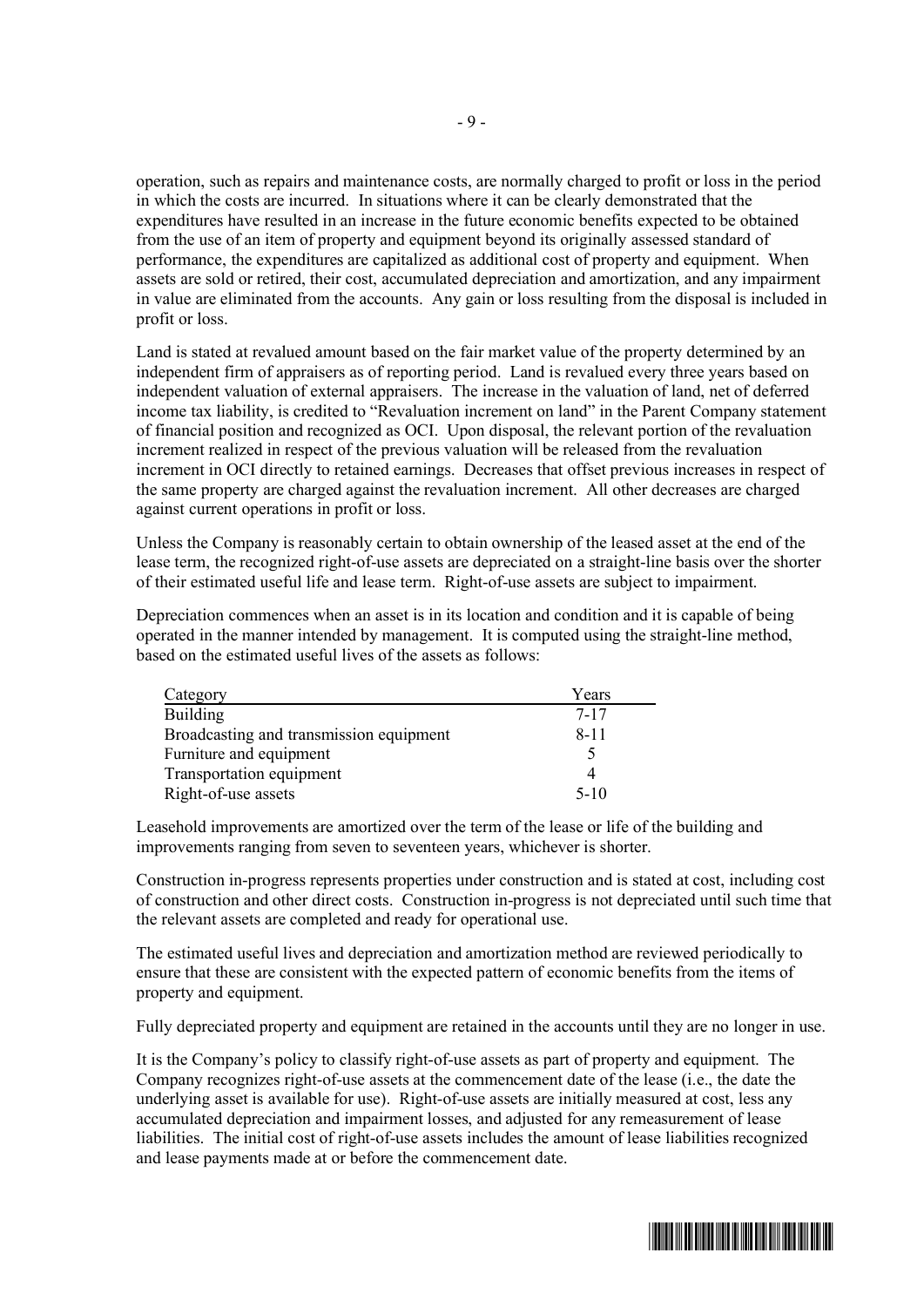#### Investment Properties

Investment properties are measured initially at cost, including transaction costs. Subsequently, investment properties, except land, are measured at cost less accumulated depreciation and accumulated impairment in value. Land is stated at cost less any impairment in value, if any. The carrying amount includes the cost of replacing part of an existing investment property at the time that cost is incurred if the recognition criteria are met; and excludes the costs of day-to-day servicing of an investment property.

Investment properties are derecognized when either they have been disposed of or when the investment property is permanently withdrawn from use and no future economic benefit is expected from its disposal. Any gains or losses on the retirement or disposal of an investment property are recognized in profit or loss in the year of retirement or disposal.

Transfers are made to investment property when, and only when, there is a change in use, evidenced by ending of owner-occupation, commencement of an operating lease to another party or ending of construction or development. Transfers are made from investment property when, and only when, there is a change in use, evidenced by commencement of owner-occupation or commencement of development with a view to sale. A change of use occurs if property meets, or ceases to meet, the definition of investment property. These transfers are recorded using the carrying amount of the investment property at the date of change in use.

Building classified as investment property is depreciated on a straight-line basis over its estimated useful life of ten years.

#### Intangible Assets

Intangible assets consist of frequency license and intellectual property rights. The cost of intangible assets acquired in a business combination is the fair value as at the date of acquisition. Following initial recognition, intangible assets are carried at cost less any accumulated amortization and any accumulated impairment losses.

The Company's intangible assets are assessed as finite and are amortized over the estimated useful life and assessed for impairment whenever there is an indication that these may be impaired. The amortization period and the amortization method for an intangible asset with a finite useful life are reviewed at least at each financial reporting date. Changes in the expected useful life or the expected pattern of consumption of future economic benefits embodied in the asset is accounted for by changing the amortization period or method, as appropriate, and are treated as changes in accounting estimates. The amortization of intangible assets with finite useful lives is recognized in profit or loss.

Amortization commences when the intangible asset is acquired and is capable of being owned and operated in the manner intended by management. It is computed using the straight-line method, based on the estimated useful lives of the assets as follows:

|                              | Years |
|------------------------------|-------|
| Frequency license            |       |
| Intellectual property rights |       |

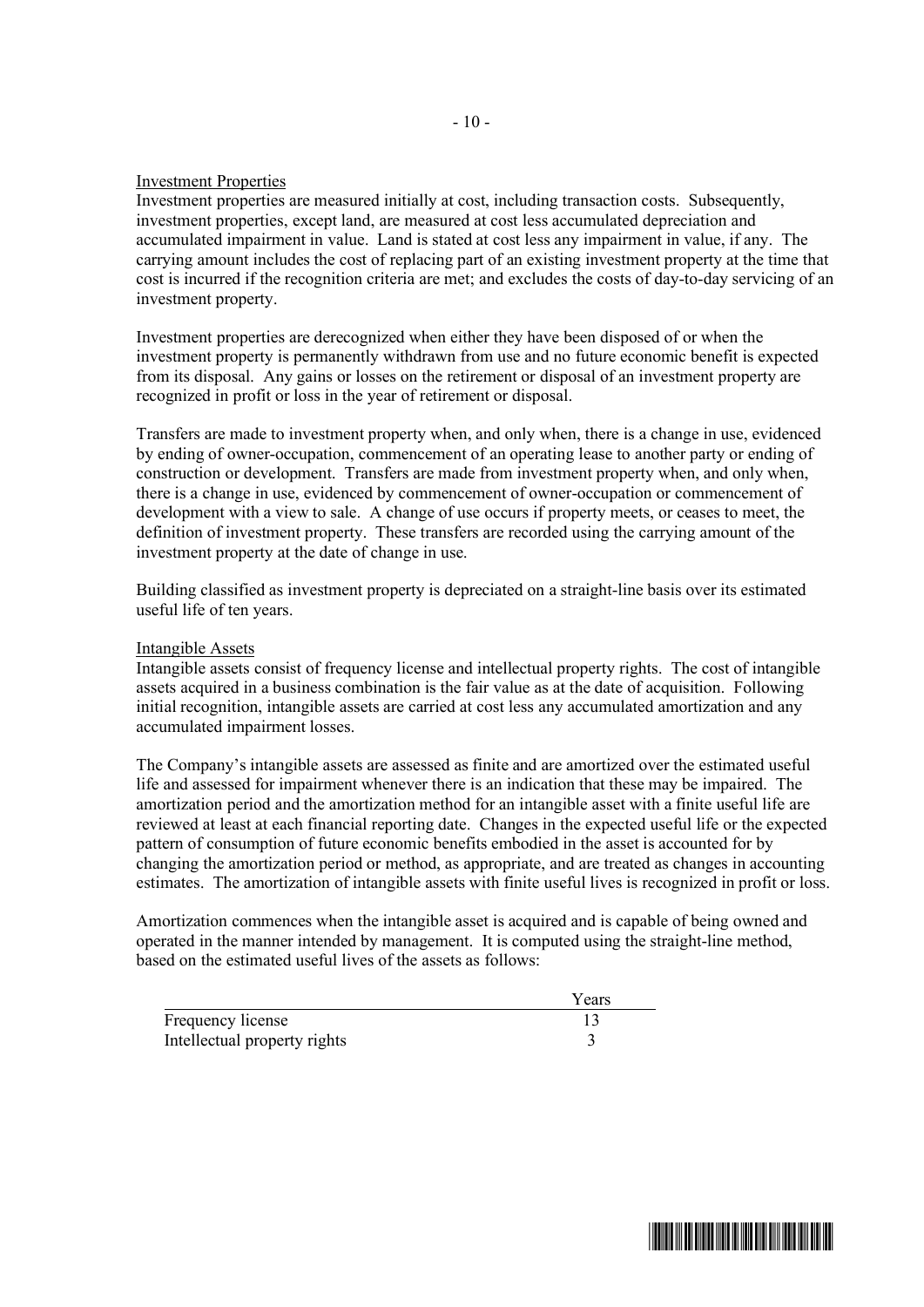#### Goodwill

Goodwill is initially measured at cost being the excess of the cost of the business combination over the fair value of the acquiree's net identifiable assets. After initial recognition, goodwill is measured at cost less any accumulated impairment losses.

#### Impairment of Nonfinancial Assets

*Property and equipment, investment properties, investment in subsidiaries, intangible assets and other assets.* The carrying values of property and equipment, investment properties, intangible assets and other nonfinancial assets are reviewed for impairment when events or changes in circumstances indicate the carrying values may not be recoverable. If any such indication exists, or when annual impairment testing is required, and where the carrying values exceed the estimated recoverable amounts, the assets or the cash-generating units (CGU) are written down to their recoverable amounts. The recoverable amount of the assets is the greater of the fair value less costs to sell and value-in-use (VIU). The fair value is the amount that would be received to sell an asset in an orderly transaction between market participants at the measurement date. In assessing VIU, the estimated future cash flows are discounted to their present value using a pretax discount rate that reflects current market assessments of the time value of money and the risks specific to the asset. For an asset that does not generate largely independent cash inflows, the recoverable amount is determined for the CGU to which the asset belongs. Any impairment loss is recognized in profit or loss.

*Goodwill.* Goodwill is reviewed for impairment at least annually or more frequently if events or changes in circumstances indicate that the carrying value may not be recoverable. Impairment for goodwill is determined by assessing the recoverable amount of the CGU to which the goodwill relates. An impairment loss is recognized immediately in profit or loss when the recoverable amount of the CGU is less than its carrying amount. Impairment losses relating to goodwill cannot be reversed in future periods.

#### Capital Stock

Capital stock is the portion of the paid in capital representing the total par value of the shares issued.

#### Additional Paid-in Capital

Additional paid-in capital represents the amount paid in excess of the par value of the shares issued. Incremental costs incurred directly attributable to the issuance of new shares are shown in equity as a deduction from proceeds, net of tax.

#### Retained Earnings

Retained earnings represent the cumulative balance of net income or loss, net of any dividend declaration and other capital adjustments.

#### OCI

OCI comprises items of income and expense that are not recognized in profit or loss in accordance with PFRSs. The Company's OCI includes net changes in fair values of financial assets at FVOCI, revaluation increment on land carried at revalued amount and remeasurement gains (losses) on accrued retirement benefits.

#### Treasury Stock

Treasury stocks are shares of the Company which are reacquired and are measured at cost and deducted from equity. No gain or loss is recognized in profit or loss on the purchase, sale, issue or cancellation of the Company's own equity instrument.

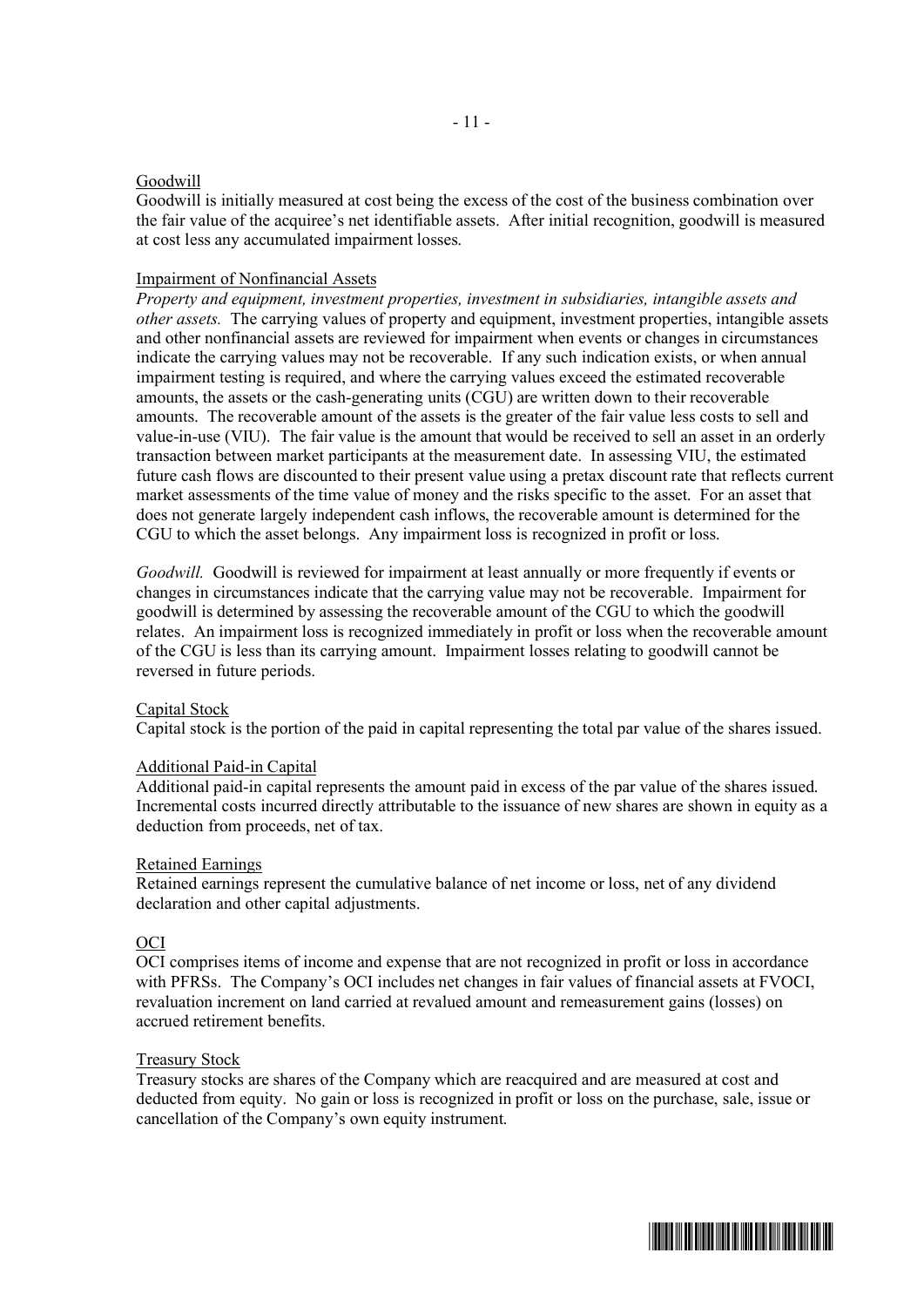#### Revenue Recognition

Revenue is recognized when control of the goods or services are transferred to the customer at an amount that reflects the consideration to which the Company expects to be entitled in exchange for those goods or services, excluding amounts collected on behalf of third parties. The Company assesses its revenue arrangements against specific criteria to determine if it is acting as principal or agent. The Company has assessed that it is acting as principal in all of its revenue arrangements.

The following specific criteria must also be met before revenue is recognized:

*Broadcasting fees.* Revenue is recognized at a point in time upon airing of the advertisements.

The Company receives non-cash considerations (such as merchandise or services) from certain customers in exchange for advertising time. The fair value of such non-cash considerations received from the customers is included in the transaction price and measured upon airing of the advertisement.

The Company applies the requirements of PFRS 13, *Fair Value Measurement,* in measuring the fair value of the non-cash considerations. If the fair value cannot be reasonably estimated, the non-cash consideration is measured indirectly by reference to the stand-alone selling price of the advertisements when aired.

*Digital services.* Revenue from digital services is recognized at point in time when the materials are posted on the Company's social networking sites. The Company uses the cost as stated in the broadcast order.

*Talent fees and customer event*. Revenue from talent services and customer event is recognized over time upon rendering of services to its customers in accordance with the broadcast order.

*Variable considerations.* If the consideration in a contract includes a variable amount, the Company estimates the amount of consideration to which it will be entitled in exchange for transferring the goods to the customer. The variable consideration is estimated at contract inception and constrained until it is highly probable that a significant revenue reversal in the amount of cumulative revenue recognized will not occur when the associated uncertainty with the variable consideration is subsequently resolved. The volume discounts given by the Company to the customers give rise to a variable consideration.

#### Revenue outside the scope of PFRS 15

*Rental income* arising from operating leases on investment properties is recognized on a straight-line basis over the lease term.

*Interest income* is recognized as the interest accrues using the EIR method.

*Dividend income* is recognized when the Company's right to receive the payment is established.

#### Contract Balances

*Trade receivables.* A receivable represents the Company's right to an amount of consideration that is unconditional (i.e., only the passage of time is required before payment of the consideration is due).

*Contract assets.* A contract asset is the right to consideration in exchange for goods or services transferred to the customer. If the Company performs by transferring goods or services to a customer

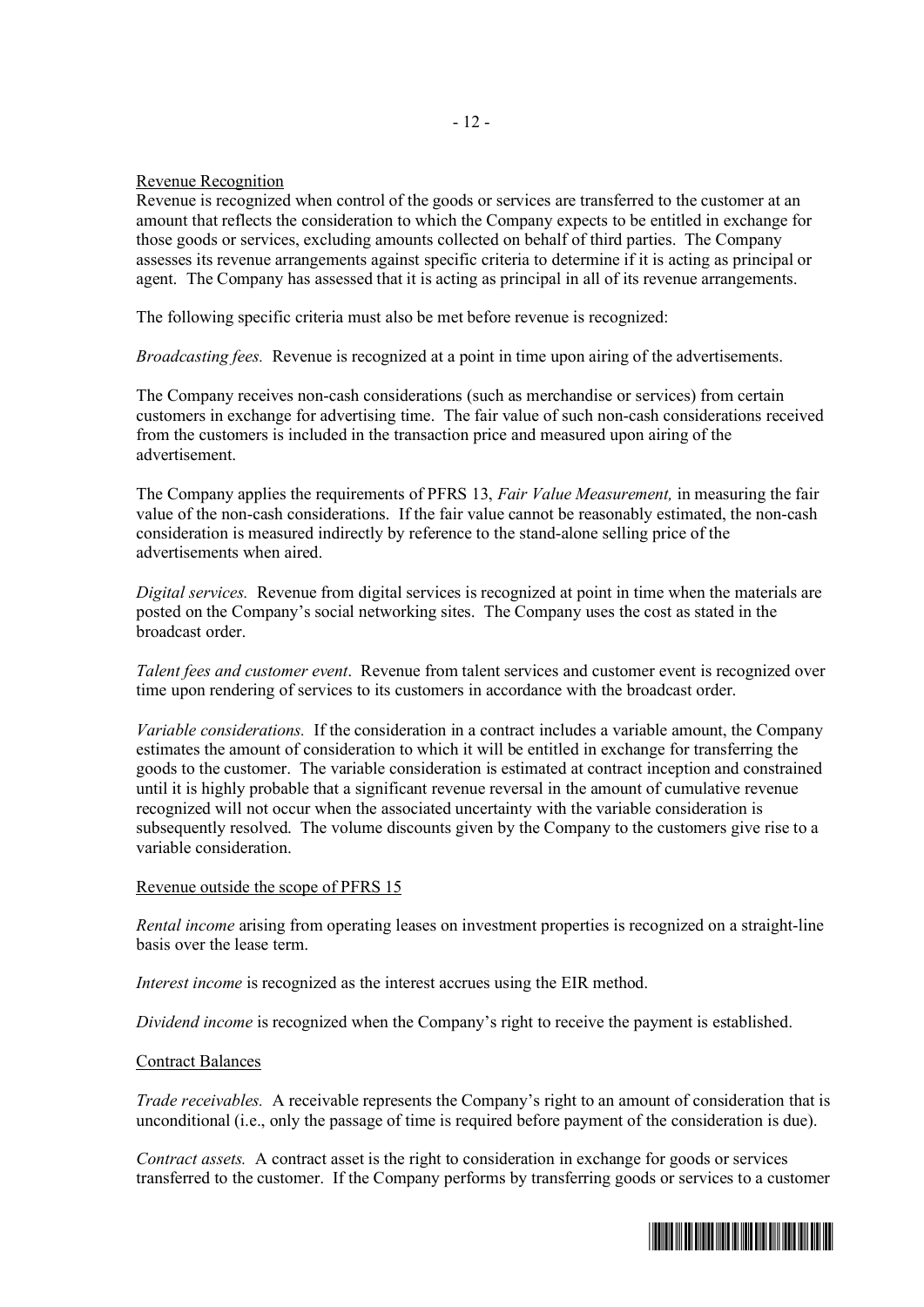before the customer pays consideration or before payment is due, a contract asset is recognized for the earned consideration that is conditional.

*Contract liabilities.* A contract liability is the obligation to transfer goods or services to a customer for which the Company has received consideration (or an amount of consideration is due) from the customer. If a customer pays consideration before the Company transfers goods or services to the customer, a contract liability is recognized when the payment is made or the payment is due (whichever is earlier). Contract liabilities are recognized as revenue when the Company performs under the contract.

Payments received before broadcast (pay before broadcast) represent contract liabilities, which are recognized as revenue upon airing of related advertisements.

#### Cost of Services and Operating Expenses

Cost of services and operating expenses are recognized when incurred. They are measured at the fair value of the consideration paid or payable. Cost of services and operating expenses are presented as net of recharges or reimbursements of expenses billed to various partner stations in the parent company statement of comprehensive income.

#### Value-Added Tax (VAT)

Revenue, expenses and assets are recognized net of the amount of VAT, if applicable.

- When VAT from sales of services (output VAT) exceeds VAT passed on from purchases of goods and services (input VAT), the excess is recognized as payable in the parent company statement of financial position.
- When VAT passed on from purchases of goods and services (input VAT) exceeds VAT from sales of services (output VAT), the excess is recognized as an asset in the parent company statement of financial position to the extent of the recoverable amount.

The net amount of output VAT is presented under "Accounts payable and accrued expenses" account in the parent company statement of financial position.

#### Retirement Benefits

Net pension assets as presented in the parent company statement of financial position, is the present value of the defined benefit obligation (PVDBO) at the financial reporting date reduced by the fair value of plan assets (FVPA), adjusted for the effect of limiting a net defined benefit asset to the asset ceiling. The asset ceiling is the present value of any economic benefits available in the form of refunds from the plan or reductions in future contributions to the plan.

The cost of providing benefits under the defined benefit plan is actuarially determined using the projected unit credit method. Retirement benefits costs consist of service costs, net interest on the net defined benefit liability or asset and remeasurements of net defined benefit liability or asset.

Service costs which include current service costs, past service costs and gains or losses on nonroutine settlements are recognized in profit or loss. Past service costs are recognized when plan amendment or curtailment occurs. These amounts are calculated periodically by an independent qualified actuary.

Net interest on the net defined benefit liability or asset is the change during the period in the net defined benefit liability or asset that arises from the passage of time which is determined by applying the discount rate based on government bonds to the net defined benefit liability or asset. Net interest on the net defined benefit liability or asset is recognized as expense or income in profit or loss.

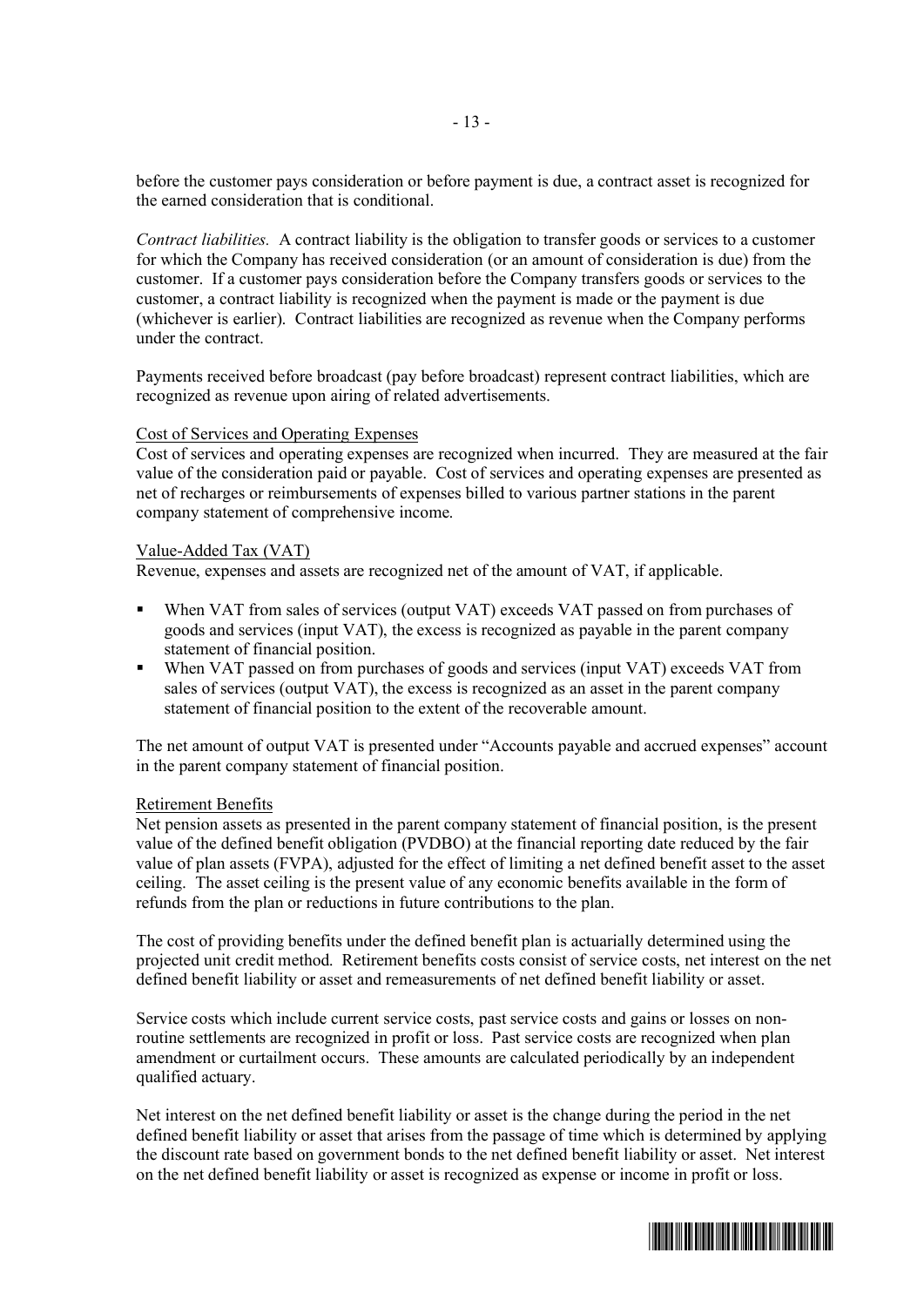Remeasurements comprising actuarial gains and losses, return on plan assets and any change in the effect of the asset ceiling (excluding net interest on defined benefit liability) are recognized immediately in OCI in the period in which they arise. Remeasurements are not reclassified to profit or loss in subsequent periods.

Plan assets are held in trust and managed by a trustee bank. Plan assets are not available to the creditors of the Company, nor can they be paid directly to the Company. The FVPA is based on market price information. When no market price is available, the FVPA is estimated by discounting expected future cash flows using a discount rate that reflects both the risk associated with the plan assets and the maturity or expected disposal date of those assets (or, if they have no maturity, the expected period until the settlement of the related obligations). If the FVPA is higher than the PVDBO, the measurement of the resulting defined benefit asset is limited to the present value of economic benefits available in the form of refunds from the plan or reductions in future contributions to the plan.

The Company's right to be reimbursed of some or all of the expenditure required to settle a defined benefit obligation is recognized as a separate asset at fair value when and only when reimbursement is virtually certain.

#### Accrued Separation Costs

Accrued separation costs, as presented in the parent company statement of financial position, pertain to the unpaid balance of separation pay of employees as at financial reporting date. These are recognized as a liability and an expense when, and only when, the Company is demonstrably committed to either: (a) terminate the employment of an employee or group of employees before the normal retirement date; or (b) provide separation benefits as a result of an offer made in order to encourage voluntary redundancy.

#### Borrowing Costs

Borrowing costs are capitalized if they are directly attributable to the acquisition, construction or production of qualifying assets. Qualifying assets are assets that necessarily take a substantial period of time to get ready for its intended use or sale. Capitalization of borrowing costs commences when the activities to prepare the asset are in progress and expenditures and borrowing costs are being incurred. Borrowing costs are capitalized until the assets are available for its intended use. If the resulting carrying amount of the asset exceeds its recoverable amount, an impairment loss is recognized. Borrowing costs include interest charges and other costs incurred in connection with the borrowing of funds, as well as exchange differences arising from foreign currency borrowings used to finance these projects to the extent that they are regarded as an adjustment to interest cost.

All other borrowing costs are expensed as incurred.

#### Income Taxes

*Current tax.* Current tax assets and liabilities for the current and prior periods are measured at the amount expected to be recovered or paid to the taxation authority. The tax rates and tax laws used to compute the amount are those that have been enacted or substantively enacted at the financial reporting date.

*Deferred tax.* Deferred tax is provided, using the liability method, on all temporary differences at the reporting period between the tax bases of assets and liabilities and their carrying amounts for financial reporting purposes. Deferred tax relating to items recognized outside profit or loss is recognized under OCI in equity.

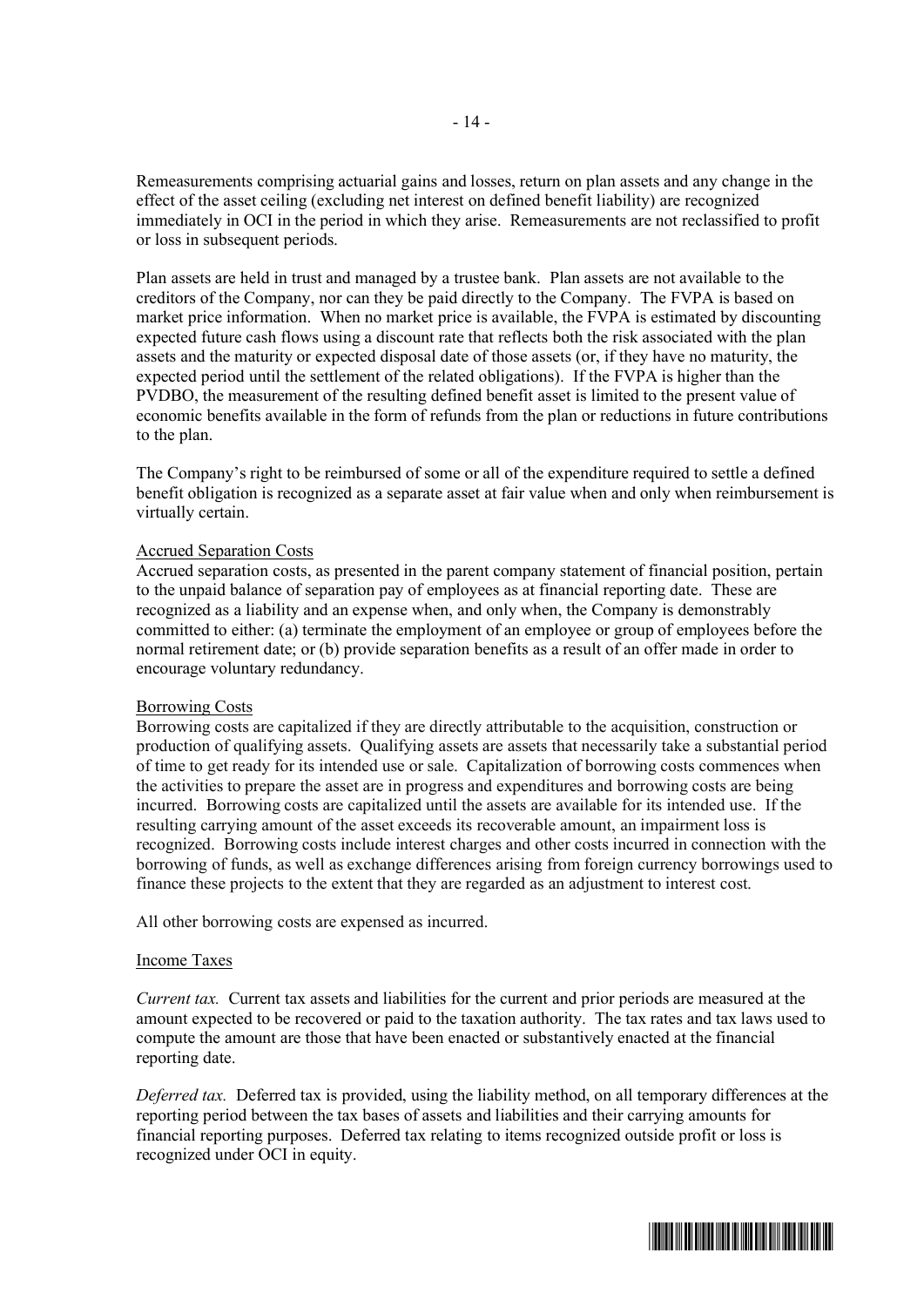Deferred tax liabilities are recognized for all taxable temporary differences except where the deferred tax liability arises from the initial recognition of goodwill or of an asset or liability in a transaction that is not a business combination and, at the time of the transaction, affects neither the accounting profit nor taxable profit or loss. Deferred tax assets are recognized for all deductible temporary differences, to the extent that it is probable that sufficient future taxable profits will be available against which the deductible temporary differences can be utilized.

The carrying amount of deferred income tax assets is reviewed at each financial reporting date and reduced to the extent that it is no longer probable that sufficient future taxable profits will be available to allow all or part of the deferred income tax assets to be utilized.

Deferred tax assets and deferred tax liabilities are measured at the tax rates that are expected to apply to the period when the asset is realized or the liability is settled, based on tax rates and tax laws that have been enacted or substantively enacted at the end of the financial reporting date.

Deferred tax assets and deferred tax liabilities are offset, if a legally enforceable right exists to set-off current income tax assets against current income tax liabilities and the deferred taxes relate to the same taxable entity and the same taxation authority.

#### Leases

The determination of whether an arrangement is (or contains) a lease is based on the substance of the arrangement at the inception date of whether the fulfillment of the arrangement is dependent on the use of a specific asset or assets or the arrangement conveys a right to use the asset even if that right is not explicitly specified in an arrangement.

#### *Company as a Lessee*

*Lease liabilities.* The lease liabilities are measured at the present value of the lease payments that are not paid at the commencement date, discounted using the interest rate implicit in the lease or, if that rate cannot be readily determined, the Company's incremental borrowing rate (IBR).

The lease liabilities are initially measured at the present value of the lease payments that are not paid at the commencement date, discounted at the Company's IBR. The IBR is determined based on the rate the Company's bank will charge should an amount equivalent to the value of the asset being leased will be borrowed using the same lease term. In addition, the carrying amount of lease liabilities is remeasured if there is a modification, a change in the lease term, a change in the insubstance fixed lease payments or a change in the assessment to purchase the underlying asset.

The Company's right-of-use assets are included in the "Property and equipment" account, and the lease liabilities (current and noncurrent) as separate line item in the parent company statement of financial position.

*Short-term leases.* The Company applies the short-term lease recognition exemption to its short-term leases of equipment and other rentals (i.e., those leases that have a lease term of 12 months or less from the commencement date and do not contain a purchase option). Lease payments on short-term leases are recognized as expense on a straight-line basis over the lease term.

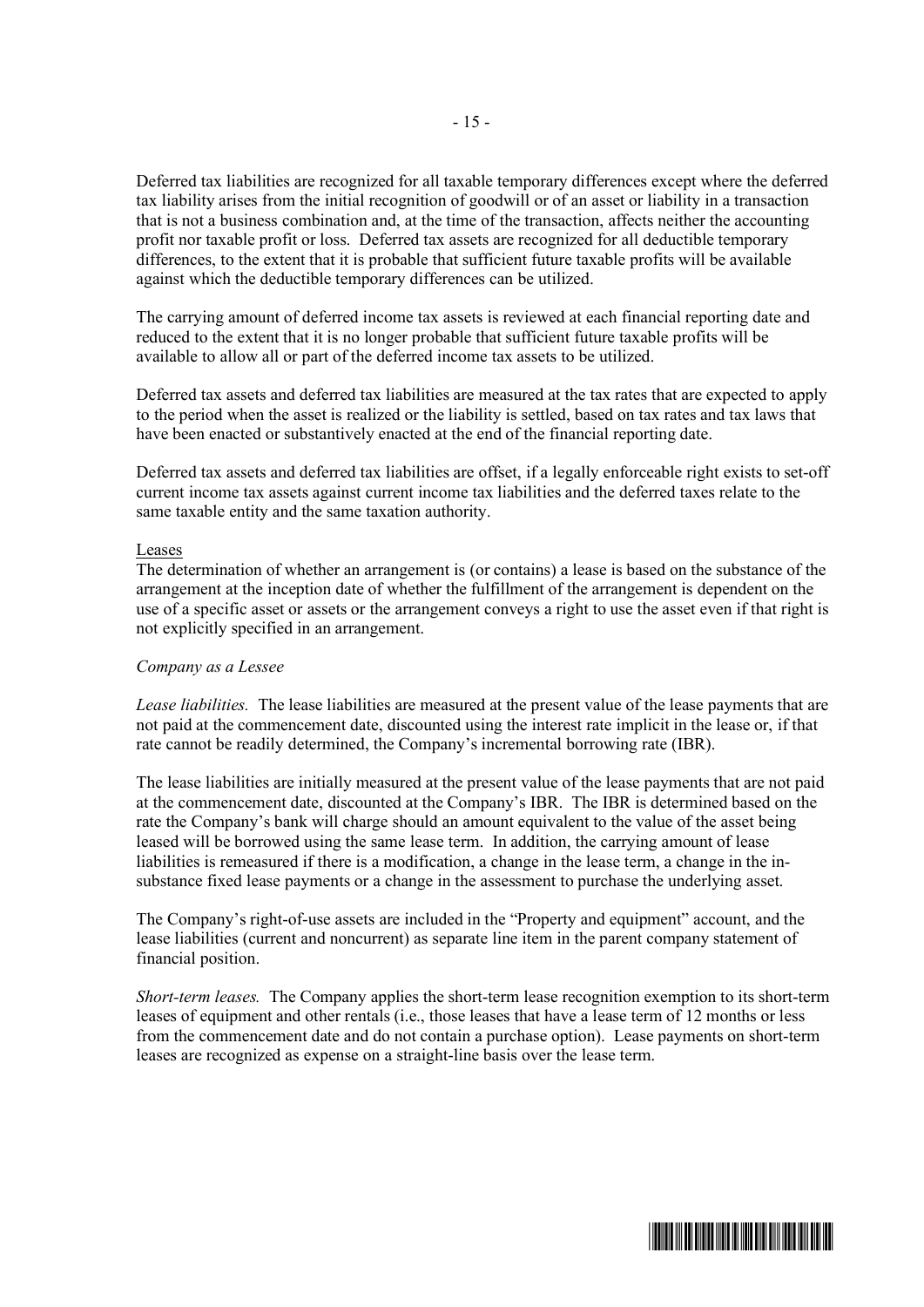#### *Company as a Lessor*

Leases where the Company retains substantially all the risks and rewards of ownership of the asset are classified as operating leases. Initial direct costs incurred in negotiating an operating lease are added to the carrying amount of the leased asset and recognized over the lease term on the same basis as rental income. Contingent rents are recognized as revenue in the period in which they are earned.

#### Earnings Per Share

Basic earnings per share is computed by dividing the net income by the weighted average number of shares outstanding during the year.

Diluted earnings per share is calculated by dividing the net income by the weighted average number of shares outstanding during the year and adjusted for the effects of all dilutive potential common shares, if any.

In determining both the basic and the diluted earnings per share, the effect of stock dividends, if any, is accounted for retroactively.

#### Foreign Currency-denominated Transactions

Foreign currency-denominated transactions are recorded in Philippine Peso using the exchange rate at the date of transaction. Monetary assets and liabilities denominated in foreign currencies are restated using the rate of exchange at the financial reporting date. All exchange rate differences, including those arising on the settlement of monetary items at rates different from those at which they were recorded, are recognized in profit or loss in the period in which the differences arise. For income tax purposes, these gains or losses are treated as taxable income or deductible expense in the period such were realized. Non-monetary items that are measured in terms of historical cost in a foreign currency are translated using the exchange rates at the dates of the initial transactions.

#### Provisions

Provisions are recognized when the Company has a present obligation (legal or constructive) as a result of a past event, it is probable that an outflow of resources embodying economic benefits will be required to settle the obligation and a reliable estimate can be made of the amount of the obligation. If the effect of the time value of money is material, provisions are determined by discounting the expected future cash flows at a pre-tax rate that reflects current market assessment of the time value of money and, where appropriate, the risks specific to the liability. Where discounting is used, the increase in provisions due to the passage of time is recognized as interest expense and classified as additional provision.

#### **Contingencies**

Contingent liabilities are not recognized in the parent company financial statements. These are disclosed in the notes to parent company financial statements unless the possibility of an outflow of resources embodying economic benefits is remote. Contingent assets are not recognized in the parent company financial statements but are disclosed in the notes to parent company financial statements when an inflow of economic benefits is probable. Contingent assets are assessed continually to ensure that developments are appropriately reflected in the parent company financial statements. If it has become virtually certain that an inflow of economic benefits will arise, the asset and the related income are recognized in the parent company financial statements.

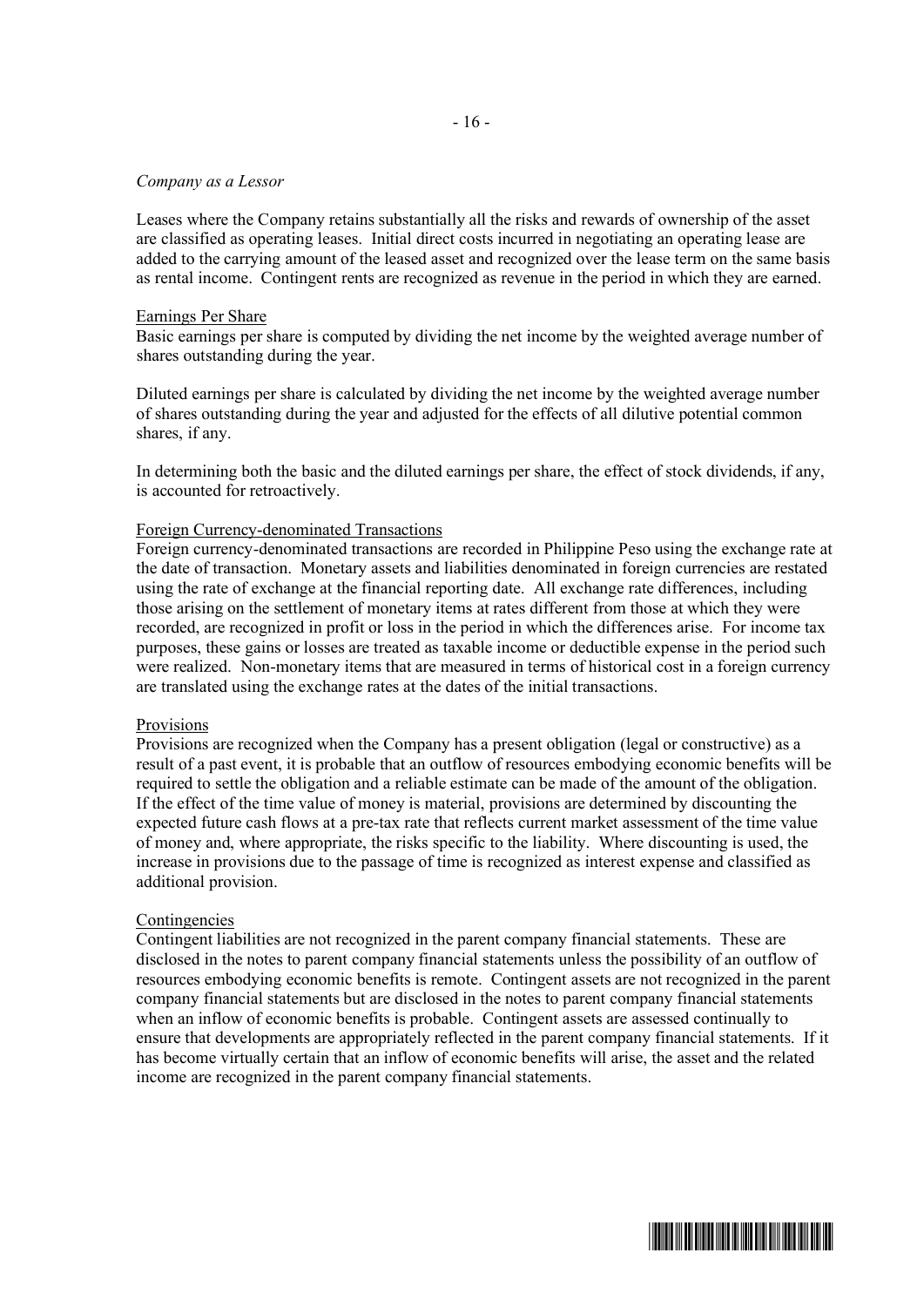# - 17 -

#### Events after the Reporting Period

Post year-end events that provide additional information about the Company's position at the reporting period (adjusting events) are reflected in the parent company financial statements. Post year-end events that are not adjusting events are disclosed in the notes to parent company financial statements when material.

#### 3. **Significant Accounting Judgments and Estimates**

The preparation of the parent company financial statements requires management to make judgments, estimates and assumptions that affect the amounts reported and disclosed in the parent company financial statements. The judgments, estimates and assumptions used in the parent company financial statements are based upon management's evaluation of relevant facts and circumstances that are believed to be reasonable as at the date of the parent company financial statements. Actual results could differ from such estimates.

The judgments, estimates and underlying assumptions are reviewed on an ongoing basis. Revisions to accounting estimates are recognized in the period in which the estimate is revised if the revision affects only that period or in the period of the revision and future periods if the revision affects both current and future periods.

#### Judgments

In the process of applying the Company's accounting policies, management has made the following judgment, apart from those involving estimations, which have the most significant effect on the amounts recognized in the parent company financial statements:

#### *Recognition of Revenue from Contracts with Customers*

a. *Identifying Performance Obligations*. The Company identifies performance obligations by considering whether the promised goods or services in the contract are distinct goods or services. A good or service is distinct when the customer can benefit from the good or service on its own or together with other resources that are readily available to the customer and the Company's promise to transfer the good or service to the customer is separately identifiable from the other promises in the contract.

Revenues earned from contracts with various promises are split into separately identifiable performance obligations based on their relative stand-alone selling price to reflect the substance of the transaction.

The Company offers bundled radio airtime, digital and hosting and customer event services and is assessed as three separate performance obligations.

b. *Revenue Recognition.* The Company recognizes revenue over time or at a point in time depending on its evaluation of when the customer obtains control of the promised goods or services. Revenue from broadcasting fees are recognized at a point in time when the revenue is aired. Revenues from talent fees and customer event are recognized over time as the Company provides the service. Revenue from digital services is recognized at a point in time when control over goods or services is transferred to the customer upon posting of advertising materials on its social media accounts.

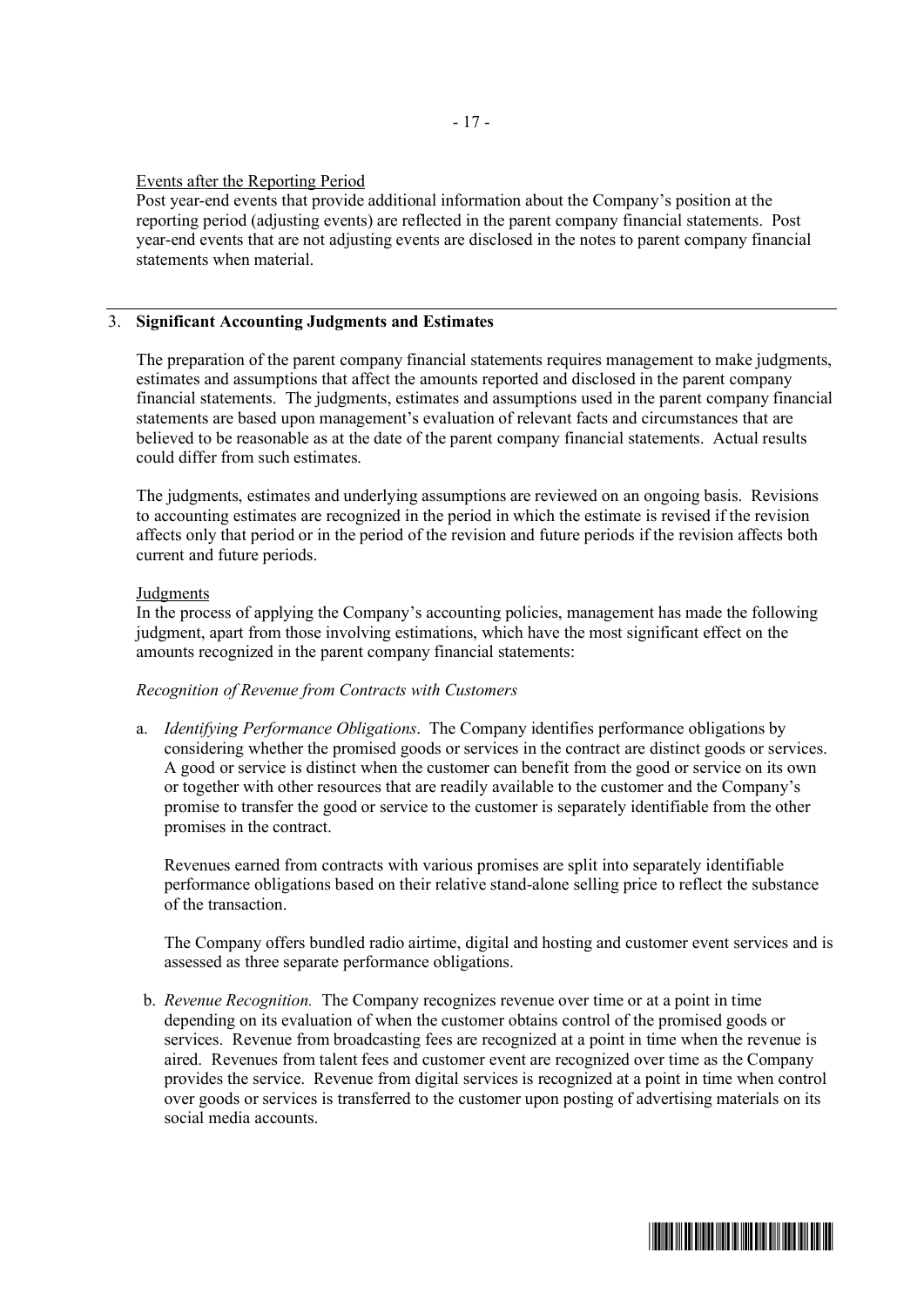c. *Determining Method to Estimate Variable Consideration and Assessing the Constraint.* The Company provides volume incentives to its customers based on the aggregate annual sales volume for the year. The determination of the sales volume excludes political placements, production costs, prizes, talent fees and other non-revenue accounts. In estimating the variable consideration, the Company is required to use either the expected value method or the most likely amount method based on which method better predicts the amount of consideration to which it will be entitled.

The Company determined that the most likely amount method is appropriate to use in estimating the variable consideration for the volume incentives given to the customers. The most likely amount is the single most likely amount in a range of possible consideration amounts. The Company considered this method to be the more appropriate estimate of the amount of variable consideration since the agreement with its customers has only two possible outcomes, which is, the customer either achieves the required aggregate annual sales volume, or does not.

Before including any amount of variable consideration in the transaction price, the Company considers whether the amount of variable consideration is constrained. The Company determined that the estimates of variable consideration are not constrained based on its historical experience, business forecast and the current economic conditions. In addition, the uncertainty on the variable consideration will be resolved within a short time frame.

*Definition of Default and Credit-Impaired Financial Assets*. The Company defines a financial instrument as in default, which is fully aligned with the definition of credit-impaired, when it meets one or more of the following criteria:

- *Quantitative Criteria*. The borrower is more than 360 days past due on its contractual payments, which is consistent with the Company's definition of default. The determination of the period is based on the Company's practice and agreement with its customers within the industry.
- *Qualitative Criteria*. The borrower meets unlikeliness to pay criteria, which indicates the borrower is in significant financial difficulty. These are instances where:
	- a. The borrower is experiencing financial difficulty or is insolvent;
	- b. Concessions have been granted by the Company, for economic or contractual reasons relating to the borrower's financial difficulty;
	- c. It is becoming probable that the borrower will enter bankruptcy or other financial reorganization.

The criteria above have been applied to all financial instruments held by the Company and are consistent with the definition of default used for internal credit risk management purposes. The default definition has been applied consistently to model the probability of default (PD), loss given default (LGD) and exposure at default (EAD) throughout the Company's ECL calculation.

*Simplified Approach for Trade Receivables.* The Company uses a provision matrix to calculate ECLs for trade receivables. The provision rates are based on days past due for groupings of advertisers that have similar loss patterns. The provision matrix is initially based on the Company's historical observed default rates. The Company calibrates the matrix to adjust the historical credit loss experience with forward-looking information. At every financial reporting date, the historical observed default rates are updated and changes in the forward-looking estimates are analyzed.

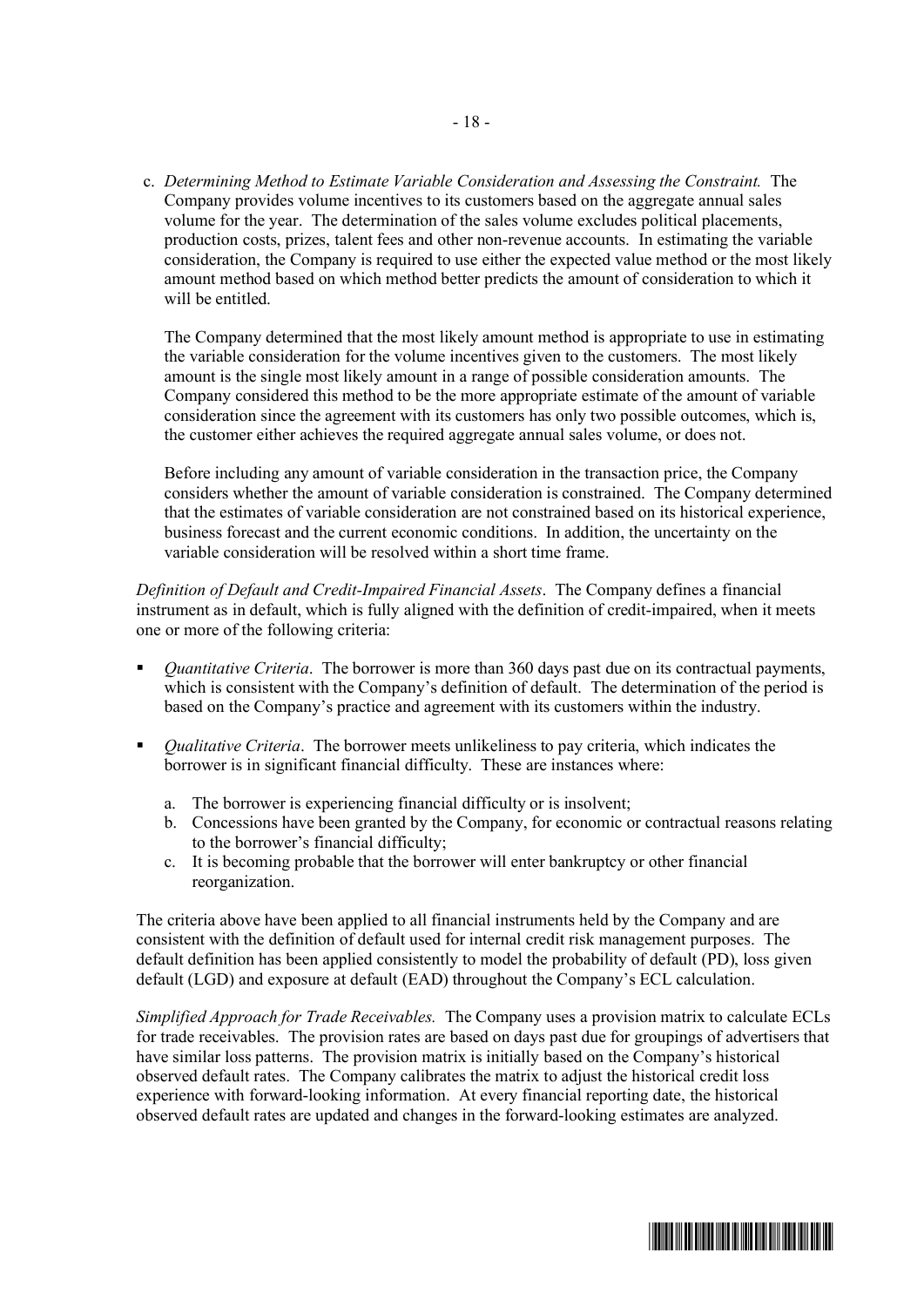*Grouping of instruments for losses measured on collective basis.* For ECL provisions modelled on a collective basis, a grouping of exposures is performed on the basis of shared risk characteristics, such that risk exposures within a group are homogeneous. The Company groups its trade receivable based on the type of customer.

*Macro*-*economic Forecasts and Forward-looking Information*. Macro-economic forecasts are determined by evaluating a range of possible outcomes and using reasonable and supportable information that is available without undue cost and effort at the financial reporting date about past events, current conditions and forecasts of future economic conditions.

The Company takes into consideration using different macro-economic variables to ensure linear relationship between internal rates and outside factors. Regression analysis was used to objectively determine which variables to use.

Predicted relationship between the key indicators and default and loss rates on various portfolios of financial assets have been developed based on analyzing historical data over the past 5 years. The methodologies and assumptions including any forecasts of future economic conditions are reviewed regularly.

The allowance for ECLs amounted to  $P29.3$  million and P39.7 million as at December 31, 2021 and 2020, respectively. The carrying amount of receivables amounted to  $\frac{P427.2}{P}$  million and P513.4 million as at December 31, 2021 and 2020, respectively (see Notes 6 and 18).

*Valuation of Unquoted Equity Securities*. PFRS 9 requires all investments in equity instruments and contracts on those instruments to be measured at fair value. In 2021 and 2020, The Company determined the fair value of these investments in unquoted shares of stock using the adjusted net asset value approach. The underlying assets primarily consist of investments in quoted and unquoted shares and land. The Company determined the fair value of the investments in unquoted shares using the discounted cash flows approach while the fair value of the land was determined with the assistance of external appraisers. See Note 26 for the valuation methodology used and key inputs to valuation of the investment in shares of stock.

The fair value of unquoted equity securities amounted to  $P289.6$  million and  $P245.7$  million as at December 31, 2021 and 2020, respectively (see Note 7).

*Valuation of Lease Liabilities and Right-of-Use Assets.* The application of PFRS 16 requires the Company to make judgments that affect the valuation of lease liability and the valuation of right-ofuse asset. These include: (1) determining contracts in scope of PFRS 16, and (2) determining the contract term and interest rate for discounting of future cash flows.

- a. *Determining contracts in scope of PFRS 16*. The Company has lease agreements covering rental of satellite communications capacity called transponder lease, land used as site for broadcasting business and where the hotel property is located, office spaces and transmitter sites. The Company recognized right-of-use assets and lease liabilities for the leases related to transponder lease and land. The Company has assessed leases for office spaces and transmitter sites as shortterm and elected not to recognize right-of-use assets and lease liabilities (see Note 22).
- b. *Determining the contract term.* The lease term determined by the Company comprises noncancellable period of lease contracts, periods covered by an option to extend the lease if the Company is reasonably certain to exercise that option and periods covered by an option to terminate the lease if the Company is reasonably certain not to exercise that option. The Company did not consider the renewal options as they need to be mutually agreed upon by both

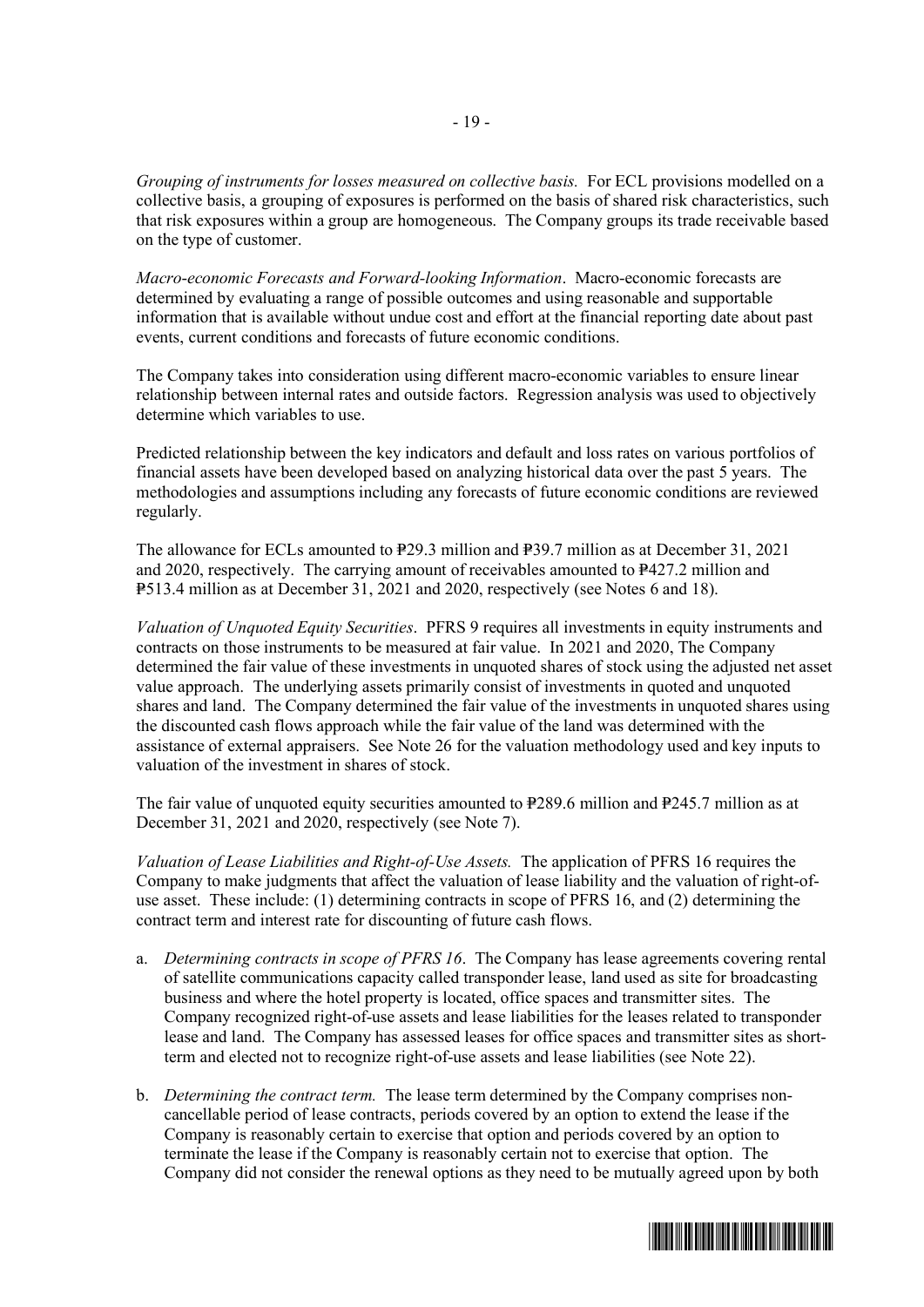lessor and lessee. The Company considered the significant leasehold improvements on the leased assets to determine that the option to terminate the lease is not reasonably certain to be exercised. The same economic life is applied to determine the depreciation rate of right-of-use assets.

*c. Determining the interest rate for lease assets.* The present value of the lease payments is determined using the discount rate representing the interest rate implicit in the lease, if that rate can be readily determined or the lessee's IBR, if that rate cannot be readily determined. The Company cannot readily determine the interest rate implicit in leases of satellite communications capacity, land principally used for broadcasting business, land where hotel property and other facilities are located, therefore, it uses its IBR to measure lease liabilities. The IBR is the rate of interest that the Company would have to pay to borrow over a similar term, and with a similar security, the funds necessary to obtain an asset of a similar value to the right-of-use asset in a similar economic environment. The IBR therefore reflects what the Company 'would have to pay', which requires estimation when no observable rates are available or when they need to be adjusted to reflect the terms and conditions of the lease. The Company estimates the IBR using observable inputs (such as market interest rates) when available and is required to make certain entity-specific estimates (such as the Company's stand-alone credit rating). The IBR used ranges between 4.85% to 8.01%.

As at December 31, 2021 and 2020, lease liabilities amounted to  $P14.8$  million and  $P16.9$  million while right of use assets amounted to  $P12.2$  million and  $P15.9$  million, respectively (see Notes 9 and 22).

*Short-term Leases and Leases of Low-value Assets.* The Company applies the short-term recognition exemption to its short-term leases of staff house (i.e., those leases that have a lease term of 12 months or less from the commencement date and do not contain a purchase option). It also applies the leases of low-value assets recognition exemption to these leases that are considered of low value. Lease payments on short-term leases and leases of low-value assets are recognized as expense on a straightline basis over the lease term.

Rent expense amounted to  $E22.2$  million and  $E10.3$  million in 2021 and 2020, respectively (see Notes 18 and 22).

*Company as Lessor.* The Company has arrangements with various lessees covering the building units it offers for lease, the ownership over which was determined to have been retained by the Company. Accordingly, these leases were accounted for as operating leases. Rent income amounted to  $P9.3$  and  $P8.1$  million in 2021 and 2020, respectively (see Note 10).

*Classification of property.* The Company determines whether a property is classified as property and equipment or investment property as follows:

- Property and equipment which are occupied for use by, or in the operations of, the Company and not for sale in the ordinary course of business.
- Investment property comprises building spaces and improvements which are not occupied for use by, or in the operations of, the Company, nor for sale in the ordinary course of business, but are held primarily to earn rental income and capital appreciation.

The Company considers each property separately in making its judgment.

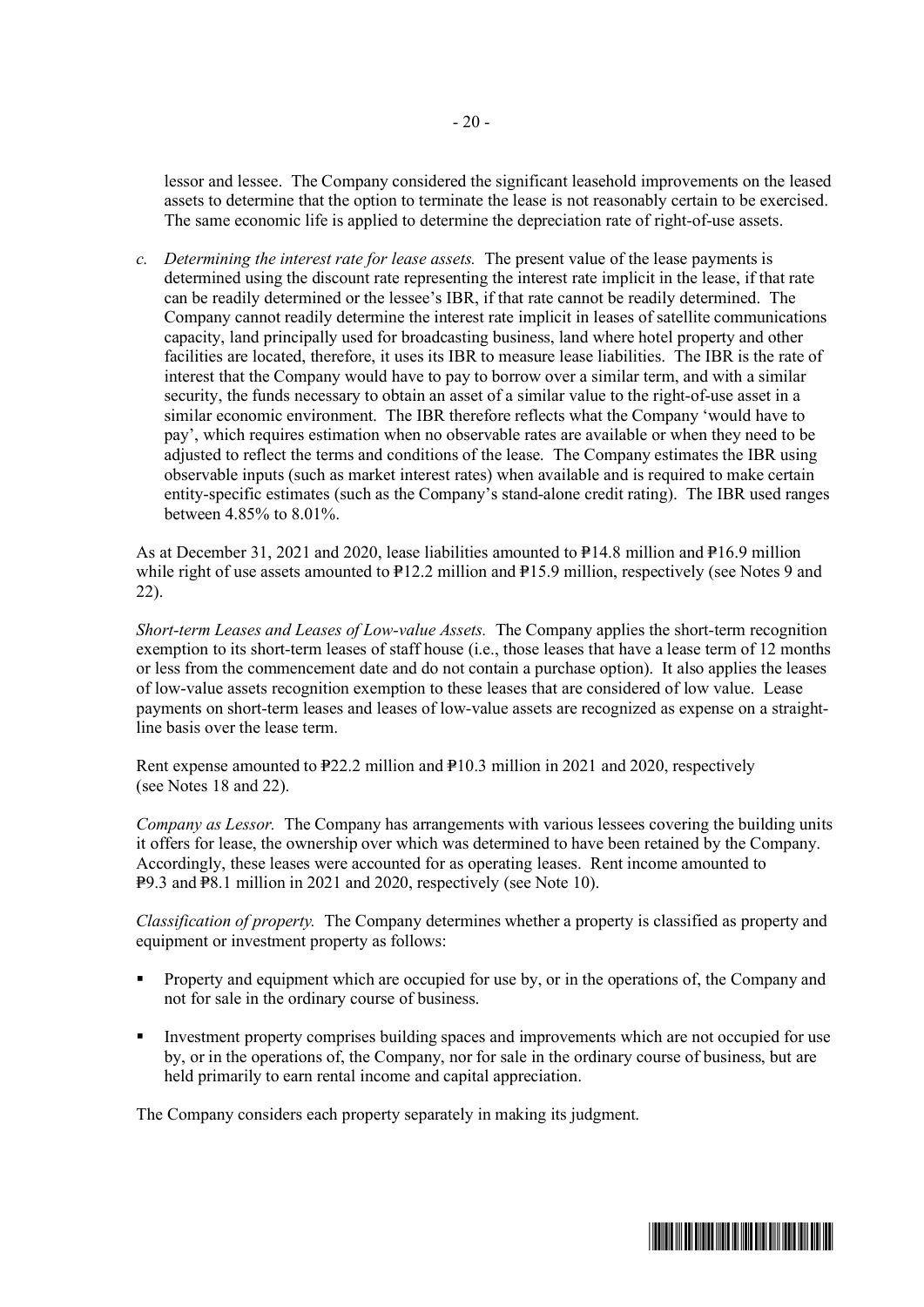#### Estimations

The key assumptions concerning the future and other key sources of estimation uncertainty at the financial reporting date that have a significant risk of causing a material adjustment to the carrying amounts of assets and liabilities within the next financial year are discussed below:

*Estimation of useful lives of property and equipment and intangible assets.* The Company estimated the useful lives of its property and equipment and intangible assets based on the period over which the assets are expected to be available for use. The Company annually reviews the estimated useful lives of property and equipment and intangible assets based on factors that include asset utilization, internal technical evaluation, technological changes, environmental changes and anticipated use of the assets. It is possible that future results of operations could be materially affected by changes in these estimates brought about by changes in the factors mentioned.

As at December 31, 2021 and 2020, the carrying value of depreciable property and equipment amounted to  $P58.9$  million and  $P79.0$  million, respectively (see Note 9). Carrying value of net intangible assets amounted to nil and  $\frac{1}{28.9}$  million as at December 31, 2021 and 2020, respectively (see Note 11). Total depreciation and amortization relating to property and equipment and intangible assets charged to operations amounted to  $P32.8$  million in 2021 and 2020 (see Notes 9, 11 and 18).

*Revaluation of land.* The Company carries land classified under property and equipment at revalued amounts, with changes in fair value being recognized in OCI. The Company engaged an independent valuation specialist to assess the fair value as at the financial reporting date. The key assumptions used to determine the fair value of the properties are provided in Note 9. As at December 31, 2021 and 2020, the carrying value of the land, carried at fair value, amounted to  $E412.7$  million and P=399.1 million, respectively. As at December 31, 2021 and 2020, revaluation increment on land (net of deferred tax) amounted to P278.5 million and P268.3 million, respectively (see Note 9).

*Assessment of impairment of noncurrent nonfinancial assets except goodwill and land at revalued amount.* The Company assesses the impairment of assets whenever events or changes in circumstances indicate that the carrying amount of an asset may not be recoverable. The factors that the Company considers important which could trigger an impairment review include the following:

- a. significant adverse changes in the technological, market, or economic environment in which the Company operates;
- b. significant decrease in the market value of an asset;
- c. significant increase in the discount rate used for the calculations;
- d. evidence of obsolescence and physical damage;
- e. significant changes in the manner in which an asset is used or expected to be used;
- f. plans to restructure or discontinue an operation; and,
- g. evidence is available from internal reporting that the economic performance of an asset is, or will be, worse than expected.

Whenever the carrying amount of an asset exceeds its recoverable amount, an impairment loss is recognized. The recoverable amount is the higher of an asset's net selling price and VIU. The net selling price is the amount obtainable from the sale of an asset in an arm's length transaction while VIU is the present value of estimated future cash flows expected to arise from the continuing use of an asset and from its disposal at the end of its useful life. Recoverable amounts are estimated for individual assets or, if it is not possible, for the CGU to which the asset belongs.

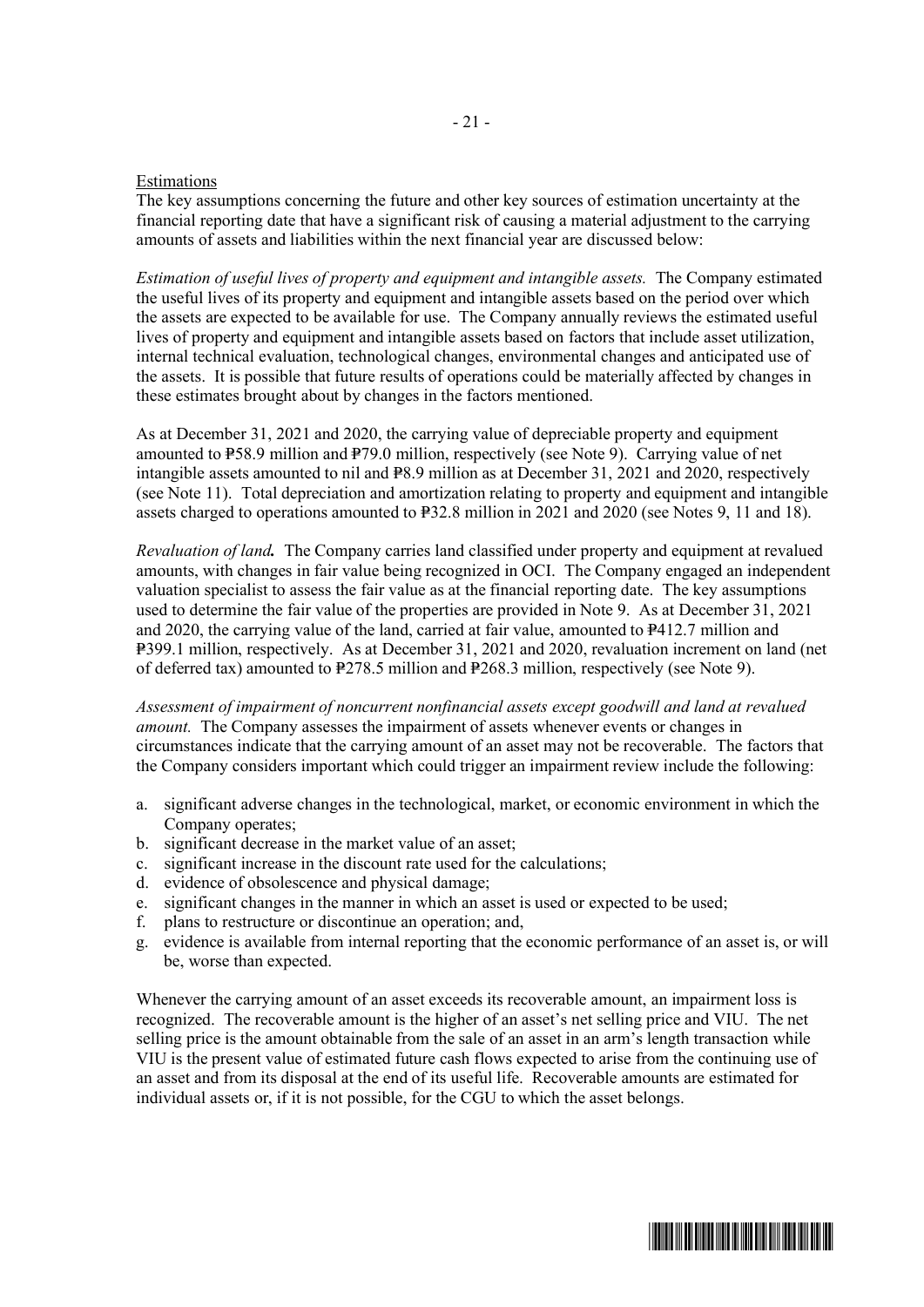Recoverable amount represents the VIU, determined as the present value of estimated future cash flows expected to be generated from the continued use of the assets. The estimated cash flows are projected using growth rates based on historical experience and business plans and are discounted using pretax discount rates that reflect the current assessment of the time value of money and the risks specific to the asset.

Based on management's evaluation, no impairment loss needs to be recognized on the Company's property and equipment (except land at revalued amount), investment properties, investment in subsidiaries, intangible assets (except goodwill) and other noncurrent assets in 2021 and 2020. As at December 31, 2021 and 2020, the total carrying values of the Company's noncurrent nonfinancial assets, excluding goodwill and land at revalued amount, amounted to  $P1,069.7$  million and  $P994.9$  million, respectively (see Notes 8, 9, 10 and 11).

*Assessment of impairment of goodwill.* For goodwill, the Company determines whether it is impaired at least on an annual basis. This requires an estimation of the VIU of the CGU to which the goodwill is allocated. The impairment test for goodwill is based on VIU calculations that use a discounted cash flow model. The cash flows are derived from the budget for the next five years and do not include restructuring activities that the Company has not yet committed to or significant future investments that will enhance the asset based of the CGU being tested. The recoverable amount is most sensitive to the discount rate used for the discounted cash flow model as well as the revenue growth rate and the long-term growth rate for extrapolation purposes. As at December 31, 2021 and 2020, the carrying value of goodwill amounted to  $\overline{P}38.0$  million. The key assumptions used to determine the recoverable amount for the goodwill, including sensitivity analysis, are disclosed and further explained in Note 11.

*Recognition of deferred tax assets.* The Company reviews the carrying amounts of deferred tax assets at each financial reporting date and reduces deferred tax assets to the extent that it is no longer probable that sufficient future taxable profits will be available to allow all or part of the deferred income tax assets to be utilized.

Based on management's evaluation, there will be sufficient future taxable profits against which the deferred tax assets can be applied. As at December 31, 2021 and 2020, recognized deferred tax assets amounted to  $P12.6$  million and  $P23.4$  million, respectively (see Note 21).

*Estimation of retirement benefits cost and liability.* The determination of the obligation and retirement benefits cost is dependent on assumptions used by the actuary in calculating such amounts. Those assumptions are described in Note 20 and include among others, discount rates which are determined by using risk-free interest rate of government bonds consistent with the estimated term of the obligation and salary increase rates. In accordance with PFRSs, actual results that differ from the Company's assumptions are accumulated and amortized over future periods and therefore, generally affect the recognized expense and recorded obligation in such future periods. While the Company believes that the assumptions are reasonable and appropriate, significant differences in the actual experience or significant changes in the assumptions may materially affect the retirement benefits obligation.

Net pension assets amounted to  $P2.9$  million and  $P5.3$  million as at December 31, 2021 and 2020, respectively (see Note 20).

*Provisions.* The Company provides for present obligations (legal or constructive) where it is probable that there will be an outflow of resources embodying economic benefits that will be required to settle said obligations. An estimate of the provision is based on known information at the end of the financial reporting date, net of any estimated amount that may be reimbursed to the Company.

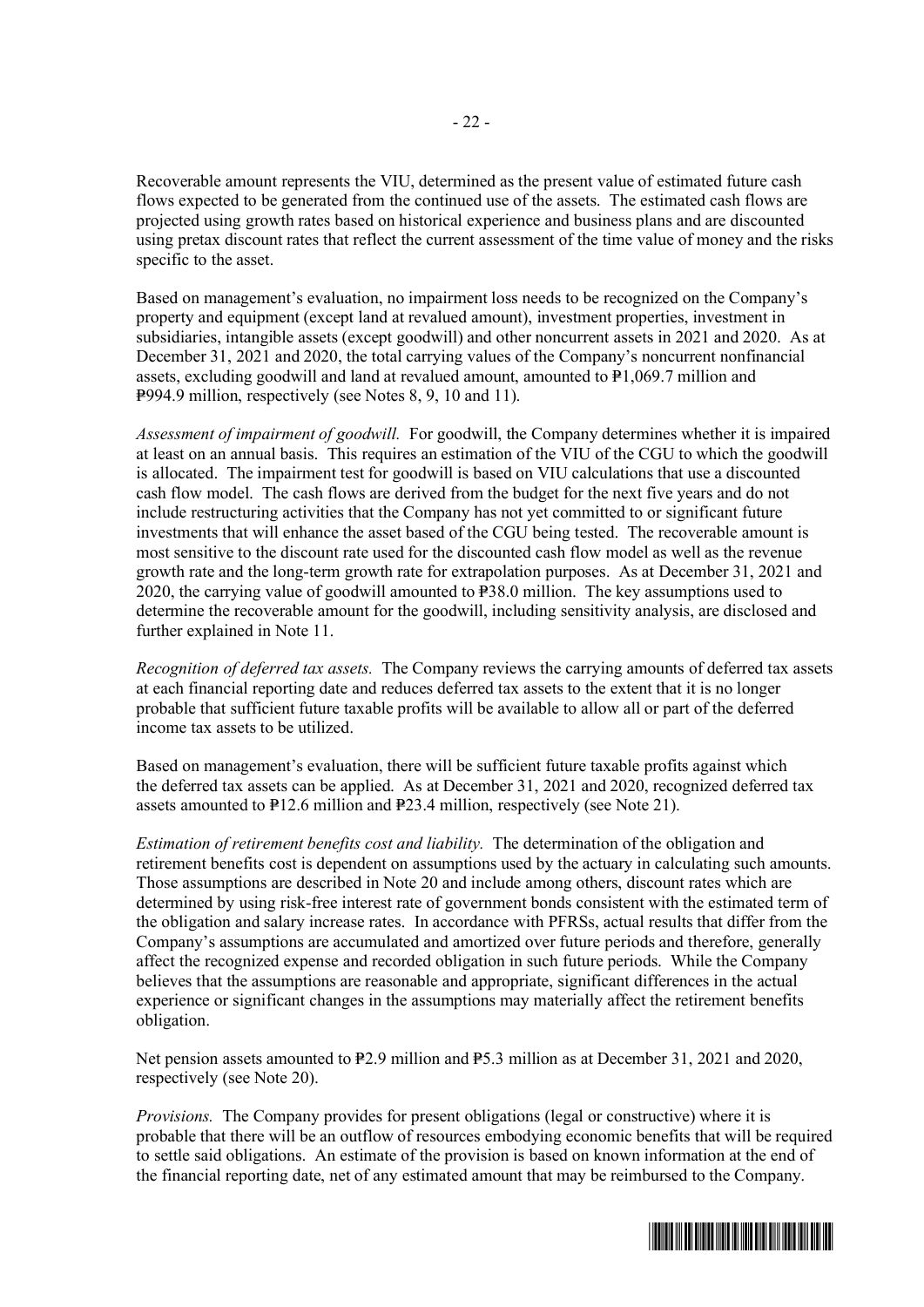If the effect of the time value of money is material, provisions are discounted using a pretax rate that reflects the risks specific to the liability. The amount of provision is being reassessed at least on an annual basis to consider new relevant information. There were no provisions recognized in 2021 and 2020.

#### 4. **Segment Information**

The Company is organized into only one operating division, radio broadcasting, which is its primary activity. The Company has six programming formats, namely DZRH and "Aksyon Radyo" stations, Love Radio, YES FM, Hot-FM, Radyo Natin and Easy Rock.

For management purposes, the Company considers the entire business as one segment. Management monitors the operating results of the business for the purpose of making decisions about resource allocation and performance assessment.

Broadcasting fee (shown as "Revenue" in the parent company statements of comprehensive income), net income, total assets and total liabilities as at and for the years ended December 31, 2021 and 2020 are the same as reported elsewhere in the accompanying parent company financial statements.

|                          |                     | 2021             |                       |
|--------------------------|---------------------|------------------|-----------------------|
|                          | <b>Consolidated</b> |                  | <b>Parent Company</b> |
|                          | <b>Balances</b>     | Reconciliation   | <b>Balances</b>       |
| Broadcasting fee         | P992,872,599        | $(F-19,259,200)$ | P973,613,399          |
| Net income               | 82,194,995          | 68,410,491       | 150,605,486           |
| Total assets             | 2,906,001,066       | (264, 211, 132)  | 2,641,789,934         |
| <b>Total liabilities</b> | 1,232,589,168       | (253,596,911)    | 978,992,257           |
|                          |                     | 2020             |                       |
|                          | Consolidated        |                  | Parent Company        |
|                          | <b>Balances</b>     | Reconciliation   | <b>Balances</b>       |
| Broadcasting fee         | P889,268,782        | (P26, 574, 858)  | P862,693,924          |
| Net income               | 93,924,701          | 54, 535, 278     | 148,459,979           |
| Total assets             | 2,931,675,615       | (302, 606, 937)  | 2,629,068,678         |
| Total liabilities        | 1.292.333.536       | (223, 582, 225)  | 1.068.751.311         |

The Company has no revenue from transactions with a single external customer accounting for more than 10% or more of the broadcasting fee. All customers of the Company are located in the Philippines.

#### 5. **Cash**

|               | 2021                     | 2020                    |
|---------------|--------------------------|-------------------------|
| Cash on hand  | P <sub>9</sub> ,872,331  | P <sub>9</sub> ,757,091 |
| Cash in banks | 177,086,055              | 301,471,214             |
|               | P <sub>186,958,386</sub> | P311,228,305            |

Interest income from cash in banks amounted to  $P=0.2$  million and P1.1 million in 2021 and 2020, respectively.

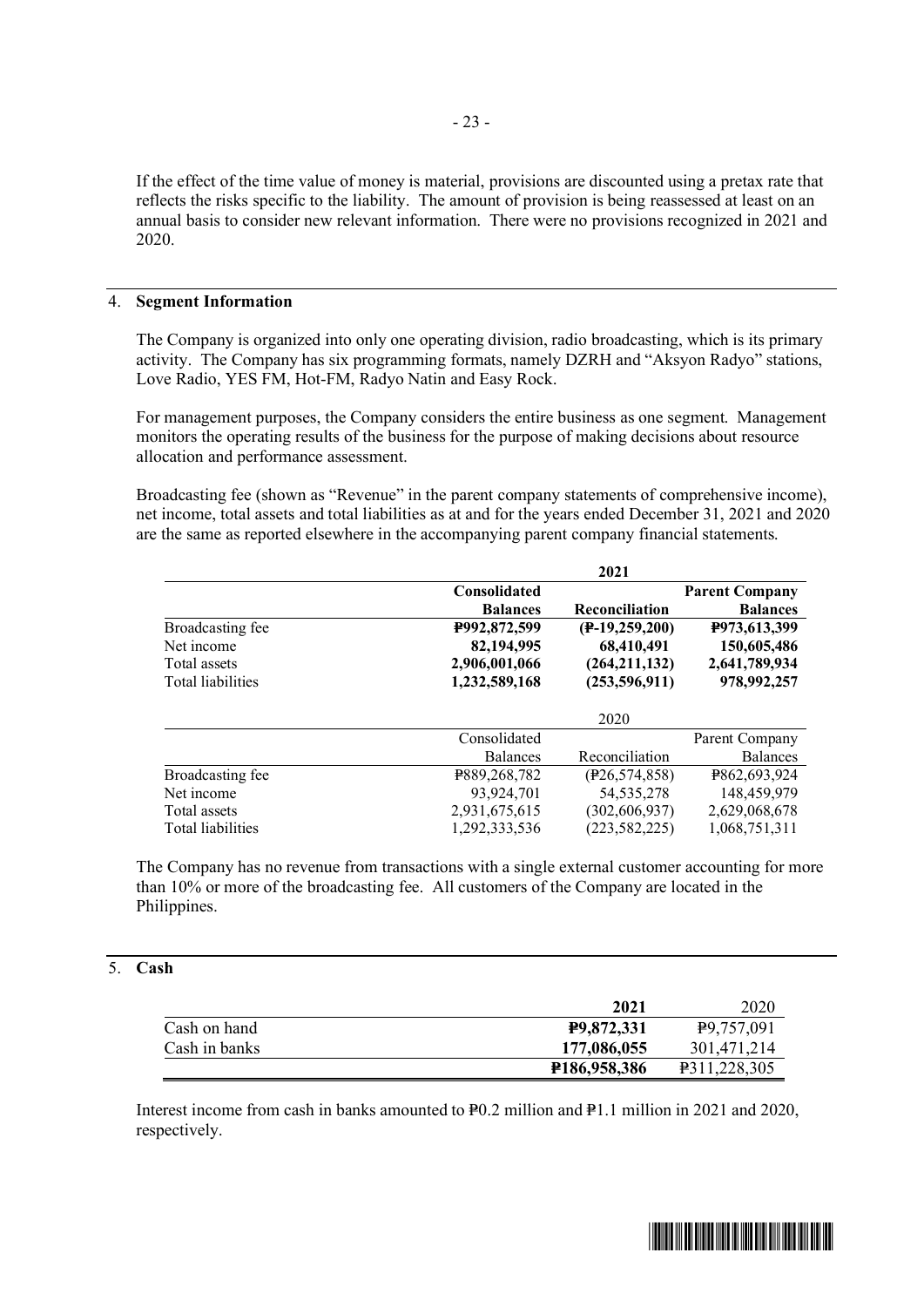#### 6. **Receivables**

|                                    | 2021                | 2020         |
|------------------------------------|---------------------|--------------|
| Trade (see Note 17)                | <b>P375,226,846</b> | P466,672,926 |
| Advances to stations (see Note 14) | 67,049,300          | 73,975,415   |
| Others                             | 14,173,619          | 12,542,163   |
|                                    | 456,449,765         | 553,190,504  |
| Less allowance for ECL             | 29,294,880          | 39,747,265   |
|                                    | P427,154,885        | P513,443,239 |

Trade receivables, advances to stations and other receivables are noninterest-bearing and have credit terms of approximately 90 days.

Movement of allowance for ECLs by class is as follows:

|                               |                            | <b>Advances to</b> |               |                          |
|-------------------------------|----------------------------|--------------------|---------------|--------------------------|
|                               | Trade                      | stations           | <b>Others</b> | <b>Total</b>             |
| Balance as at January 1, 2020 | P <sub>23</sub> ,032,082   | P363,419           | P7,167,906    | P30,563,407              |
| Provision (see Note 18)       | 9,183,858                  |                    |               | 9,183,858                |
| December 31, 2020             | 32,215,940                 | 363,419            | 7,167,906     | 39,747,265               |
| Provision                     | 2,211,806                  |                    |               | 2,211,806                |
| Write-off                     | (12, 664, 191)             |                    |               | (12, 664, 191)           |
| December 31, 2021             | P <sub>21</sub> , 763, 555 | P363,419           | P7,167,906    | P <sub>29</sub> ,294,880 |

### 7. **Financial Assets at FVOCI**

|                                                   | 2021         | 2020                        |
|---------------------------------------------------|--------------|-----------------------------|
| Investment in corporate shares of stocks and golf |              |                             |
| shares:                                           |              |                             |
| Unquoted                                          | P289,377,071 | P <sub>245</sub> , 456, 383 |
| Ouoted                                            | 250,000      | 200,000                     |
|                                                   | P289,627,071 | P245,656,383                |

The movements of financial assets at FVOCI in 2021 and 2020 follow:

|                                        | 2021                        | 2020                        |
|----------------------------------------|-----------------------------|-----------------------------|
| Balance at beginning of year           | P <sub>245</sub> , 656, 383 | P <sub>166</sub> , 274, 441 |
| Increase in fair value during the year | 43,970,688                  | 79,381,942                  |
| Balance at end of year                 | P <sub>289</sub> , 627, 071 | P <sub>245</sub> , 656, 383 |

The fair value of the quoted shares of stock is determined based on quoted market price (see Note 26).

As at December 31, 2021, the cumulative changes in the fair value of financial assets at FVOCI are recognized under "Reserve for fluctuation in fair value of financial assets at FVOCI" shown as part of equity in the parent company statement of financial position.

Investments in unquoted shares of stock represent unlisted corporate shares in EHC and Philippine International Corporation (PIC). The cost of the investments in EHC and PIC amounted to P17.8 million and P16.8 million respectively. In 2021 and 2020, the Company determined the fair

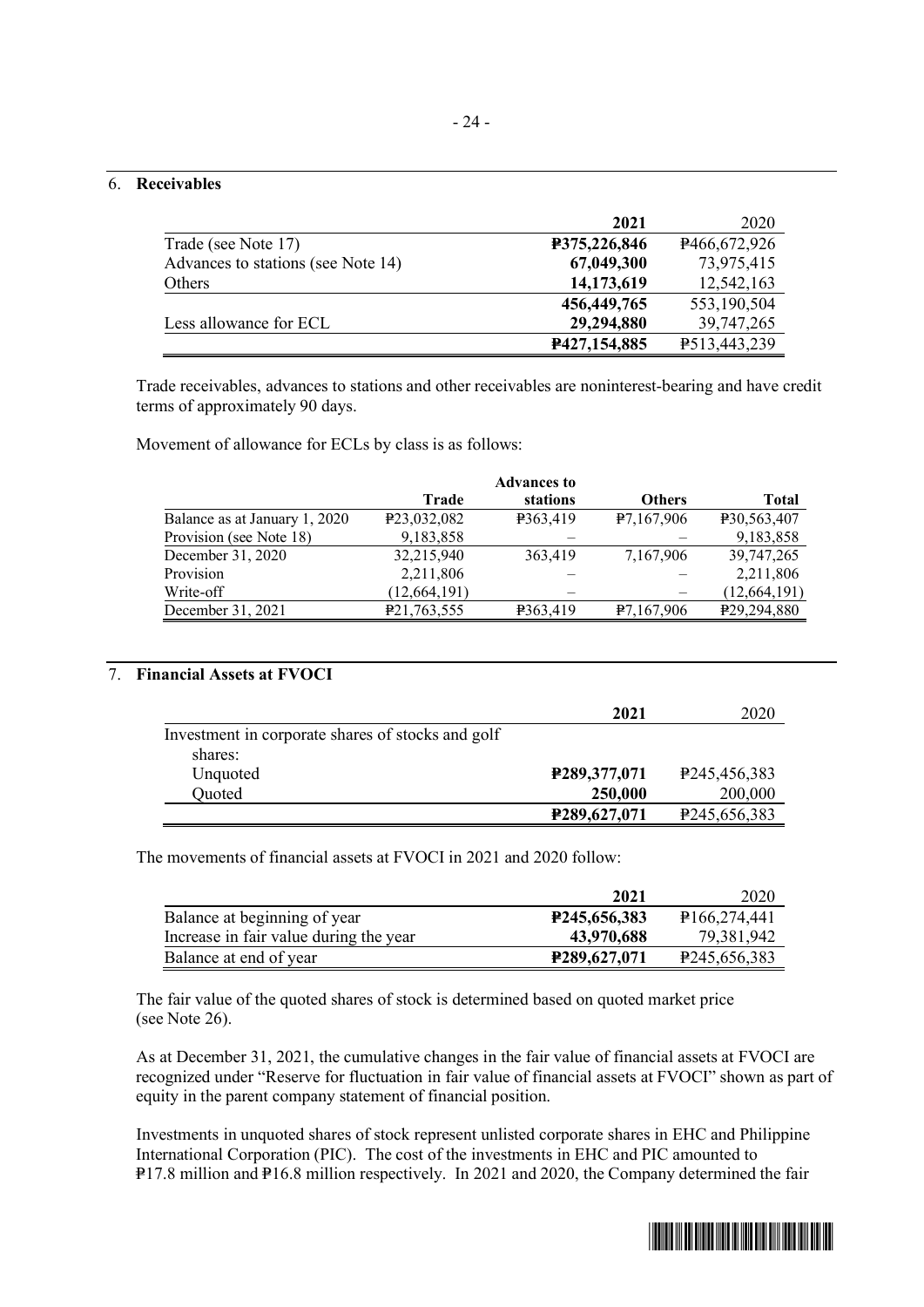value of these investments in unquoted shares of stock using the adjusted net asset value approach. The underlying assets primarily consist of investments in quoted and unquoted shares and land. The Company determined the fair value of the investments in unquoted shares using the discounted cash flows approach while the fair value of the land was determined with the assistance of external appraisers (see Note 26). No dividend income was earned in 2021 and 2020.

#### 8. **Investment in a Subsidiary**

This account represents 80%-ownership interest in EHRI, a Company engaged in hotel business.

As at December 31, 2021 and 2020, investment in subsidiary amounted to  $P800.0$  million.

#### 9. **Property and Equipment**

a. Property and equipment carried at cost consists of:

|                                 |                         |                     |                      |                       | 2021                     |                         |                     |              |
|---------------------------------|-------------------------|---------------------|----------------------|-----------------------|--------------------------|-------------------------|---------------------|--------------|
|                                 |                         | <b>Broadcasting</b> |                      |                       |                          |                         | <b>Right of use</b> |              |
|                                 | <b>Building and</b>     | and                 |                      |                       |                          | <b>Right of use</b>     | asset -             |              |
|                                 | Leasehold               | Transmission        | <b>Furniture and</b> | <b>Transportation</b> | Construction             | asset - Land            | Transponder         |              |
|                                 | Improvements            | Equipment           | Equipment            | Equipment             | in Progress              | (See Note 22)           | (See Note 22)       | Total        |
| Cost                            |                         |                     |                      |                       |                          |                         |                     |              |
| Balance at beginning of year    | 149,808,088             | 454,765,574         | 117,292,736          | 50,910,503            | 37,749,078               | 10.904.559              | 17,762,044          | 839,192,582  |
| Additions                       |                         |                     |                      |                       | 92.264.570               | 7.581.505               | -                   | 99,846,075   |
| Balance at end of year          | 149,808,088             | 458, 437, 168       | 117,292,736          | 50.910.503            | 130.013.648              | 18,486,064              | 17,762,044          | 939,038,657  |
| <b>Accumulated Depreciation</b> |                         |                     |                      |                       |                          |                         |                     |              |
| Balance at beginning of year    | 133,739,720             | 425,600,879         | 101.331.070          | 48.989.684            |                          | 3.512.442               | 9.267.154           | 722,440,949  |
| Depreciation (see Notes 18)     |                         |                     |                      |                       |                          |                         |                     |              |
| and $22$ )                      | 3.473.282               | 6,737,690           | 4.593.602            | 1.063.492             |                          | 3.403.565               | 4,633,577           | 23,905,208   |
| Balance at end of year          | 137,213,002             | 432,338,569         | 105.924.672          | 50,053,176            | -                        | 6,916,007               | 13,900,731          | 746,346,157  |
| <b>Net Book Values</b>          | P <sub>12.595.086</sub> | P26.098.599         | P11.368.064          | <b>P857.327</b>       | P <sub>130.013.648</sub> | P <sub>11.570.057</sub> | <b>P3.861.313</b>   | P192,692,500 |

|                                 |                          |                          |               |                | 2020.        |               |               |              |
|---------------------------------|--------------------------|--------------------------|---------------|----------------|--------------|---------------|---------------|--------------|
|                                 |                          | Broadcasting             |               |                |              |               | Right of use  |              |
|                                 | Building and             | and                      |               |                |              | Right of use  | asset -       |              |
|                                 | Leasehold                | Transmission             | Furniture and | Transportation | Construction | asset - Land  | Transponder   |              |
|                                 | Improvements             | Equipment                | Equipment     | Equipment      | in Progress  | (See Note 22) | (See Note 22) | Total        |
| Cost                            |                          |                          |               |                |              |               |               |              |
| Balances at beginning of year   | P149.808.088             | P451.093.980             | P117.292.736  | P50,910,503    | P19.904.473  | P6,081,409    | P17.762.044   | P812,853,233 |
| Additions                       |                          | 3,671,594                |               |                | 17,844,605   | 4,823,150     |               | 26,339,349   |
| Balance at end of year          | 149,808,088              | 454,765,574              | 117.292.736   | 50.910.503     | 37,749,078   | 10.904.559    | 17.762.044    | 839,192,582  |
| <b>Accumulated Depreciation</b> |                          |                          |               |                |              |               |               |              |
| Balance at beginning of year    | 132,529,905              | 419,026,219              | 96,726,958    | 47,187,807     |              | 1,388,896     | 4,633,577     | 701,493,362  |
| Depreciation (see Notes 18)     |                          |                          |               |                |              |               |               |              |
| and $22$ )                      | 1.209.815                | 6.574.660                | 4,604.112     | 1,801,877      |              | 2.123.546     | 4,633,577     | 20,947,587   |
| Balance at end of year          | 133,739,720              | 425,600,879              | 101,331,070   | 48,989,684     | -            | 3,512,442     | 9,267,154     | 722,440,949  |
| <b>Net Book Values</b>          | P <sub>16</sub> ,068,368 | P <sub>29</sub> .164.695 | P15.961.666   | P1,920,819     | P37.749.078  | P7,392,117    | P8.494.890    | P116,751,633 |

2020

b. Land at revalued amount consists of:

|                                       | 2021          | 2020          |
|---------------------------------------|---------------|---------------|
| Cost:                                 |               |               |
| Balance at beginning of year          | P15,780,194   | P13,096,194   |
| <b>Additions</b>                      |               | 2,684,000     |
| Balance at end of year                | 15,780,194    | 15,780,194    |
| <b>Revaluation increment on land:</b> |               |               |
| Balance at beginning of year          | 383, 355, 406 | 286,018,206   |
| Increase                              | 13,527,900    | 97,337,200    |
| Balance at end of year                | 396,883,306   | 383, 355, 406 |
| <b>Carrying amount</b>                | P412,663,500  | P399,135,600  |

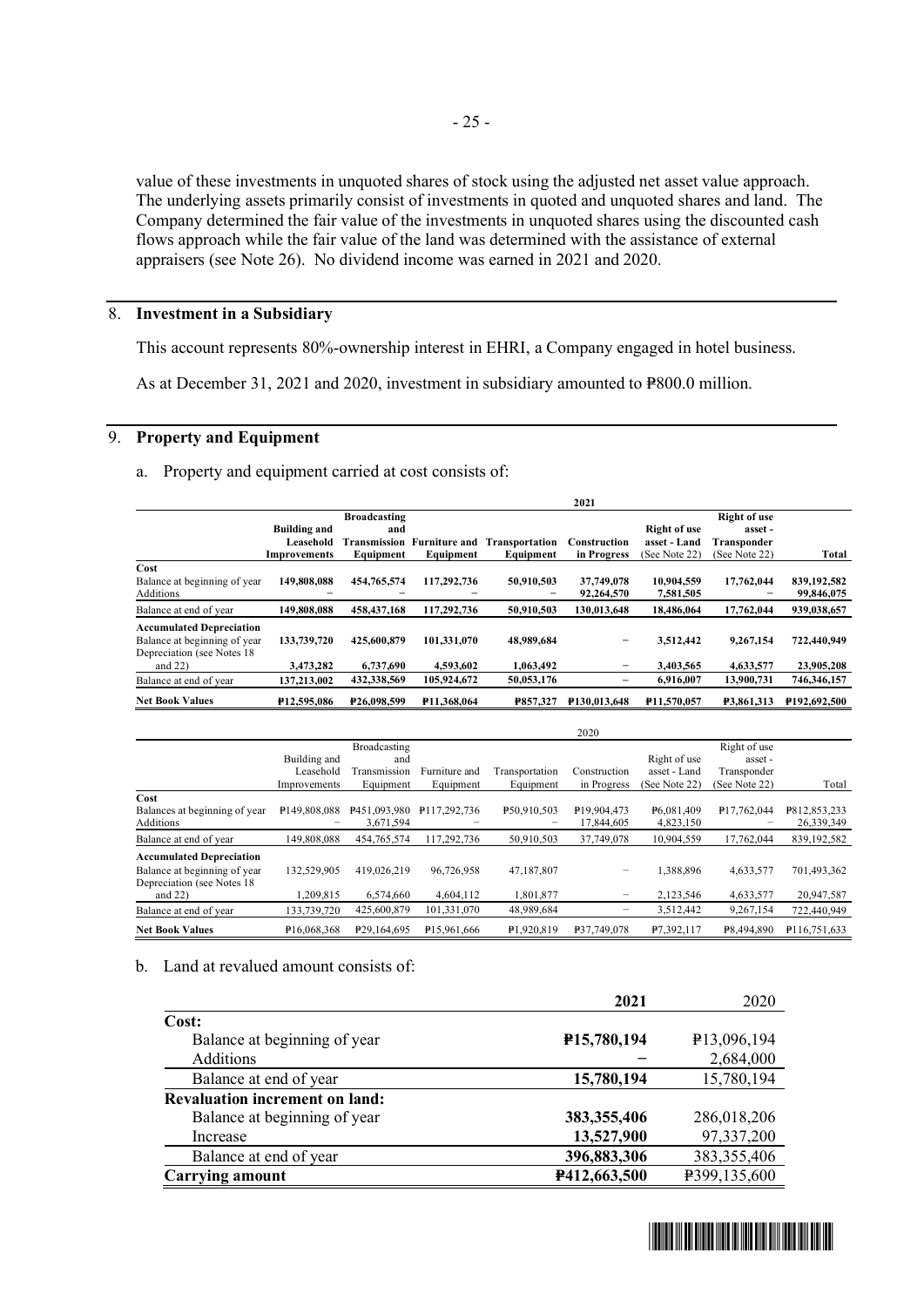The revalued amounts of  $\frac{p412.7 \text{ million and } p399.1 \text{ million as at December 31, } 2021 \text{ and } 2020.$ respectively, are based on the valuation conducted by independent appraisal companies as at December 31, 2021 and 2020, respectively. The appraisal companies used the market data or sales comparison approach where the fair market values are determined by referring to the extent, character and utility, and sales and holding prices of similar land, significantly adjusted for dissimilarities in the nature, location or condition of the specific properties.

The fair values of these parcels of land are determined using Level 3 valuation techniques for which the lowest level input that is significant to the fair value measurement is unobservable (see Note 26). The significant unobservable input of price per square meter ranges from P96,000 to P120,000 in 2021 and P1,100 to P25,000 in 2020. Significant increases (decreases) in the estimated price per square meter in isolation would result in a significantly higher (lower) fair value.

The revaluation increment, net of tax, of  $\text{\texttt{P297.7}}$  million and  $\text{\texttt{P268.3}}$  million as at December 31, 2021 and 2020, respectively, is included in the equity section of the parent company statements of financial position.

#### 10. **Investment Properties**

Investment properties as at December 31, 2021 and 2020 consist of the following:

|                                                          | Land                       | Building     | Total                      |
|----------------------------------------------------------|----------------------------|--------------|----------------------------|
| Cost at beginning and end of year                        | P <sub>43</sub> , 162, 500 | P80,381,524  | P123,544,024               |
| Accumulated depreciation at<br>beginning and end of year |                            | 80, 381, 524 | 80, 381, 524               |
| Net Book Values                                          | P <sub>43</sub> , 162, 500 | ₽            | P <sub>43</sub> , 162, 500 |

Investment properties are leased to employees and third parties. The total fair value of the investment properties, based on the recent appraisal reports, amounted  $P162.8$  million for land and P79.8 million for building. The latest appraisal report was as at December 31, 2021. The fair values of the properties are based on valuations performed by an accredited independent appraiser.

The fair values of these investment properties were determined using Level 3 valuation techniques for which the lowest level input that is significant to the fair value measurement is unobservable (see Note 26).

The appraiser used the market data or sales comparison approach in determining the fair value of the land. The valuation was made on the basis of the market value determined by referring to the extent, character and utility, and sales and holding prices of similar properties, significantly adjusted for dissimilarities in the nature, location or condition of the specific properties.

The fair value of building and other property, which represent reproduction cost less depreciation, was arrived at by the appraiser using the cost approach. This method determines the fair value of the building and other property by estimating the cost to create the same structure with the same design and using similar construction materials.

The highest and best use of investment properties, as determined by the appraiser, is a mixed commercial and residential utility, which is similar to their current use.

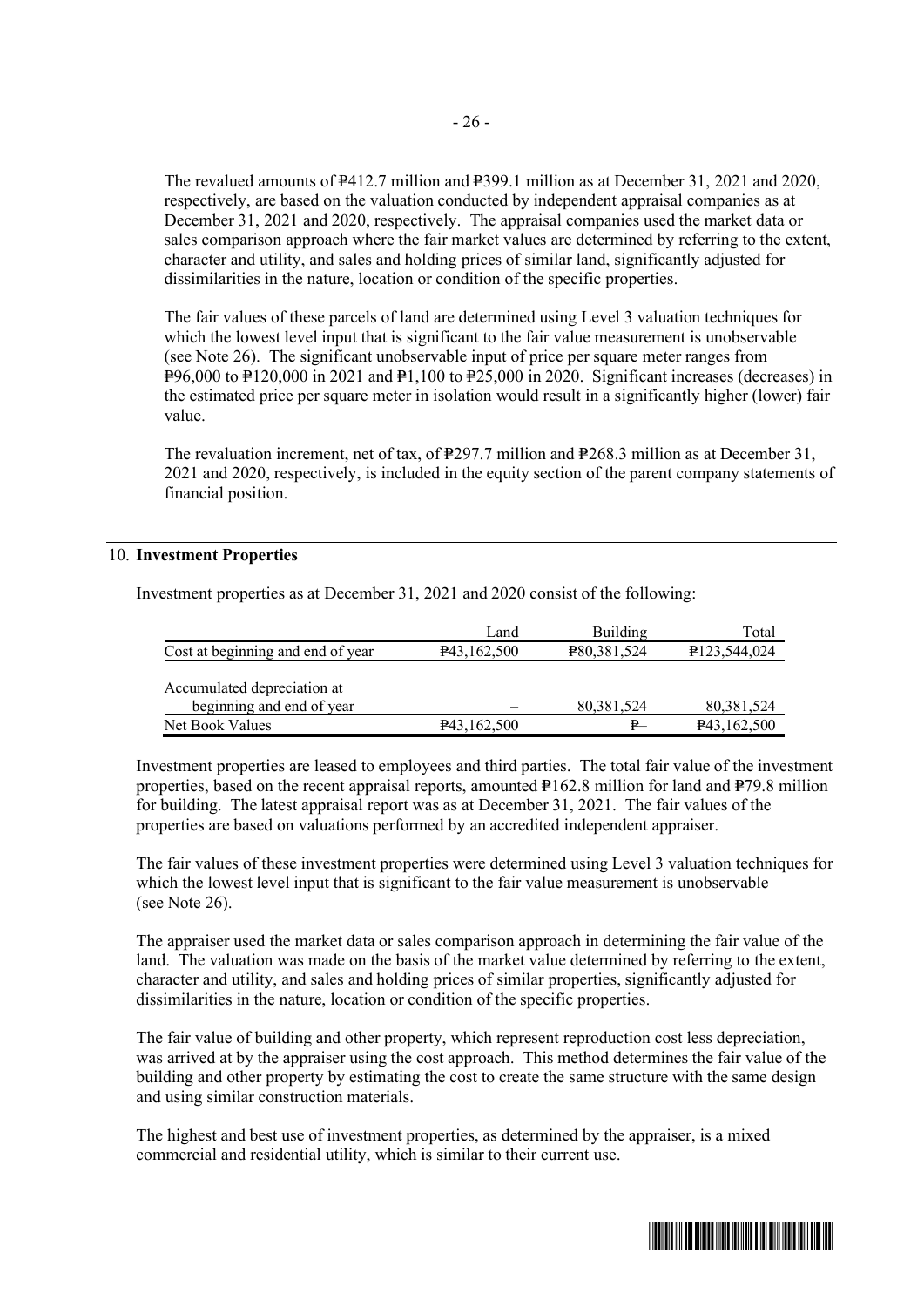Rental income generated from these investment properties amounted to  $P9.3$  million and  $P8.1$  million in 2021 and 2020, respectively. Related direct operating expenses amounted to  $\frac{1}{2}3.9$  million in 2021 and 2020.

#### 11. **Intangible Assets and Goodwill**

The Company's intangible assets and goodwill pertain to a radio station acquired in 2008 at a cost of P229.6 million. The excess of acquisition cost over the adjusted fair values of the identifiable assets amounting to  $P38.0$  million was recognized as goodwill.

The net book values of the intangible assets as at December 31 are as follows:

|                                      |                          | 2021                   |              |
|--------------------------------------|--------------------------|------------------------|--------------|
|                                      |                          | <b>Intellectual</b>    |              |
|                                      | <b>Frequency license</b> | <b>Property Rights</b> | Total        |
| Cost                                 |                          |                        |              |
| Balance at beginning and end of year | P153,594,927             | <b>P5,810,867</b>      | P159,405,794 |
| <b>Accumulated Amortization</b>      |                          |                        |              |
| Balance at beginning of year         | 144,733,699              | 5,810,867              | 150,544,566  |
| Amortization (see Note 18)           | 8,861,228                |                        | 8,861,228    |
| Balance at end of year               | 153,594,927              | 5,810,867              | 159,405,794  |
| <b>Net Book Values</b>               | ₽—                       | ₽—                     | $P-$         |
|                                      |                          |                        |              |
|                                      |                          | 2020                   |              |
|                                      |                          | Intellectual           |              |
|                                      | Frequency license        | <b>Property Rights</b> | Total        |
| Cost                                 |                          |                        |              |
| Balance at beginning and end of year | P153,594,927             | P5,810,867             | P159,405,794 |
| <b>Accumulated Amortization</b>      |                          |                        |              |
| Balance at beginning of year         | 132,918,703              | 5,810,867              | 138,729,570  |
| Amortization (see Note 18)           | 11,814,996               |                        | 11,814,996   |
| Balance at end of year               | 144,733,699              | 5,810,867              | 150,544,566  |

On December 10, 2020, the Company submitted an application for the renewal of the frequency license of DWRK to the National Telecommunications Commission. The frequency license was approved on December 18, 2020 and will be valid until December 31, 2023. Thus, the remaining estimated useful life of frequency license as at December 31, 2020 is extended to 3 years.

**Net Book Values** P=8,861,228 P=8,861,228 P=8,861,228

#### Impairment Testing of Goodwill

The Company performs its annual impairment test every December of each year. Goodwill is allocated to only one CGU, which is the DWRK radio station. The recoverable amount of the CGU determined based on VIU, is compared to its carrying amount. An impairment loss is recognized if the carrying amount of the CGU exceeds its recoverable amount.

The recoverable amount of the CGU, which exceeds its carrying amount by  $P305.2$  million and P213.8 million as at December 31, 2021 and 2020, respectively, has been determined based on the VIU calculations using cash flow projections from financial budgets covering a five-year period. The pre-tax discount rates applied to the cash flow projections and the expected growth rates used in the extrapolation of the cash flows beyond the five-year period are shown in the key assumptions disclosure below. The expected growth rate is comparable with the long-term average growth rate for

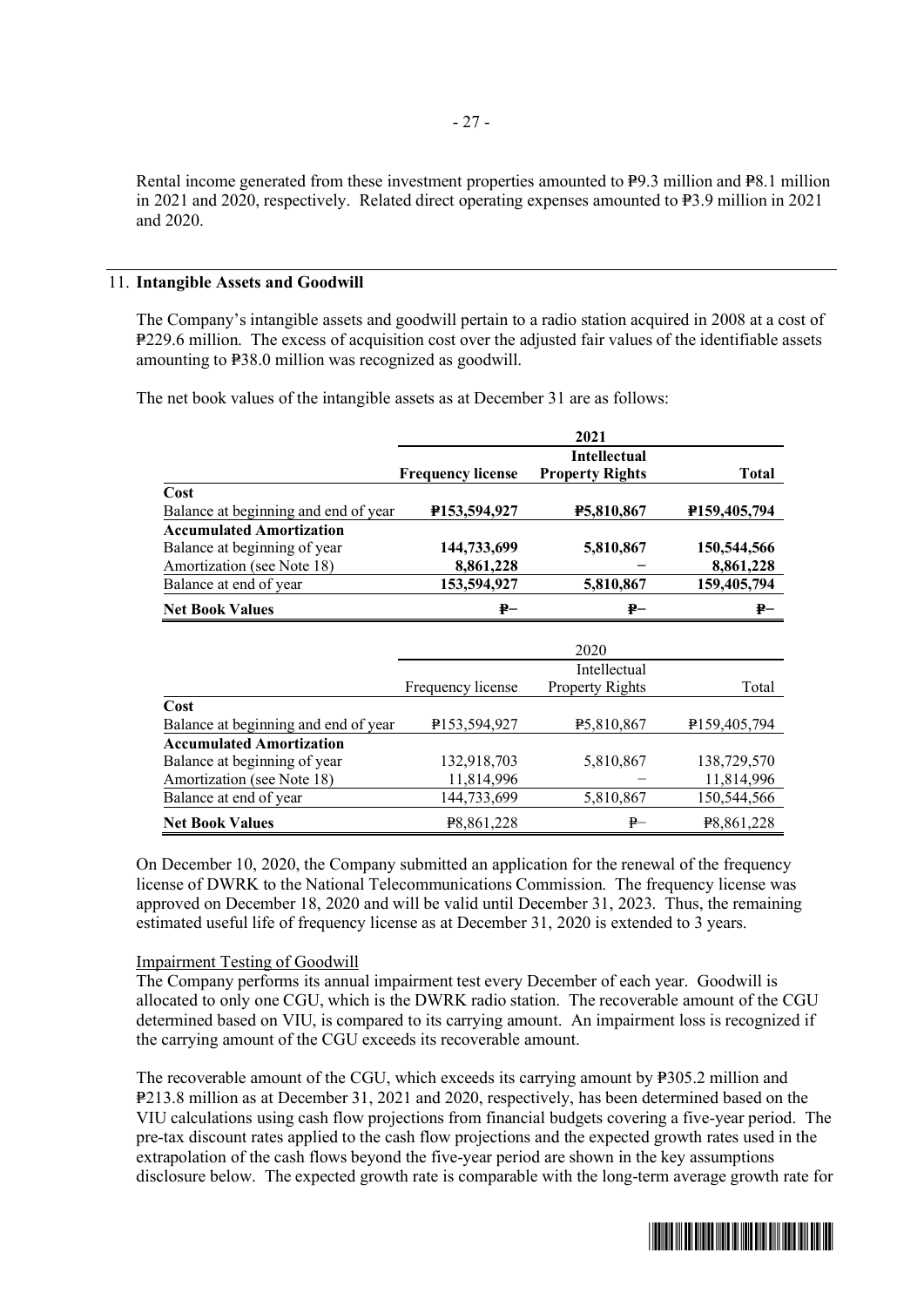the media industry. As a result of this analysis, management has determined that there was no impairment loss in 2021 and 2020 since the VIU exceeds the carrying value of the identifiable assets of the CGU.

*Key Assumptions.* The following are the key assumptions used in management's analysis:

|                                            | 2021      | 2020        |
|--------------------------------------------|-----------|-------------|
| Discount rate                              | $13.11\%$ | 11.90%      |
| Revenue growth rate                        | 10.00%    | $10.00\%$ * |
| Long-term growth rate                      | $7.5\%$   | $6.00\%$    |
| *Growth rate will apply starting year 2023 |           |             |

In 2020, the Company projected under a conservative forecast that DWRK revenues will be back to the 2019 level, 2 years from 2020. Based on the Company's prior year projection, once the operations normalize in 2022, the revenue will increase by 10% on the years that will follow.

In 2021, the Company projected that there will be 10% increase in revenue and 5% increase in costs and expenses of DWRK.

*Sensitivity to Changes in Assumptions.* The discount rates represent the current market assessment of the risk specific to the CGU, taking into consideration the time value of money and individual risks of the underlying assets that have not been incorporated in the cash flow estimates. The discount rate is derived from the weighted average cost of capital, which takes into account both debt and equity. The cost of equity is derived from the expected return on investment of the Company's investors. The cost of debt is based on average lending rates. Segment specific risk is incorporated by applying individual beta factors, evaluated annually based on publicly available market data. The carrying amount of the CGU is enough to absorb significant changes in the discount rates as at December 31, 2021.

On the average, the revenue of the CGU over the next five years is projected to grow in line with the economy or with the forecasted gross output of the broadcasting industry. Historically, advertising spending growth had a direct correlation with economic growth. Even with a revenue growth rate of zero percent, there would still be no impairment in 2021.

The long-term growth rate is based on the projected growth of the Company, based on historical experience, economic conditions and the Company's future plans.

No impairment loss on goodwill was recognized by the Company in 2021 and 2020.

### 12. **Loans**

#### Short-term Loans

Short-term loans are peso-denominated loans which the Company availed from a financial institution with annual interest ranging from 4.25% to 5.7% and 4.5 % to 5.7% in 2021 and 2020, respectively, to finance its capital expenditure requirements. Interest expense on short-term loans amounted to P12.7 million and P6.6 million in 2021 and 2020, respectively.

|                              | 2021                     | 2020                     |
|------------------------------|--------------------------|--------------------------|
| Balance at beginning of year | P <sub>144,500,000</sub> | P117,000,000             |
| Availment (payment)          | (13,500,000)             | 27,500,000               |
| Balance at end of year       | P <sub>131,000,000</sub> | P <sub>144,500,000</sub> |

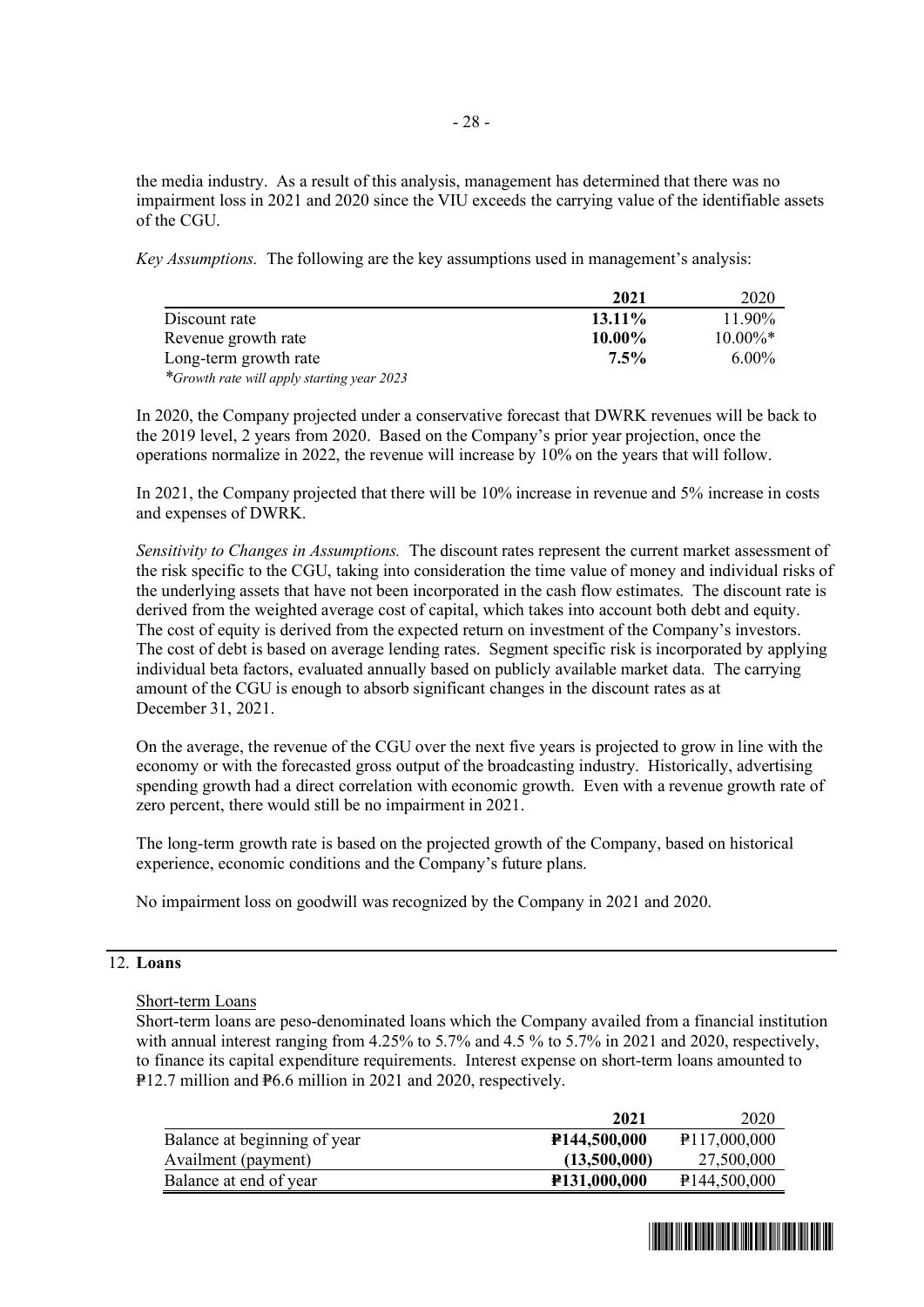Interest repricing date is every 30 days from date of inception. Interest repricing date is every 30 days from date of inception. On November 15, 2019, the Company applied for a for a renewal of the short-term loans with Bank of the Philippine Islands and the maturity date was extended until 2020. On August 31 and October 31, 2020, the Company further applied for a renewal of the short-term loans and the maturity date was extended until February 19, 2021.

As at December 31, 2021 and 2020, the short-term loans are not subject to loan covenants.

#### Long-term Loans

|                                         | 2021           | 2020           |
|-----------------------------------------|----------------|----------------|
| Principal                               |                |                |
| Balance at beginning of year            | P250,040,000   | P316,680,000   |
| Payments                                | (66, 640, 000) | (66, 640, 000) |
| Balance at end of year                  | 183,400,000    | 250,040,000    |
| <b>Unamortized discount</b>             |                |                |
| Balance at beginning of year            | 720,670        | 1,124,948      |
| Amortization                            | (232, 181)     | (404, 278)     |
| Balance at end of year                  | 488,489        | 720,670        |
| <b>Carrying amount</b>                  | 182,911,511    | 249,319,330    |
| Less current portion of long-term debt* | 66,319,605     | 66,319,605     |
|                                         | P116,591,906   | P182,999,725   |

*\*Net of unamortized debt discount of P0.4 million in 2021 and 2020.* 

On May 12, 2017, the Company entered into a  $\text{\texttt{P350.0}}$  million seven-year term loan facility with Bank of the Philippine Islands (the "Lender" or "BPI"). The proceeds of the loan were used by the Company to finance its investment in EHRI, which will invest in Feliz Hotel Boracay, Inc., for the purpose of constructing and operating a hotel in Boracay Island, Aklan. The facility was fully drawn in 2018.

Details are shown below:

| Drawdown Date    | Amount       |
|------------------|--------------|
| <b>July 2017</b> | P70,000,000  |
| August 2017      | 60,000,000   |
| October 2017     | 50,000,000   |
| December 2017    | 45,000,000   |
| January 26, 2018 | 55,000,000   |
| April 4, 2018    | 70,000,000   |
|                  | P350,000,000 |

The loans are payable over seven years in 21 consecutive quarterly installments on each repayment date commencing on July 4, 2019 while the interest on the unpaid principal amount shall be paid in quarterly payments from the initial drawdown date.

#### Interest Rate

The Company has an option to pay interest based on a fixed interest rate or a floating interest rate set forth in the notice of borrowing at each drawdown. The Company elected to pay floating interest for all drawdowns made as at year-end. Floating interest rate is the bid yield for the relevant benchmark 3-month PDSTR2 at approximately 4:15pm one banking day prior to the first banking day of each quarterly interest period and a spread of point ninety-five percent (0.95%) per annum subject to a

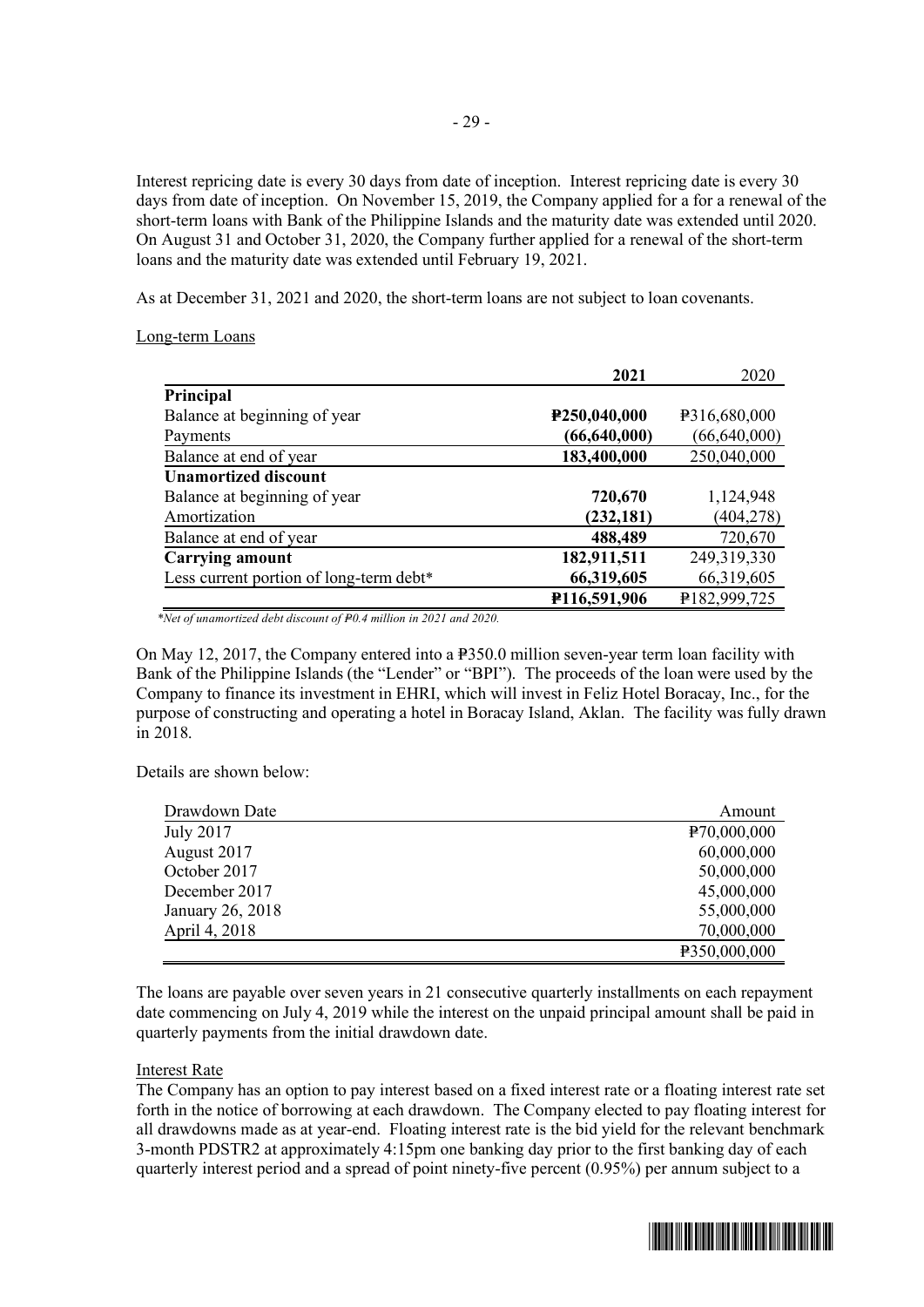floor rate based on the sum of the prevailing Term Deposit Facility rate or similar rate of the Bangko Sentral ng Pilipinas for tenors closest to the Interest Period ("BSP TDF") plus a spread of 0.50% per annum.

#### Prepayment Option

The Company also have the option to prepay the loan after the third year from the initial drawdown, wholly or partially, at any time during the term. The amount payable in respect of each prepayment shall be the full or partial outstanding principal amount of the loan plus any accrued but unpaid interest, penalties and other charges, if any.

As at December 31, 2021 and 2020, the fixed interest rate conversion option and prepayment option were not exercised by the Company. Both options were assessed as clearly and closely related to the loan and does not require bifurcation.

#### Debt Issuance Costs and Interest Expense

Costs incurred in relation to the loan drawdown which amounted to a total of  $P2.1$  million were capitalized as debt issue costs at each drawdown date. Debt issue costs were amortized using EIR method.

Borrowing costs related to the long-term loan recognized as expense in the parent company statement of comprehensive income amounted to  $\frac{18.3 \text{ million and } 12.3 \text{ million in } 2021 \text{ and } 2020.$ respectively. This comprises of interest expense amounting to  $P17.9$  million and  $P11.9$  million in  $20\overline{2}1$  and  $20\overline{2}0$ , respectively, and amortization of debt issue cost amounting to P0.2 and P0.4 million in 2021 and 2020, respectively.

Unamortized debt discount amounting to  $P0.5$  and  $P0.7$  million as of December 31, 2021 and 2020, respectively, representing capitalized debt issue costs is presented as deduction from the Company's long-term loans.

#### Debt Covenants

The Company's loan facility contains certain restrictive covenants that require the Company to comply with specified financial ratios, namely, debt-to-equity ratio which is not allowed to exceed 2:1 and current ratio not to fall below 1:1. As at December 31, 2021 and 2020, the Company is compliant with its debt covenants (see Note 23).

#### Suretyship

The loan is secured by a Continuing Suretyship of EHC and Star Parks Corporation (SPC) essentially as primary obligors, being jointly and severally liable with the Company to BPI, its successors and assigns, or its subsidiaries or affiliates for the payment of the loan.

#### 13. **Accounts Payable and Accrued Expenses**

|                    | 2021         | 2020         |
|--------------------|--------------|--------------|
| Trade              | P243,231,118 | P175,453,982 |
| Accrued expenses:  |              |              |
| Service fees       | 44,532,894   | 68,004,174   |
| Agency commissions | 28,819,949   | 44,009,645   |
| Program cost       | 16,093,295   | 24,575,345   |
| Personnel          | 7,294,380    | 11,138,919   |

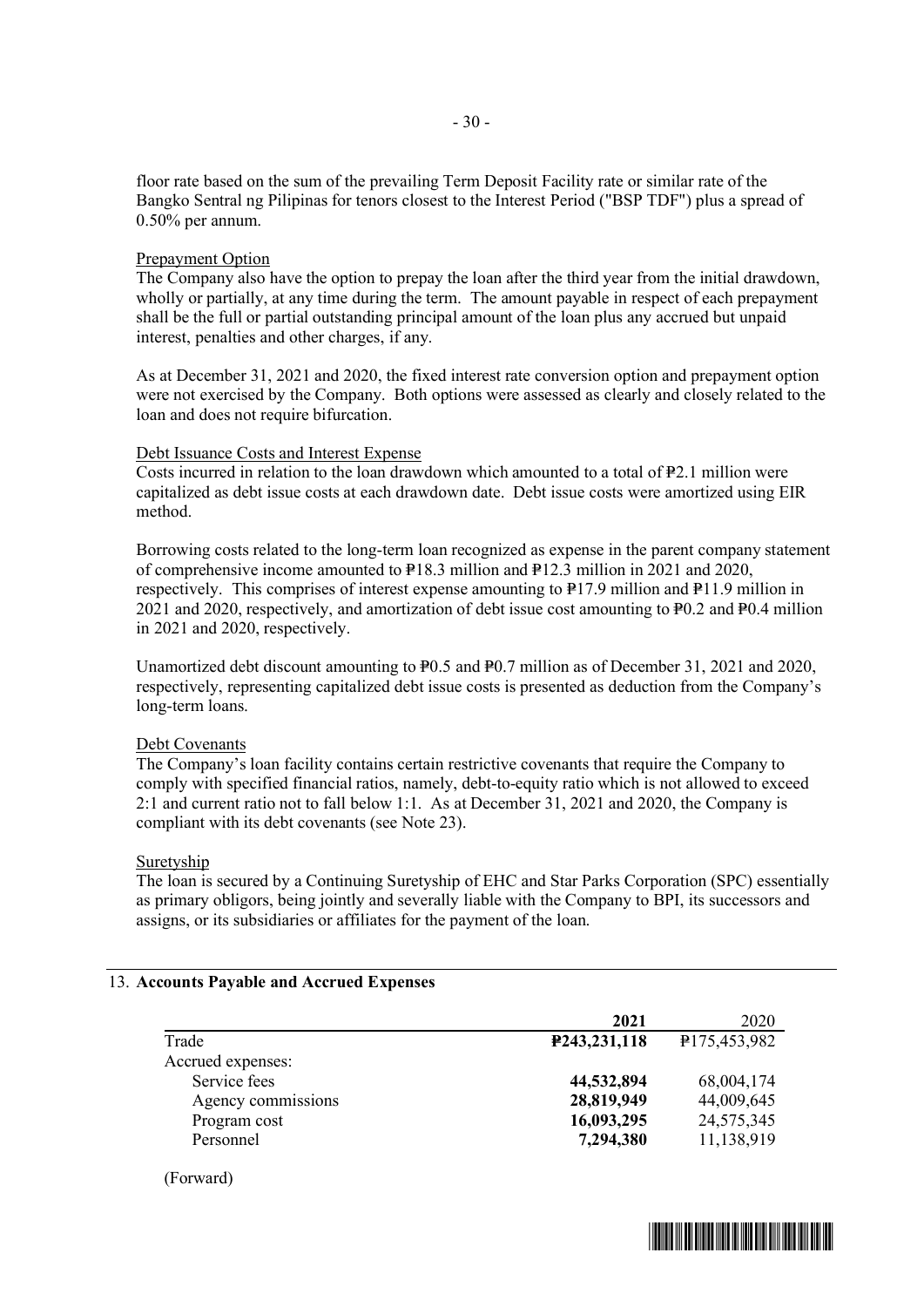|                                     | 2021         | 2020                    |
|-------------------------------------|--------------|-------------------------|
| Dues, membership, subscription fees | P3,135,716   | P <sub>4</sub> ,788,410 |
| Communication, light and water      | 2,085,150    | 3,184,139               |
| Interest                            | 895,571      | 1,367,586               |
| Professional fees                   | 658,773      | 1,005,983               |
| Outside services                    | 447,708      | 683,675                 |
| Rent                                | 157,084      | 239,876                 |
| Others                              | 2,596,829    | 3,265,551               |
| Output VAT - net                    | 33,673,117   | 56,658,188              |
| Refund liability                    |              | 22,306,436              |
| Withholding taxes payable           | 3,957,980    | 2,812,876               |
| Others                              | 3,984,720    | 3,762,377               |
|                                     | P391,564,284 | P423,257,162            |

Trade payables and accrued expenses consist of amounts due to suppliers and service providers and are usually payable within 30 days.

Other payables consist dues to various government agencies which are normally settled within the following year.

#### 14. **Related Party Transactions**

Related party relationship exists when one party has the ability to control, directly or indirectly, through one or more intermediaries, or exercise significant influence over the other party in making financial and operating decisions. Such relationships also exist between and/or among entities which are under common control with the reporting entity and its key management personnel, directors or stockholders. Key management personnel, including directors and officers of the Company and close members of the family of these individuals, and companies associated with these individuals also constitute related parties.

In the normal course of business, the Company has transactions with the following related parties:

- EHC, ultimate parent company;
- Cebu Broadcasting Company (CBC), an entity under common control;
- Philippine Broadcasting Corporation (PBC), an entity under common control;
- Pacific Broadcasting System, Inc. (PBSI), an entity under common control;
- Star Parks Corporation (SPC), an entity under common control;
- Feliz Hotel Boracay, Inc. (FHBI), a subsidiary;
- Aliwan Productions and Events, Inc. (ALEI), an entity under common control and
- Other related parties under common control

These transactions will be settled through cash.

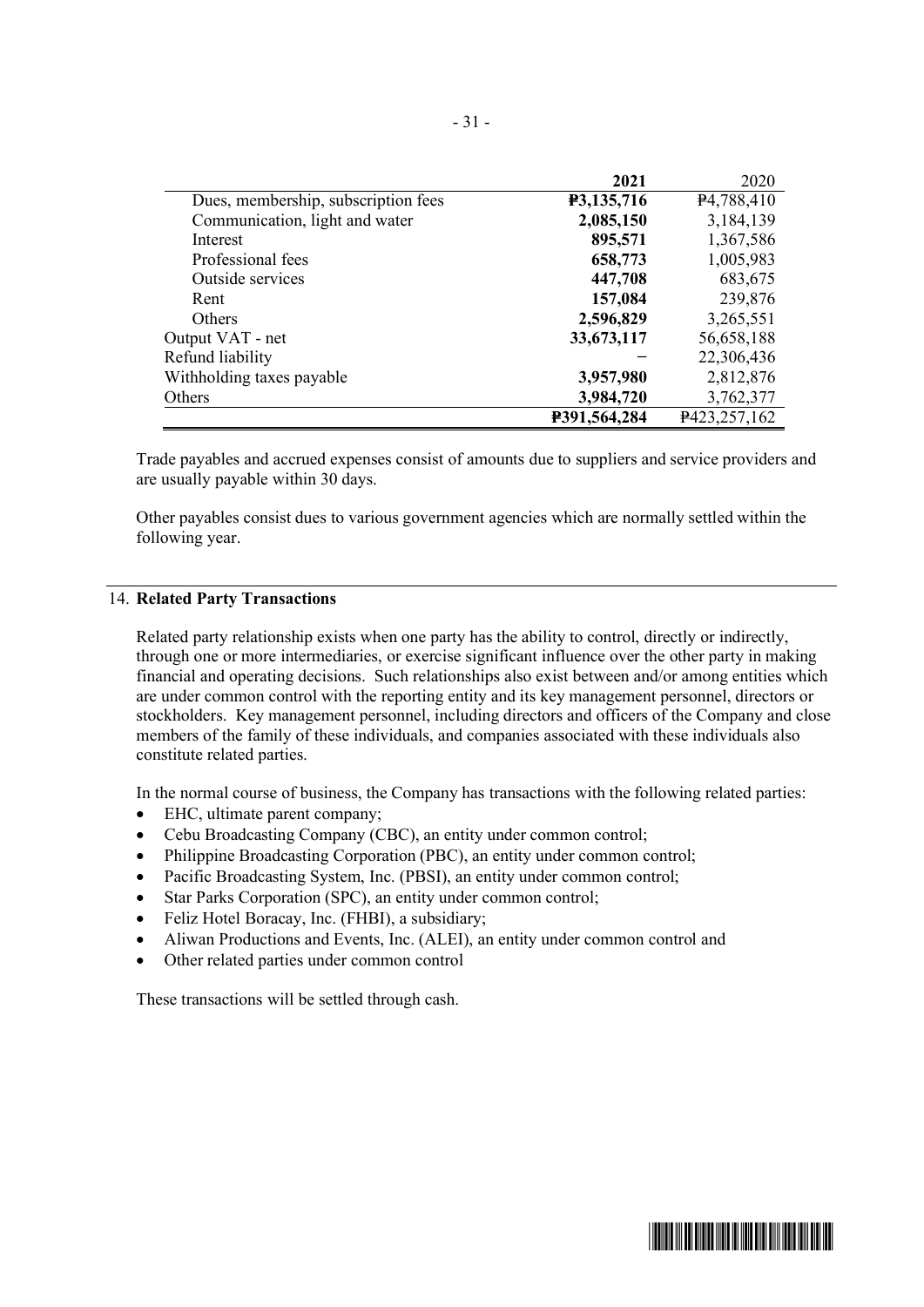| The summary of transactions and outstanding balances with related parties are presented below: |  |
|------------------------------------------------------------------------------------------------|--|
|------------------------------------------------------------------------------------------------|--|

|                                                         | 2021                |                   | 2020         |                           |                                                                                                                |  |
|---------------------------------------------------------|---------------------|-------------------|--------------|---------------------------|----------------------------------------------------------------------------------------------------------------|--|
|                                                         | <b>Transactions</b> |                   | Transactions |                           |                                                                                                                |  |
|                                                         | during the          | Outstanding       | during the   | Outstanding               | <b>Terms</b> and<br>conditions                                                                                 |  |
| <b>Related Party/Nature</b><br>Ultimate parent company: | Year                | <b>Balance</b>    | Year         | Balance                   |                                                                                                                |  |
| EHC                                                     |                     |                   |              |                           |                                                                                                                |  |
| Advances                                                | P86,445,941         | P195,495,647      | P94,770,201  | P <sub>109</sub> ,049,706 | Unsecured, interest-<br>free with no definite<br>call dates; with<br>offsetting<br>agreement; no<br>impairment |  |
| <b>Entities under common</b><br>control:                |                     |                   |              |                           |                                                                                                                |  |
| <b>CBC</b>                                              |                     |                   |              |                           |                                                                                                                |  |
| Advances                                                | 14,997,934          | (43, 043, 129)    | 28,330,431   | (28, 045, 195)            | Unsecured, interest-<br>free with no definite<br>call dates; with<br>offsetting<br>agreement; no<br>impairment |  |
| Program costs                                           | 110,232,973         | $\qquad \qquad -$ | 110,232,973  | (131,673,528)             | Trade transactions;<br>Refer to discussion<br>on marketing<br>agreements below.                                |  |
| Rent income                                             | 90,000              |                   | 90,000       |                           | Unsecured, noninterest<br>bearing                                                                              |  |
| PBC<br>Advances                                         |                     | 13,839,392        | 2,250,000    | 14,351,064                | Unsecured, interest-<br>free with no definite<br>call dates; with<br>offsetting<br>agreement; no               |  |
| Program costs                                           | 22,745,858          |                   | 14,471,294   | (15, 118, 124)            | impairment<br>Trade transactions<br>Refer to discussion on<br>marketing<br>agreements below.                   |  |
| Rent income                                             | 90,000              |                   | 90,000       |                           | Unsecured,<br>noninterest-bearing                                                                              |  |
| PBSI<br>Advances                                        | 637,907             | 16,888,423        | 8,069,715    | 16,250,516                | Unsecured, interest-<br>free with no definite<br>call dates; with<br>offsetting<br>agreement; no               |  |
| Program costs                                           | 50,120,618          |                   | 50,120,618   |                           | impairment<br>$(57, 125, 523)$ Trade transactions<br>Refer to discussion on<br>marketing                       |  |
| Rent income                                             | 90,000              |                   | 90,000       |                           | agreements below.<br>Unsecured,<br>noninterest-bearing                                                         |  |
| <b>SPC</b><br>Rent expense                              |                     |                   |              |                           | Unsecured,<br>noninterest-bearing                                                                              |  |

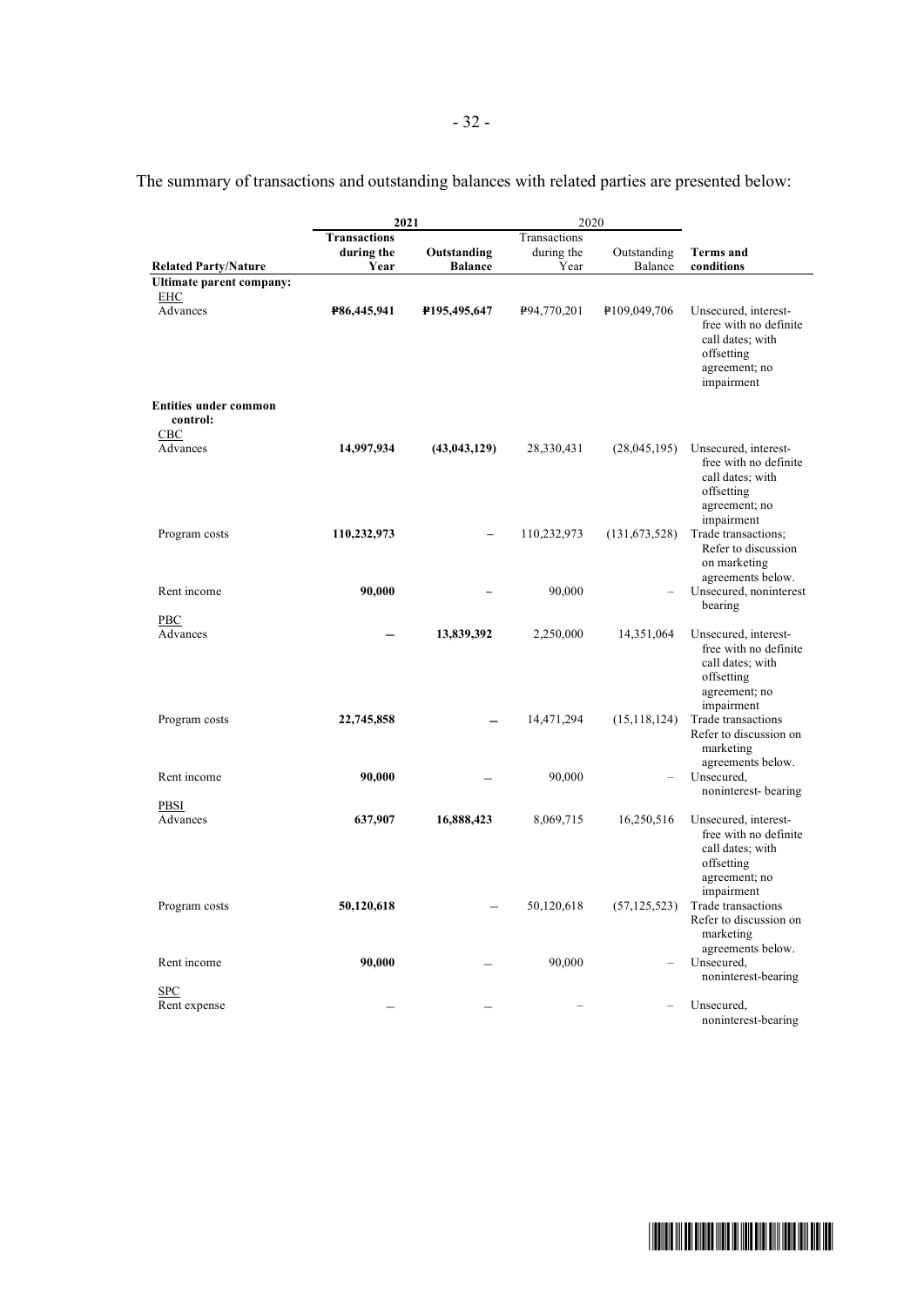|                                                             |                     | 2021<br>2020                |              |                           |                                                                                                                |
|-------------------------------------------------------------|---------------------|-----------------------------|--------------|---------------------------|----------------------------------------------------------------------------------------------------------------|
|                                                             | <b>Transactions</b> |                             | Transactions |                           |                                                                                                                |
|                                                             | during the          | Outstanding                 | during the   | Outstanding               | <b>Terms</b> and                                                                                               |
| <b>Related Party/Nature</b>                                 | Year                | <b>Balance</b>              | Year         | Balance                   | conditions                                                                                                     |
| Ultimate parent company:                                    |                     |                             |              |                           |                                                                                                                |
| EHC<br>Advances                                             | <b>P86,445,941</b>  | P <sub>195</sub> , 495, 647 | P94,770,201  | P <sub>109</sub> ,049,706 | Unsecured, interest-<br>free with no definite<br>call dates; with<br>offsetting<br>agreement; no<br>impairment |
| <b>Entities under common</b><br>control:                    |                     |                             |              |                           |                                                                                                                |
| <b>CBC</b><br>Advances                                      | 14,997,934          | (43, 043, 129)              | 28,330,431   | (28,045,195)              | Unsecured, interest-<br>free with no definite<br>call dates; with<br>offsetting<br>agreement; no<br>impairment |
| Program costs                                               | 110,232,973         |                             | 110,232,973  | (131,673,528)             | Trade transactions;<br>Refer to discussion<br>on marketing<br>agreements below.                                |
| Rent income                                                 | 90,000              |                             | 90,000       |                           | Unsecured, noninterest<br>bearing                                                                              |
| PBC<br>Advances                                             |                     | 13,839,392                  | 2,250,000    | 14,351,064                | Unsecured, interest-<br>free with no definite<br>call dates: with<br>offsetting<br>agreement; no<br>impairment |
| Program costs                                               | 22,745,858          |                             | 14,471,294   | (15, 118, 124)            | Trade transactions<br>Refer to discussion on<br>marketing<br>agreements below.                                 |
| Rent income                                                 | 90,000              |                             | 90,000       |                           | Unsecured,<br>noninterest-bearing                                                                              |
| ALEI<br>Advances                                            |                     | (150,000)                   |              | (1,000,000)               | Unsecured,<br>noninterest-bearing.                                                                             |
| Affiliated service companies<br>Advances                    |                     |                             | 3,100,000    | 8,512,708                 | Unsecured, interest-<br>free with no definite<br>call dates and no<br>impairment                               |
| Recharges/reimbursements                                    |                     |                             | 49,888,887   | $\qquad \qquad -$         | Unsecured,<br>noninterest-bearing                                                                              |
| Service fees<br>Subsidiaries:                               |                     |                             | 83,350,567   | (25,504,174)              | Unsecured, interest-<br>free with no definite<br>call dates and no<br>impairment                               |
| <b>FHBI</b><br>Advances<br>Other related parties:           | 27,500,000          | 26,306,546                  |              | (1, 193, 454)             | Unsecured, interest-<br>free with no definite<br>call dates: with<br>offsetting agreement;<br>no impairment    |
| Key management personnel<br>Short-term employee<br>benefits | 19,416,263          |                             | 16,448,160   |                           | None                                                                                                           |

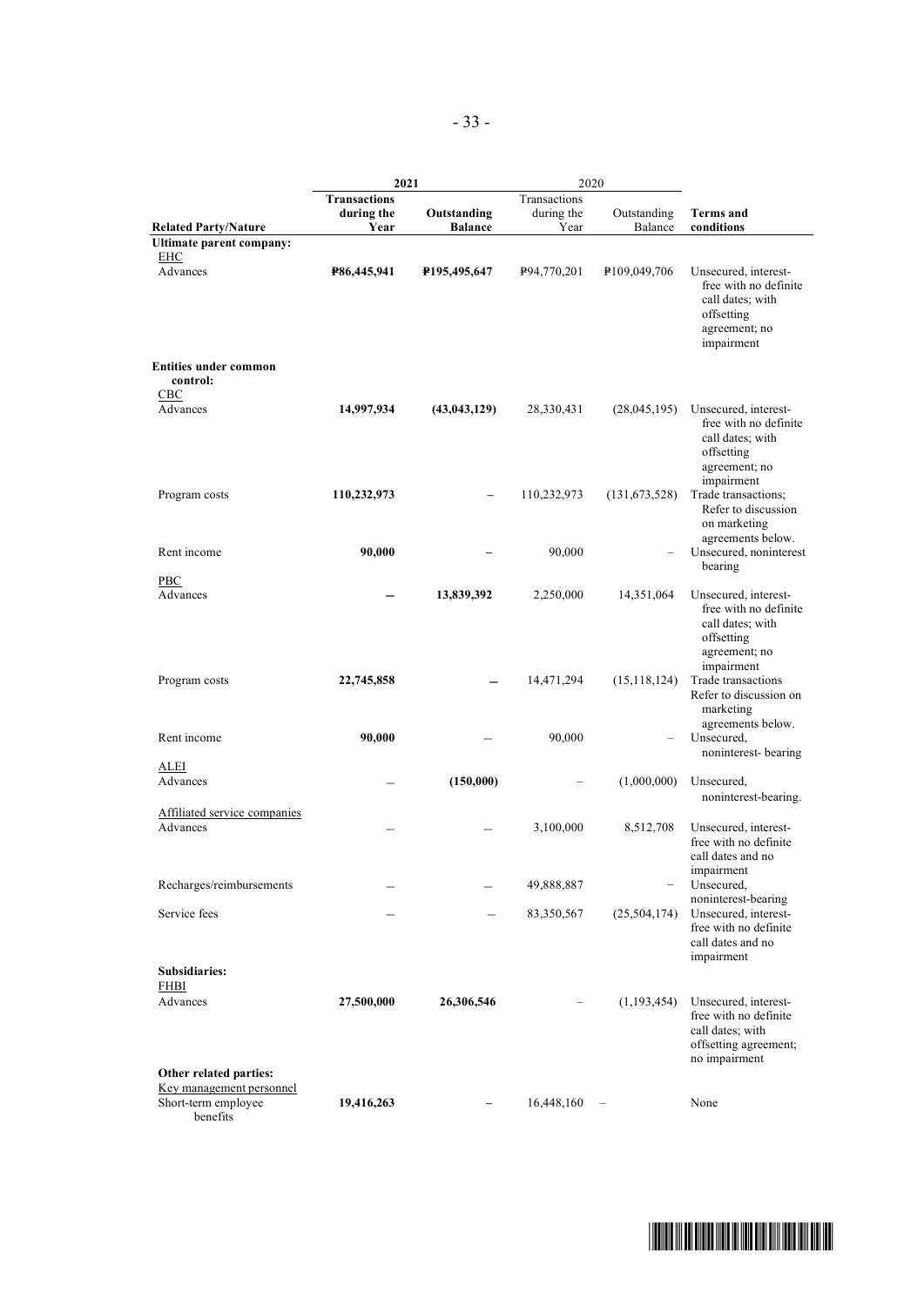The Company's significant related party transactions are as follows:

a. The Company and several affiliated broadcasting companies, which are owned and managed by certain stockholders and/or members of the BOD of the Company, entered into marketing agreements, whereby the affiliated broadcasting companies designated the Company as their sole marketing outfit for the sales, promotion, and marketing of the radio commercial airtime of all radio broadcast stations of these affiliated broadcasting companies. The original marketing agreement, which was effective for a period of five years from January 1, 1998, has been renewed annually, thereafter.

Under the marketing agreements, the Company shall remit to the affiliated broadcasting companies a certain percentage of the annual revenue from the sale of the commercial time of the radio broadcast stations after agency commission. Total fees pertaining to related parties included under "Program costs" presented as part of "Costs of services" in the parent company statements of comprehensive income amounted to in 2021 and 2020. (see Note 18).

- b. The Company also charges its affiliated broadcasting companies for their share in the expenses for operating the radio broadcast stations amounting to  $P72.7$  million and  $P49.9$  million in 2021 and 2020, respectively, which are shown as "Recharges/reimbursements" under "Operating expenses" account in the parent company statement of comprehensive income (see Note 18).
- c. On January 4, 2021, CBC, PBC and PBSI (collectively referred to herein as "the Networks"), the Company and EHC, entered into a Memorandum of Agreement confirming the agreement among the parties to the net settlement of the respective receivables and payables as at December 31, 2021 (see Note 25).
- d. The Company grants and obtains short-term interest-free advances to and from its affiliates, which are owned and managed by certain stockholders and/or members of the BOD of the Company.
- e. The payable to affiliated service companies amounting to  $\frac{P16.7}{P100}$  million and P25.5 million as at December 31, 2021 and 2020, respectively, are included in "Accrued expenses" as part of "Service fees". The advances to affiliated service companies and other related parties amounting to  $\overline{P}$ 7.7 million and  $\overline{P}8.5$  million in 2021 and 2020, respectively, are included in "Receivables" as part of "Advances to stations" (see Note 6).
- f. The short-term employee benefits of key management personnel amounted to  $P19.4$  million and  $P16.4$  million in 2021 and 2020, respectively. The pension benefits of the key management personnel are not covered by the Company's retirement plan.

### 15. **Capital Stock**

The Company was listed with the Philippine Stock Exchange on October 8, 1949. In its initial public offering, the Company offered the share at a price of  $\text{P}1.05$ . As at December 31, 2021 and 2020, the Company had 604 shareholders on record.

As at December 31, 2021 and 2020, capital stock consists of 1,000,000,000 authorized common shares with par value of  $\text{P}1.00$  per share, of which 402,803,777 shares have been issued.

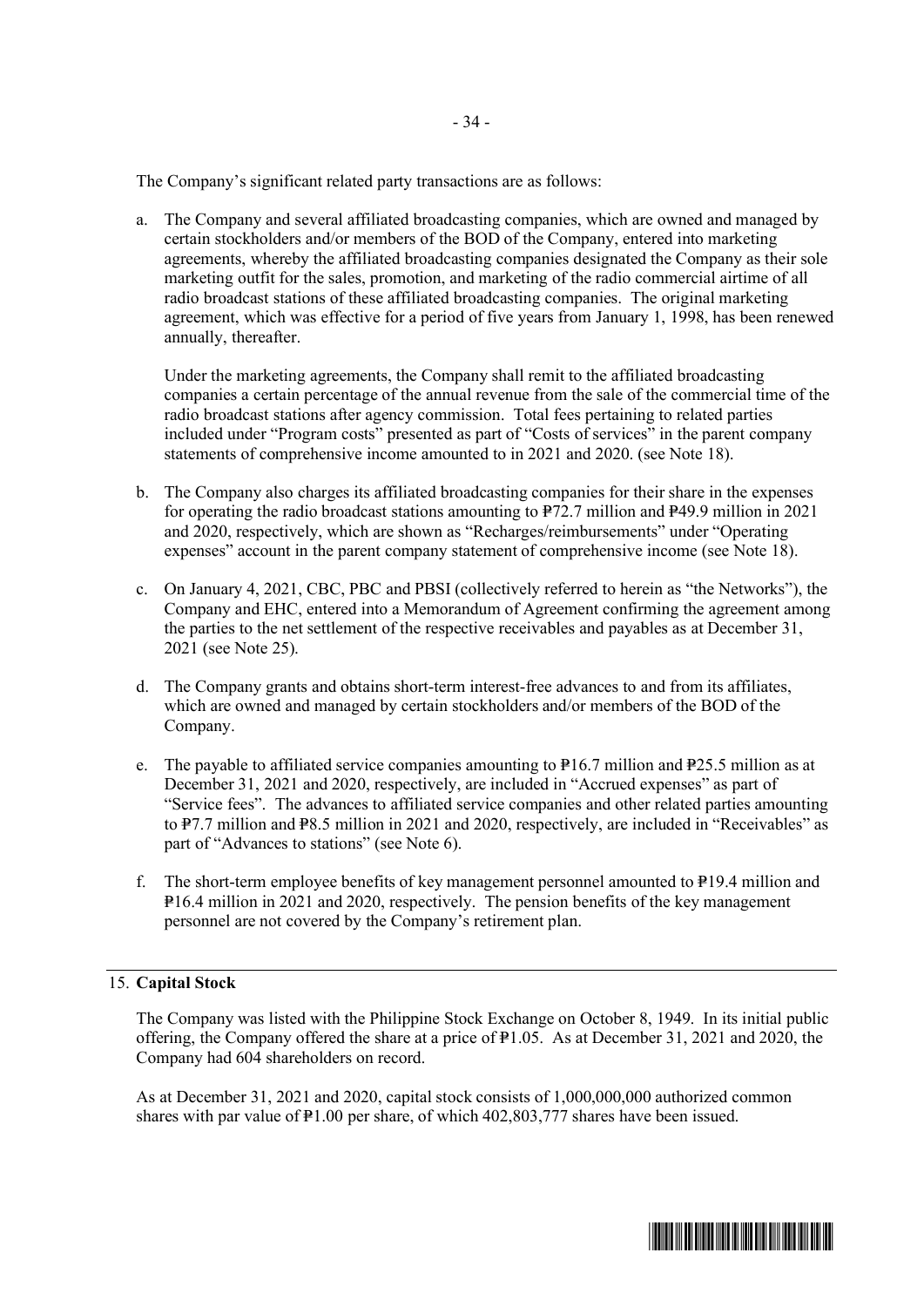Treasury shares at cost comprised of 120,787 shares as at December 31, 2021 and 2020.

Set out below is MBC's track record of registration of securities:

| Year approved | Number of Shares registered | Issue/Offer Price |
|---------------|-----------------------------|-------------------|
| 1970          | 1,473,711                   | P1.05             |
| 1978          | 2,029,851                   | 1.04              |
| 1979          | 2,232,494                   | 1.04              |
| 1980          | 2,452,735                   | 1.03              |
| 1981          | 2,575,837                   | 1.03              |
| 1985          | 3,803,777                   | 1.02              |
| 1997          | 252,683,164                 | 1.00              |
| 1998          | 252,682,990                 | 1.00              |
| 2001          | 402,682,990                 | 1.00              |

On October 19, 1976, the stockholders approved the increase in the authorized capital stock of the Company from P1.5 million, divided into 1.5 million shares with par value of P1.00 each to  $\overline{P5.0}$  million, divided into 5.0 million shares with par value of  $\overline{P1.00}$  each. On the same date, the stockholders approved the declaration of 50% stock dividends payable to stockholders of record as at October 30, 1976.

In 1978, the stockholders reduced the proposed increase to  $\text{P4.0}$  million, divided into 4.0 million shares with par value of  $P1.00$  each, and approved the payment of the 50% stock dividend to stockholders of record as at October 30, 1976. The increase in authorized capital stock was approved by the Philippine SEC on April 28, 1978.

The BOD and stockholders approved on January 29, 1997 and February 26, 1997, respectively, the increase in the Company's authorized capital stock from  $P4.0$  million, divided into 4.0 million shares with par value of  $\overline{P1.00}$  each to P1.0 billion, divided into 1.0 billion shares with the same par value.

#### 16. **Retained Earnings**

On December 23, 2020, at the special meeting of the BOD of the Company, the BOD authorized the additional appropriation of  $P100$  million for the acquisition of land or office building to be taken from the unrestricted retained earnings of the Company as of December 31, 2020. The Company plans to acquire a land in December 2021 while construction of the building is targeted to commence on the second half of 2022.

On March 24, 2022, the Parent Company's Board of Directors, approved the acquisition of UnionBank property located Barangay 89, Zone 9, District 1, San Rafael, Pasay City for their future headquarters. As at May 16, 2022, the construction of the building has not yet started.

As at December 31, 2021 the appropriated retained earnings amounted to  $P200$  million.

On December 17, 2021, the BOD of the Company declared cash dividends amounting to  $P$ 120.7 million or  $\overline{P0.30}$  per share to stockholders on record as at January 16, 2022 payable on February 3, 2022.

The Company's retained earnings are not available for declaration as dividends to the extent of the cost of treasury stock and recognized deferred tax assets.

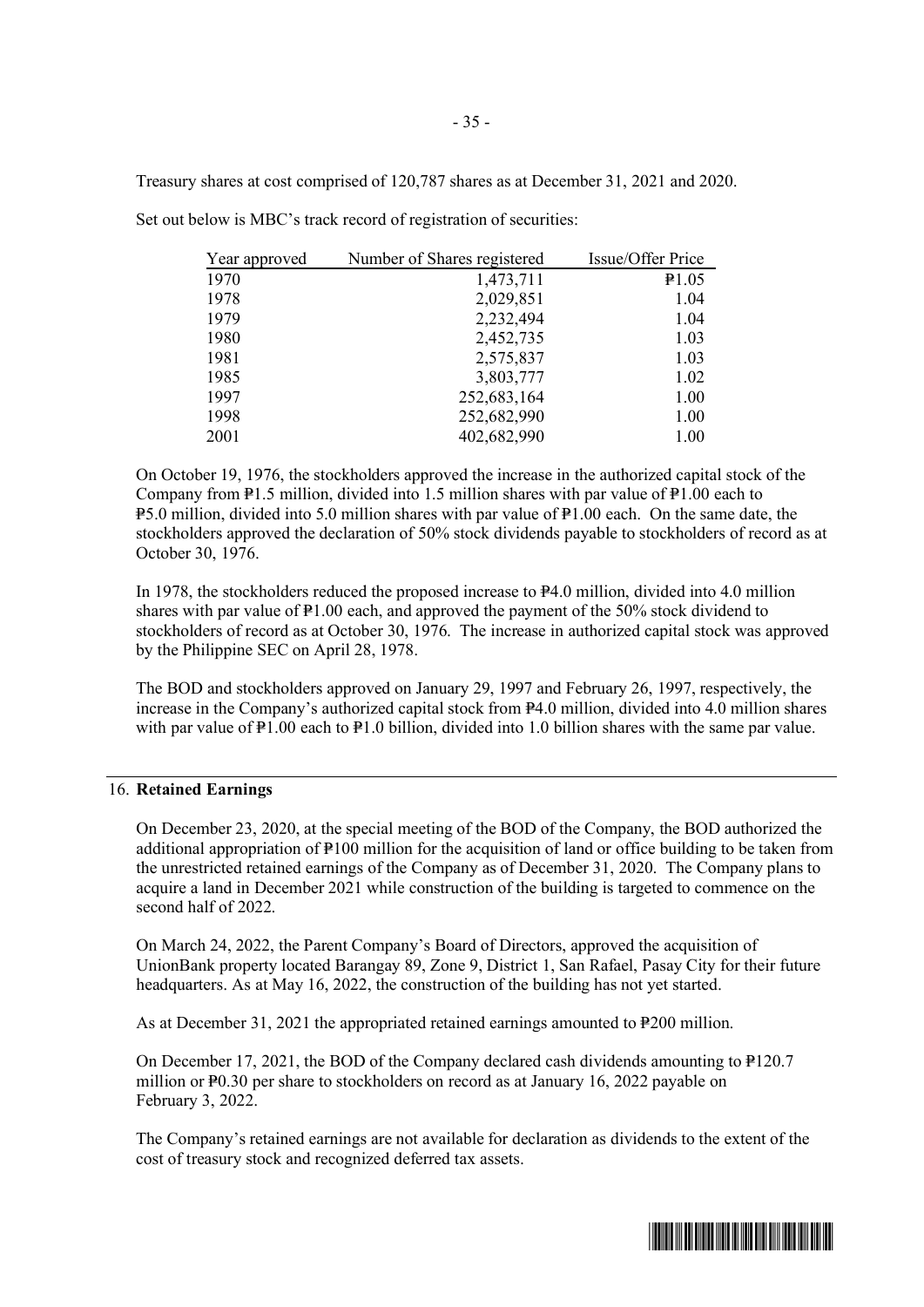### 17. **Revenue**

|                                | 2021         | 2020         |
|--------------------------------|--------------|--------------|
| Broadcasting fees              | P978,418,959 | P880,866,867 |
| Less:                          |              |              |
| Volume discounts (see Note 13) | 4,805,560    | 17,469,330   |
| Sales discounts                |              | 703,613      |
|                                | P973,613,399 | P862,693,924 |

In 2021 and 2020, revenue arising from exchange of goods and services, included in broadcasting fees, amounted to  $P1.0$  million.

#### Disaggregated Revenue Information

|                                | 2021         | 2020         |
|--------------------------------|--------------|--------------|
| Type of services:              |              |              |
| Broadcasting                   | P954,264,289 | P845,646,696 |
| Digital                        | 12,654,455   | 11,114,581   |
| Hosting and customer event     | 6,694,655    | 5,932,647    |
|                                | P973,613,399 | P862,693,924 |
|                                |              |              |
|                                | 2021         | 2020         |
| Timing of Revenue Recognition: |              |              |
| Point in time                  | P966,918,744 | P856,761,277 |
| Over time                      | 6,694,655    | 5,932,647    |
|                                | P973,613,399 | P862,693,924 |

#### Contract Balances

|                                                     | 2021                | 2020         |
|-----------------------------------------------------|---------------------|--------------|
| Trade receivables <sup>*</sup> (see Notes 6 and 23) | <b>P353.463.291</b> | P434,456,986 |
| Contract liabilities - advances from sponsors       | 61,307,818          | 34,854,062   |
|                                                     |                     |              |

*\*Net of allowance for expected credit loss amounting to =P21.7 million and =P32.2 million in 2021 and 2020, respectively.*

Contract liabilities are advances received from sponsors pertaining to non-refundable placement fees paid by customers for future broadcast airings.

Revenue recognized in 2021 and 2020 that was included in the beginning balance of advances from sponsors amounted to P34.9 million and P29.6 million, respectively.

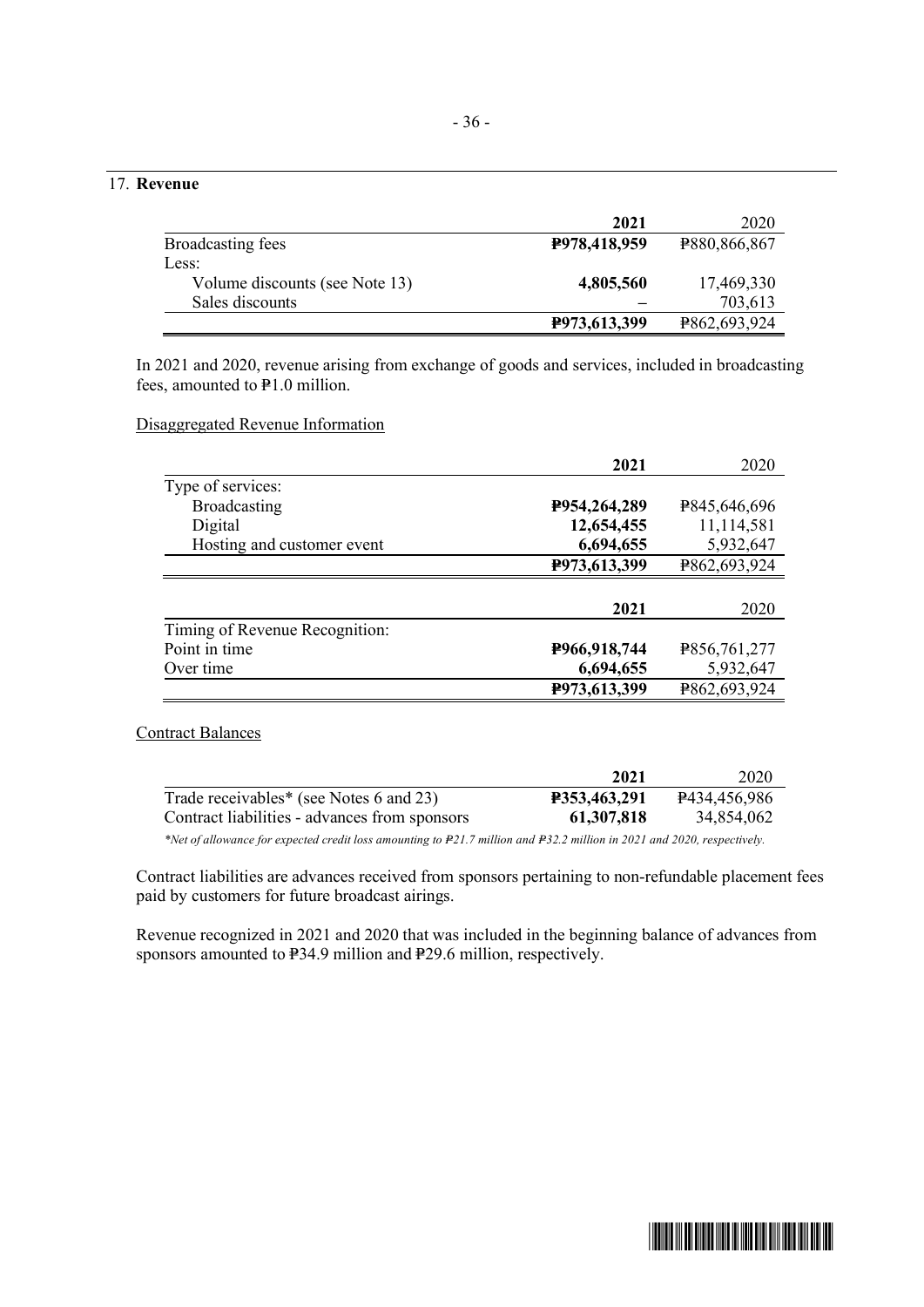# 18. **Cost of Services and Operating Expenses**

# Cost of services

|                                              | 2021                        | 2020         |
|----------------------------------------------|-----------------------------|--------------|
| Program costs (see Notes 14 and 23)          | P <sub>287</sub> , 108, 138 | P176,484,984 |
| Service fees (see Note 14)                   | 235,742,343                 | 224,436,362  |
| Personnel expenses (see Notes 14, 19 and 20) | 29,817,048                  | 28,751,559   |
| Depreciation (see Note 9)                    | 17,076,980                  | 15,945,470   |
| Replacement parts                            | 10,205,650                  | 6,946,356    |
|                                              | P579,950,159                | P452,564,731 |

## Operating expenses:

|                                              | 2021           | 2020          |
|----------------------------------------------|----------------|---------------|
| Personnel (see Notes 14, 19 and 20)          | P112,678,776   | P91,961,376   |
| Sales commissions                            | 40,951,197     | 34,783,832    |
| Communication, light and water               | 25,236,838     | 26,156,438    |
| Rent (see Note 22)                           | 21,618,049     | 10,309,641    |
| Depreciation and amortization                |                |               |
| (see Notes 9, 10 and 11)                     | 15,689,455     | 16,817,113    |
| Taxes and licenses                           | 13,186,446     | 16,559,243    |
| Outside services                             | 9,331,960      | 8,150,269     |
| Professional fees                            | 7,026,448      | 5,174,525     |
| Travel and transportation                    | 6,752,096      | 3,589,281     |
| Repairs                                      | 5,912,434      | 17,011,032    |
| Replacement parts                            | 5,170,436      | 6,525,474     |
| Advertising and promotions                   | 4,848,576      | 1,402,194     |
| Subscription fee                             | 4,070,254      | 2,349,905     |
| Provision for doubtful accounts (see Note 6) | 2,211,806      | 9,183,858     |
| Dues and membership                          | 1,866,401      | 5,572,216     |
| Materials and supplies                       | 1,454,904      | 1,463,390     |
| Entertainment, amusement and recreation      | 493,695        | 234,737       |
| Commissions                                  | 143,612        | 388,979       |
| Others                                       | 20,947,600     | 11,765,665    |
|                                              | 299,590,983    | 269, 399, 168 |
| Recharges/reimbursements (see Note 14)       | (72, 721, 823) | (49,888,887)  |
|                                              | P226,869,160   | P219,510,281  |

# 19. **Personnel Expenses**

|                                        | 2021                        | 2020                      |
|----------------------------------------|-----------------------------|---------------------------|
| Salaries, wages and bonuses            | P <sub>123</sub> , 583, 484 | P103,331,338              |
| Retirement benefits cost (see Note 20) | 1,735,145                   | 3,825,680                 |
| Other short-term employee benefits     | 17, 177, 195                | 13,555,917                |
|                                        | P <sub>142</sub> , 495, 824 | P <sub>120</sub> ,712,935 |

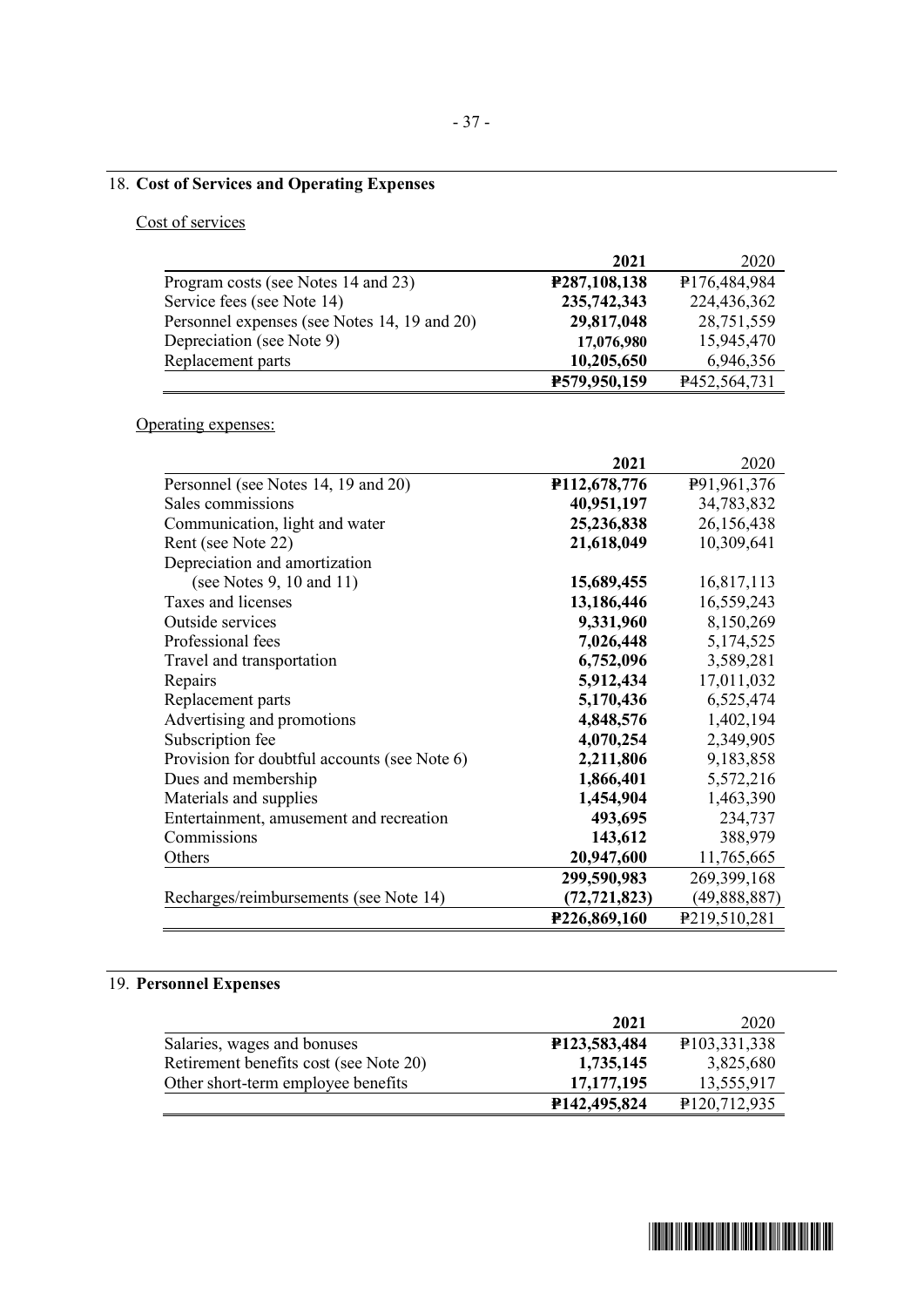#### 20. **Retirement Benefits**

The Company has a funded, noncontributory defined benefit retirement plan covering all of its remaining employees. The benefits are based on years of service and compensation on the last year of employment. The latest actuarial valuation report is as at December 31, 2021.

Under the existing regulatory framework, Republic Act 7641 requires a provision for retirement pay to qualified private sector employees in the absence of a retirement plan in the entity, provided however that the employee's retirement benefits under any collective bargaining and other agreements shall not be less than those provided under the law. The law does not require minimum funding for the plan.

The components of retirement benefits cost are as follows:

|                      | 2021              | 2020                    |
|----------------------|-------------------|-------------------------|
| Current service cost | <b>P4,931,471</b> | P <sub>4</sub> ,209,224 |
| Net interest cost    | (3,196,326)       | (383, 544)              |
|                      | <b>P1,735,145</b> | P3,825,680              |

Remeasurements on accrued retirement benefits recognized in OCI consist of actuarial gains (losses) on:

|       | 2021              | 2020       |
|-------|-------------------|------------|
| PVBO. | <b>P8,616,664</b> | P867,593   |
| FVPA  | (9, 280, 707)     | 578,520    |
|       | (F664, 043)       | P1,446,113 |

Movements in the remeasurement gain on accrued retirement benefits follow:

|                                | 2021               | 2020        |
|--------------------------------|--------------------|-------------|
| Balance at beginning of year   | P44,411,253        | P43,398,974 |
| Remeasurement gain, net of tax | 5.846.432          | 1,012,279   |
| Balance at end of year         | <b>P50,257,685</b> | P44,411,253 |

Deferred income tax effect of remeasurement gains amounted to  $P0.2$  million and  $P0.4$  million 2021 and 2020, respectively.

The amounts recognized in the statements of financial position are as follows:

|                     | 2021                    | 2020                     |
|---------------------|-------------------------|--------------------------|
| <b>FVPA</b>         | P73,269,100             | P <sub>75</sub> ,474,765 |
| <b>PVBO</b>         | 70,361,589              | 70,168,066               |
| Pension asset - net | P <sub>2</sub> ,907,511 | P5,306,699               |

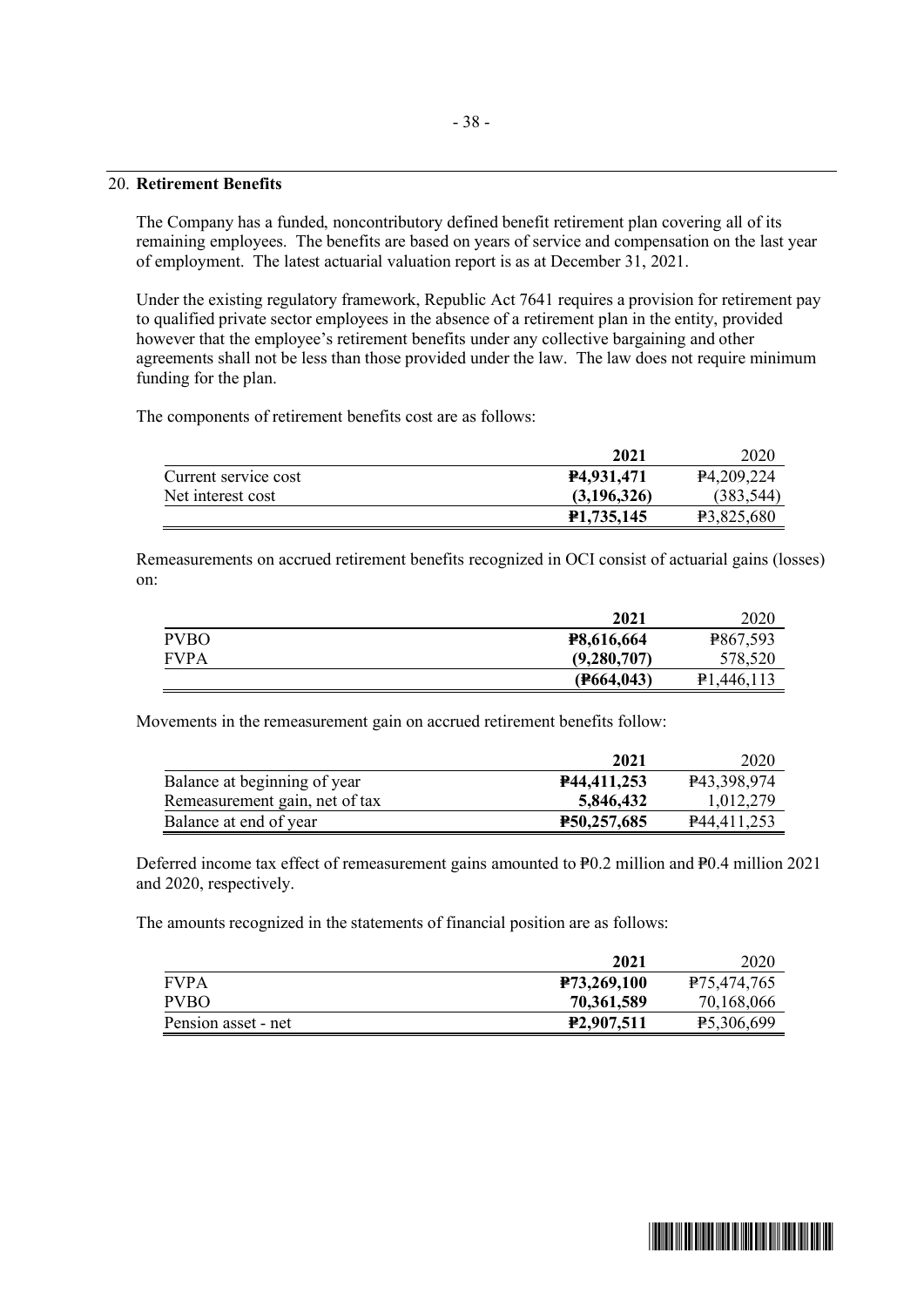Movements in the net pension asset follow:

|                              | 2021                    | 2020        |
|------------------------------|-------------------------|-------------|
| Balance at beginning of year | <b>P5,306,699</b>       | 47,686,266  |
| Remeasurement effects in OCI | (664, 043)              | 1,446,113   |
| Retirement benefits cost     | (1,735,145)             | (3,825,680) |
| Balance at end of year       | P <sub>2</sub> ,907,511 | P5,306,699  |

The changes in PVBO are as follows:

|                              | 2021          | 2020        |
|------------------------------|---------------|-------------|
| Balance at beginning of year | P70,168,066   | P72,778,413 |
| Current service cost         | 4,931,471     | 4,209,224   |
| Interest cost                | 2,686,189     | 3,631,643   |
| Actuarial losses (gains)     | (7, 424, 137) | (867,593)   |
| Benefits paid                |               | (9,583,621) |
| Balance at end of year       | P70,361,589   | P70,168,066 |

The changes in FVPA are as follows:

|                                          | 2021        | 2020                     |
|------------------------------------------|-------------|--------------------------|
| Balance at beginning of year             | P75,474,765 | P80,464,679              |
| Remeasurement gain (loss) on plan assets | (5,051,064) | 578,520                  |
| Interest income                          | 2,845,399   | 4,015,187                |
| Benefits paid                            |             | (9,583,621)              |
| Balance at end of year                   | P73,269,100 | P <sub>75</sub> ,474,765 |

The management and the trustee bank review the performance of the retirement fund (the Fund) on a regular basis and assess whether the Fund will achieve an investment return which, together with contributions, will be sufficient to pay retirement benefits when they fall due.

The Fund consists of the following assets and investments:

- Investments in government securities, which include retail treasury bonds and fixed treasury notes that bear interest ranging from 2.60% to 6.30% and will mature in 2.1 to 4.8 years;
- Investments in debt securities, consisting of various corporate bonds which earn interest ranging from 3.25% to 7.50% and have remaining maturities of 0.2 to 4.2 years;
- Investment in stocks of a third party with a market value of  $\text{P}100.50$  per share; and
- Investment in BDO institutional equity fund.
- Dividends receivables, interest receivables and accounts receivables from brokers;
- Cash and cash equivalents, which include regular savings and time deposits earning interest at their respective bank deposit rates;

The objective of the plans portfolio is capital preservation by earning higher than regular deposit rates over a long period given a small degree of risk on principal and interest. Asset purchases and sales are determined by the plan's trustee bank, who have been given discretionary authority to manage the distribution of the assets to achieve the plan's investment objectives. In order to minimize the risks of the fund, the committee monitors compliance with target asset allocations and composition of the investment portfolio on a regular basis.

The Company does not expect to contribute to the fund in 2022. The Company does not have any asset-liability matching strategy.

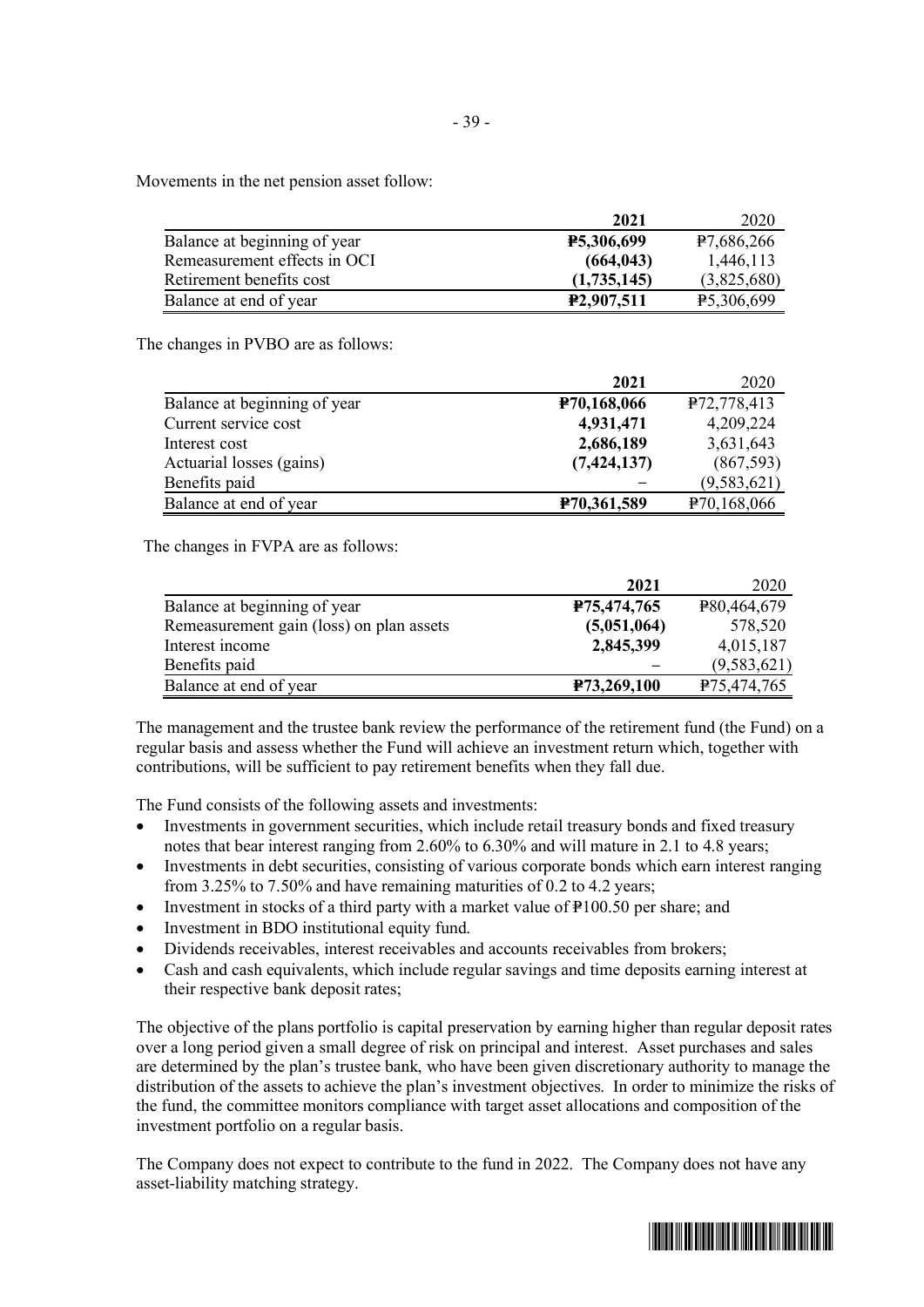|                                          | 2021     | 2020    |
|------------------------------------------|----------|---------|
| Investments in government securities:    |          |         |
| Fixed treasury notes                     | 74.82%   | 75.33%  |
| Retail treasury bonds                    | 2.19%    | 1.91%   |
| Investments in debt securities:          |          |         |
| Property                                 | $6.21\%$ | 5.87%   |
| <b>Utilities</b>                         | $4.75\%$ | 5.83%   |
| <b>Banks</b>                             | $3.42\%$ | 4.26%   |
| Holding firm                             | 2.35%    | 2.36%   |
| Telecommunications                       | $2.31\%$ | 1.64%   |
| Investment in unit investment trust fund | $2.34\%$ | 1.55%   |
| Investment in stocks                     | 1.01%    | 0.63%   |
| Receivables                              | $0.6\%$  | 0.62%   |
| Cash and cash equivalents                |          |         |
| Investment in unsecured debt securities  |          |         |
|                                          | 100.00%  | 100.00% |

The categories of plan assets as a percentage of the FVPA as at December 31 are as follows:

The assumptions used to determine retirement benefits of the Company as at January 1 are as follows:

|                      | 2021     | 2020     |
|----------------------|----------|----------|
| Discount rate        | 3.50%    | $3.50\%$ |
| Salary increase rate | $4.00\%$ | $4.00\%$ |

The sensitivity analysis below has been determined based on the reasonably possible change of each significant actuarial assumption on the retirement obligation as at December 31, 2021 assuming all other assumptions were held constant:

|                       |            | Increase                      |
|-----------------------|------------|-------------------------------|
|                       |            | (decrease)                    |
|                       | Increase   | in retirement                 |
|                       |            | (decrease) benefit obligation |
| Discount rate:        |            |                               |
| Sensitivity 1         | $0.50\%$   | (P728,217)                    |
| Sensitivity 2         | $(0.50\%)$ | 836,405                       |
| Salary increase rate: |            |                               |
| Sensitivity 1         | 1.00%      | 1.757,464                     |
| Sensitivity 2         | $(1.00\%)$ | (1,360,473)                   |

The table below shows the maturity analysis of the undiscounted benefit payments as at December 31, 2021:

| Plan year                        | Amount                     |
|----------------------------------|----------------------------|
| Within one year                  | P <sub>40</sub> , 149, 618 |
| More than one year to five years | 5,561,298                  |
| More than five years to 10 years | 10,745,995                 |
| More than 10 years to 15 years   | 21,895,877                 |
| More than 15 years to 20 years   | 51,112,177                 |
| More than 20 years               | 299,541,563                |

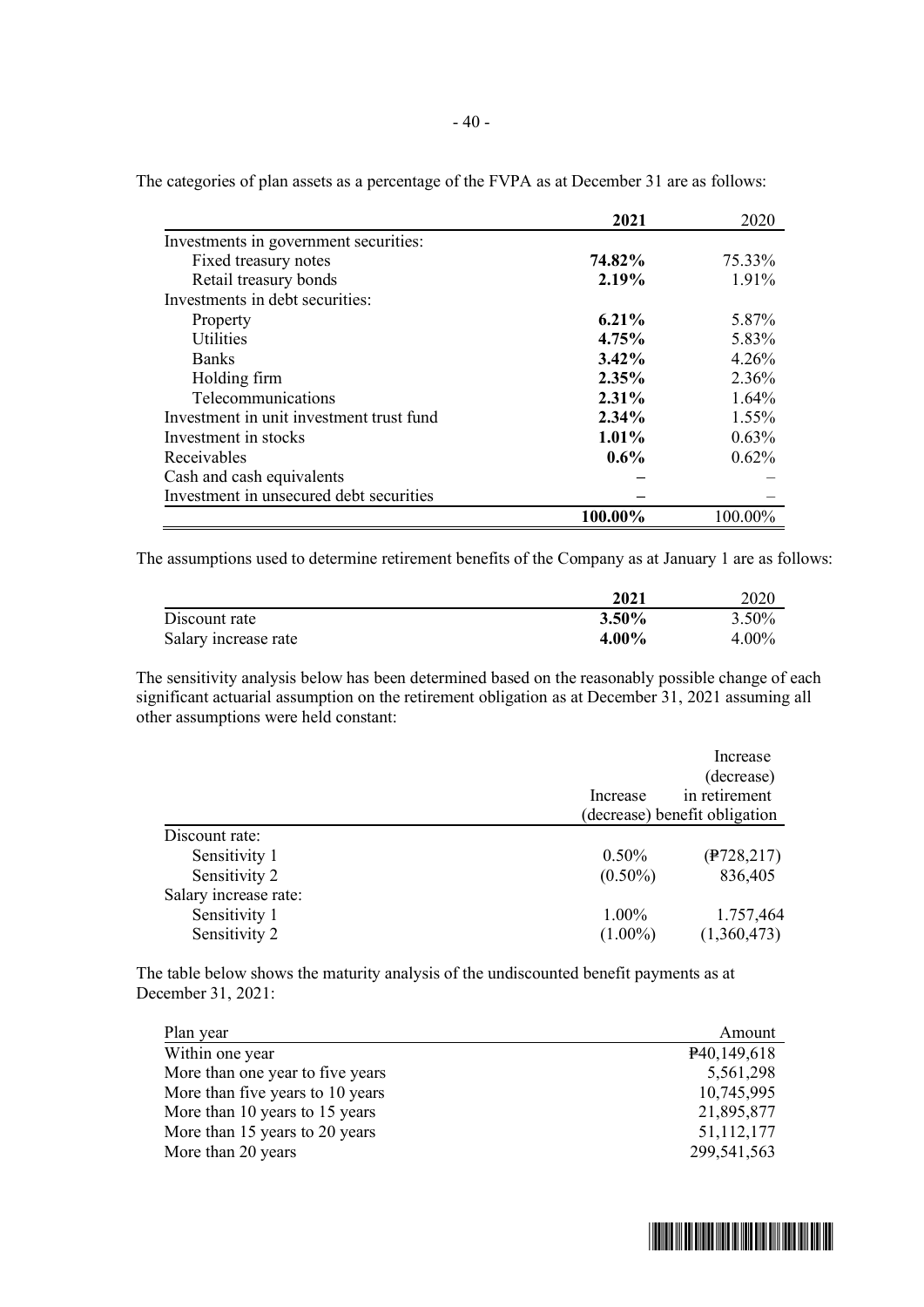The defined benefit retirement plan is funded by other participating companies, which are related parties of the Company. The plan contributions are based on the actuarial present value of accumulated plan benefits and fair value of plan assets are determined using an independent actuarial valuation. The net defined benefit cost and the contributions to the plan are specifically identifiable, such that, the Company's PVBO pertains only to the benefit of the Company's employees and the FVPA, pertains only to the contributions made by the Company. The Company shall contribute to the Fund such amounts as shall be required, under actuarial principles, to provide the benefits and the expenses incident to the operation and administration of the Fund.

There are no related party transactions between the Fund and the Company.

### 21. **Income Taxes**

|                                                   | 2021        | 2020        |
|---------------------------------------------------|-------------|-------------|
| Regular corporate income tax (current income tax) | P40,471,687 | P66,696,320 |
| Final tax on interest income                      | 18,265      | 36,381      |
|                                                   | 40,489,952  | 66,732,701  |
| Provision for (benefit from) deferred income tax  | 10,752,246  | (920,211)   |
|                                                   | P51,242,198 | P65,812,490 |

a. The provision for income tax consists of:

b. Deferred income tax charged directly to equity follows:

|                                                       | 2021                       | 2020        |
|-------------------------------------------------------|----------------------------|-------------|
| Revaluation increment on land                         | P <sub>15</sub> , 785, 795 | P29,201,160 |
| Reserve for fluctuations in financial assets at FVOCI | (6,595,885)                | 11,907,291  |
| Remeasurements on accrued retirement benefits         | 2,280,832                  | 433,834     |
|                                                       | P <sub>11</sub> ,470,742   | P41,542,285 |

c. The reconciliation of income tax computed at the statutory tax rate to provision for income tax as shown in profit or loss follows:

|                                           | 2021        | 2020        |
|-------------------------------------------|-------------|-------------|
| Statutory income tax                      | P50,461,921 | P64,281,741 |
| Additions to (reductions in) income tax   |             |             |
| resulting from:                           |             |             |
| Nondeductible expenses                    | 1,080,978   | 1,830,760   |
| Interest income subjected to final tax at |             |             |
| a lower rate                              | (42, 279)   | (300, 011)  |
| Due to change in tax rate                 | (258, 422)  |             |
| Provision for income tax                  | P51,242,198 | P65,812,490 |

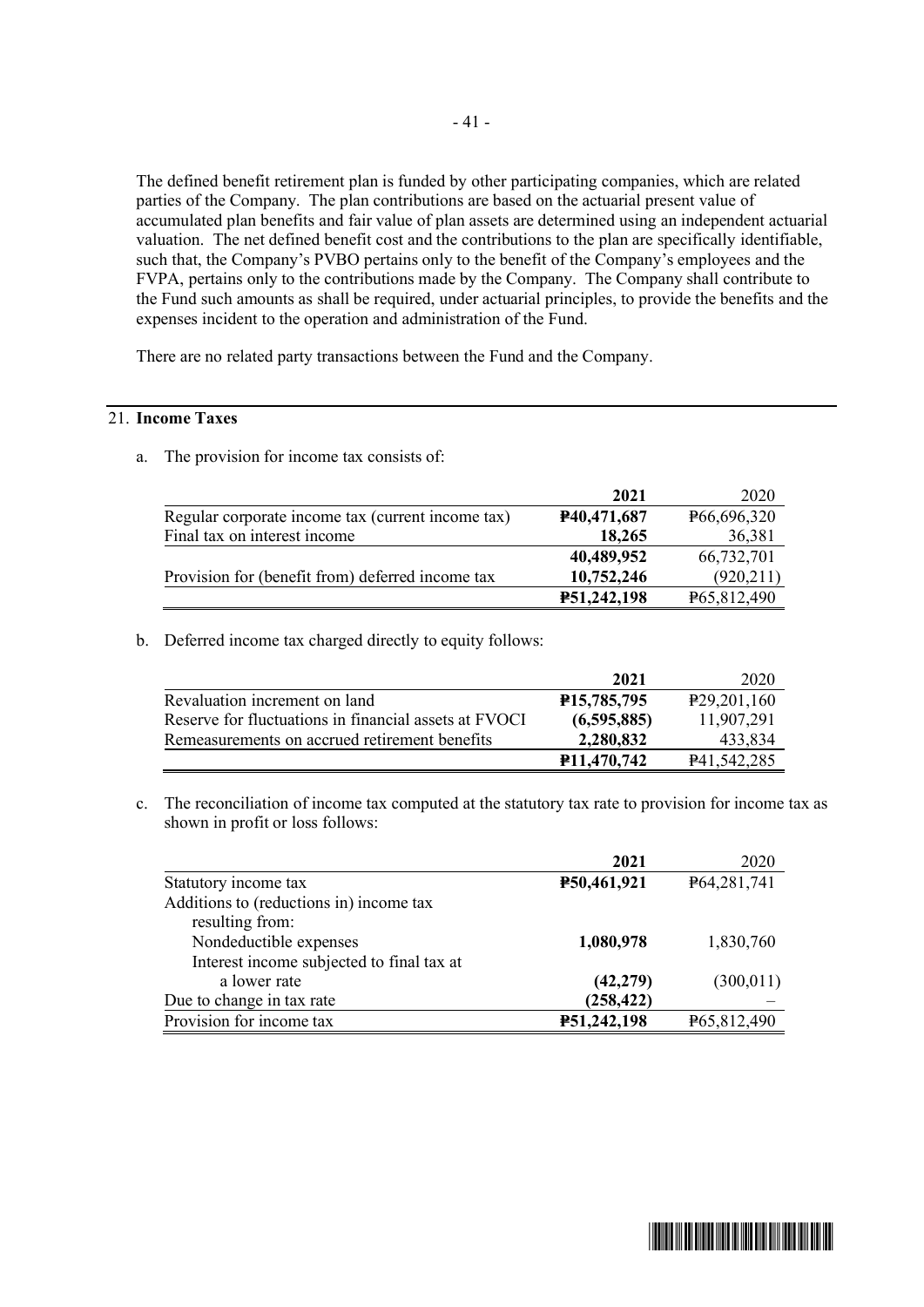|                                                 | 2021         | 2020                    |
|-------------------------------------------------|--------------|-------------------------|
| Deferred income tax assets on:                  |              |                         |
| Allowances for:                                 |              |                         |
| Expected credit loss                            | P7,323,720   | P <sub>11,924,179</sub> |
| Inventory obsolescence                          | 979,079      | 276,059                 |
| Provisions for volume discounts                 | 210,439      | 6,691,931               |
| Accrued separation costs                        | 2,305,056    | 2,766,068               |
| Unamortized contribution to past service cost   | 470,805      | 708,739                 |
| Unrealized foreign exchange loss                | 290,943      | 415,074                 |
| Unearned rent                                   | 297,919      | 349,183                 |
| Lease liabilities - net                         | 685,212      | 305,672                 |
|                                                 | 12,563,173   | 23,436,905              |
| Deferred income tax liabilities on:             |              |                         |
| Revaluation increment on land                   | 99,220,827   | 115,006,622             |
| Reserve for fluctuations in financial assets at |              |                         |
| <b>FVOCI</b>                                    | 40,751,133   | 34, 155, 248            |
| Pension assets - net                            | 726,878      | 1,592,010               |
| Unamortized debt issue costs                    | 99,714       | 216,201                 |
| Others                                          | 7,105,201    | 8,525,900               |
|                                                 | 147,903,753  | 159,495,981             |
|                                                 | P135,340,580 | P136,059,076            |

d. The components of the Company's net deferred tax liabilities consist of the tax effects of the following:

Corporate Recovery and Tax Incentives for Enterprises (CREATE) Act

President Rodrigo Duterte signed into law on March 26, 2021 the CREATE Act to attract more investments and maintain fiscal prudence and stability in the Philippines. Republic Act 11534 or the CREATE Act introduces reforms to the corporate income tax and incentives systems. It takes effect 15 days after its complete publication in the Official Gazette or in a newspaper of general circulation or April 11, 2021.

The following are the key changes to the Philippine tax law pursuant to the CREATE Act which are relevant and have an impact on the Company:

- Effective July 1, 2020, regular corporate income tax (RCIT) rate is reduced from 30% to 25% for domestic and resident foreign corporations. For domestic corporations with net taxable income not exceeding  $P5,000,000$  and with total assets not exceeding  $P100,000,000$  (excluding land on which the business entity's office, plant and equipment are situated) during the taxable year, the RCIT rate is reduced to 20%.
- Minimum corporate income tax (MCIT) rate reduced from 2% to 1% of gross income effective July 1, 2020 to June 30, 2023.
- Imposition of improperly accumulated earnings tax is repealed.

As clarified by the Philippine Financial Reporting Standards Council in its Philippine Interpretations Committee Q&A No. 2020-07, the CREATE Act was not considered substantively enacted as of December 31, 2020 even though some of the provisions have retroactive effect to July 1, 2020. The passage of the CREATE Act into law on March 26, 2011 is considered as a non-adjusting subsequent event. Accordingly, current and deferred taxes as of and for the year ended December 31, 2020 continued to be computed and measured using the applicable income tax rates as of December 31, 2020 (i.e., 30% RCIT / 2% MCIT) for financial reporting purposes.

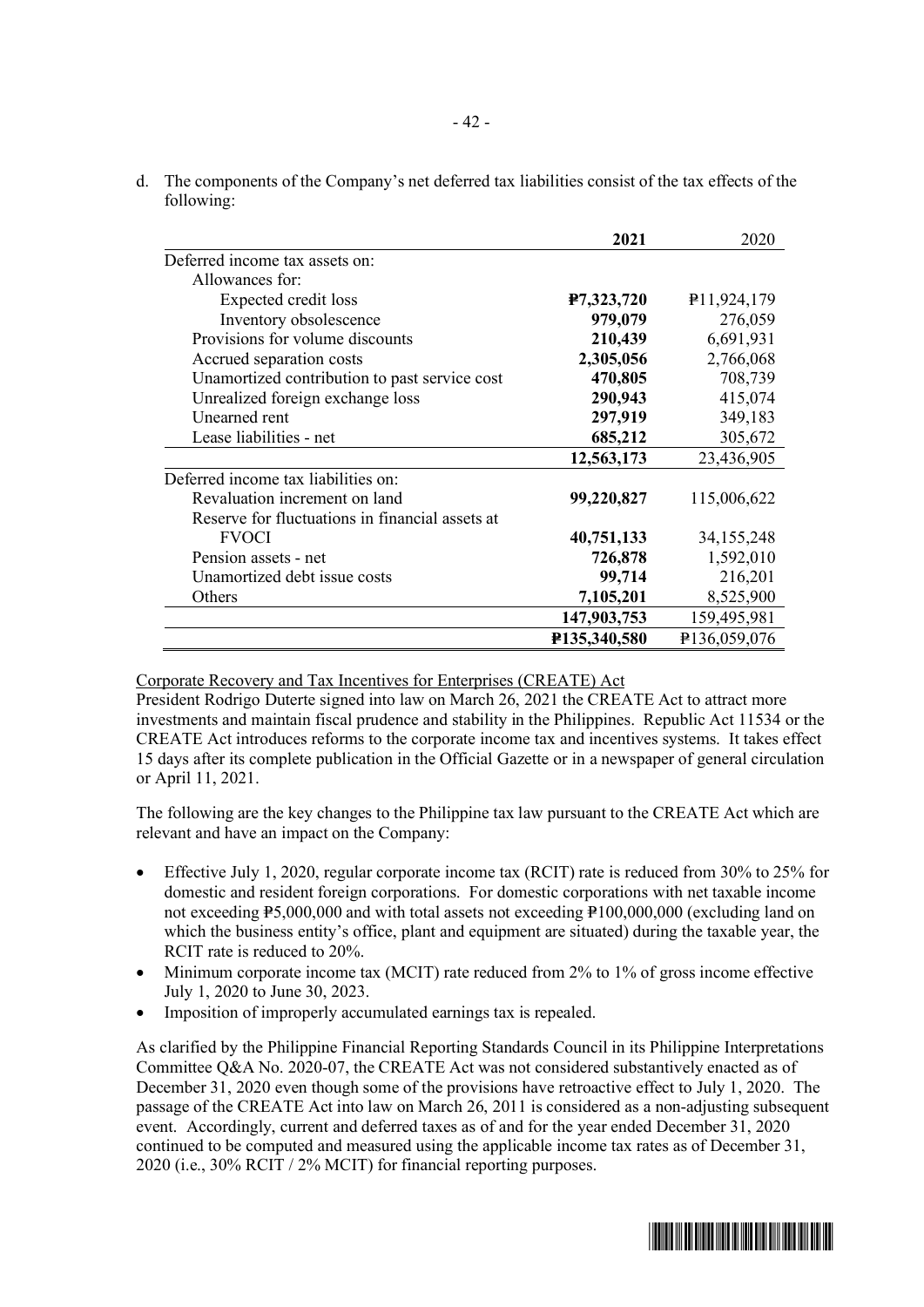Based on the provisions of Revenue Regulations (RR) No. 5-2021 dated April 8, 2021 issued by the BIR, the prorated RCIT rate of the Company for the year ended December 31, 2021 and 2020 is 25% and 27.5%, respectively.

The CREATE Act's retrospective 2.5% income tax rate reduction resulted in lower provision for current income for the year ended December 31, 2020 and lower income tax payable as at December 31, 2020 reflected in the Company's 2020 annual income tax return amounting to P5.6 million. Such changes were recognized, for financial reporting purposes for the year ended December 31, 2021.

#### 22. **Lease Arrangements**

- a. The Company leases satellite communications capacity for the performance of its broadcasting services called the Transponder Lease, which considers certain space segment capacity and transponder power. The lease agreement is for a period of five years from November 1, 2012 and was renewed for another five years commencing on November 1, 2017, with a monthly payment of \$8,500.
- b. The Company has lease agreements with various individuals for the rent of land and office space used principally to its broadcasting business as well as the site for its radio broadcasting stations. The Company is allowed to construct buildings and improvements on the leased premises provided that upon the expiration of the lease term, all structure, except the transmitter, antennae systems, discs and other related broadcast and communications equipment and accessories, shall belong to the lessor without reimbursing the Company for its expenses. Shown below are the details of the leases:

|                                      |            |           | Monthly |              |                      |
|--------------------------------------|------------|-----------|---------|--------------|----------------------|
| Location                             | Start date | End date  | payment | Asset leased | Escalation           |
| Pagatpat, Cagayan De Oro             | 6/1/2019   | 5/31/2029 | 20,000  | Land         | 5% every three years |
| Krislamville-Kakar, Cotabato City    | 1/1/2019   | 3/29/2024 | 40,365  | Land         | 10% every two years  |
| Barrio Rizal, Santiago, Isabela      | 1/1/2019   | 1/31/2024 | 25,101  | Land         | 10% every two years  |
| Lapaz, Iloilo City                   | 1/1/2020   | 6/30/2024 | 37.268  | Land         | $10\%$ per annum     |
| Barrio Lagao, Gen. Santos City       | 1/1/2020   | 6/30/2023 | 34.237  | Land         | $10\%$ per annum     |
| General Santos Drive, Koronadal City | 1/1/2020   | 3/31/2024 | 20,000  | Office space | $P1,000$ per annum   |
| Sorsogon City, Sorsogon Province     | 5/1/2021   | 4/30/2023 | 53.521  | Land         |                      |
| Pahina Central, Cebu City            | 1/1/2021   | 7/1/2022  | 20,000  | Office space |                      |
| Poblacio, Tuba, Benguet              | 8/1/2021   | 7/31/2031 | 20,000  | Land         | $2.5\%$ per annum    |
| Bago City, Negros Occidental         | 4/1/2021   | 3/31/2026 | 57.487  | Land         | $10\%$ per annum     |

In 2020, the Company entered into three new lease agreements located in Iloilo, General Santos and Koronadal and recognized additional right-of-use assets amounting to  $P4.8$  million (see Note 9). The Company's obligations under these leases are secured by the lessor's title to the leased assets. Generally, the Company is restricted from assigning and subleasing the leased assets except for its related parties. Termination options are mutually agreed by lessor and lessee.

In 2021, the Company entered into three new lease agreements located in Sorsogon Province, Cebu City, Benguet and Negros Occidental and recognized additional right-of-use assets amounting to P7.6 million (see Note 9). The Company's obligations under these leases are usually the same with the leases entered into in the prior year.

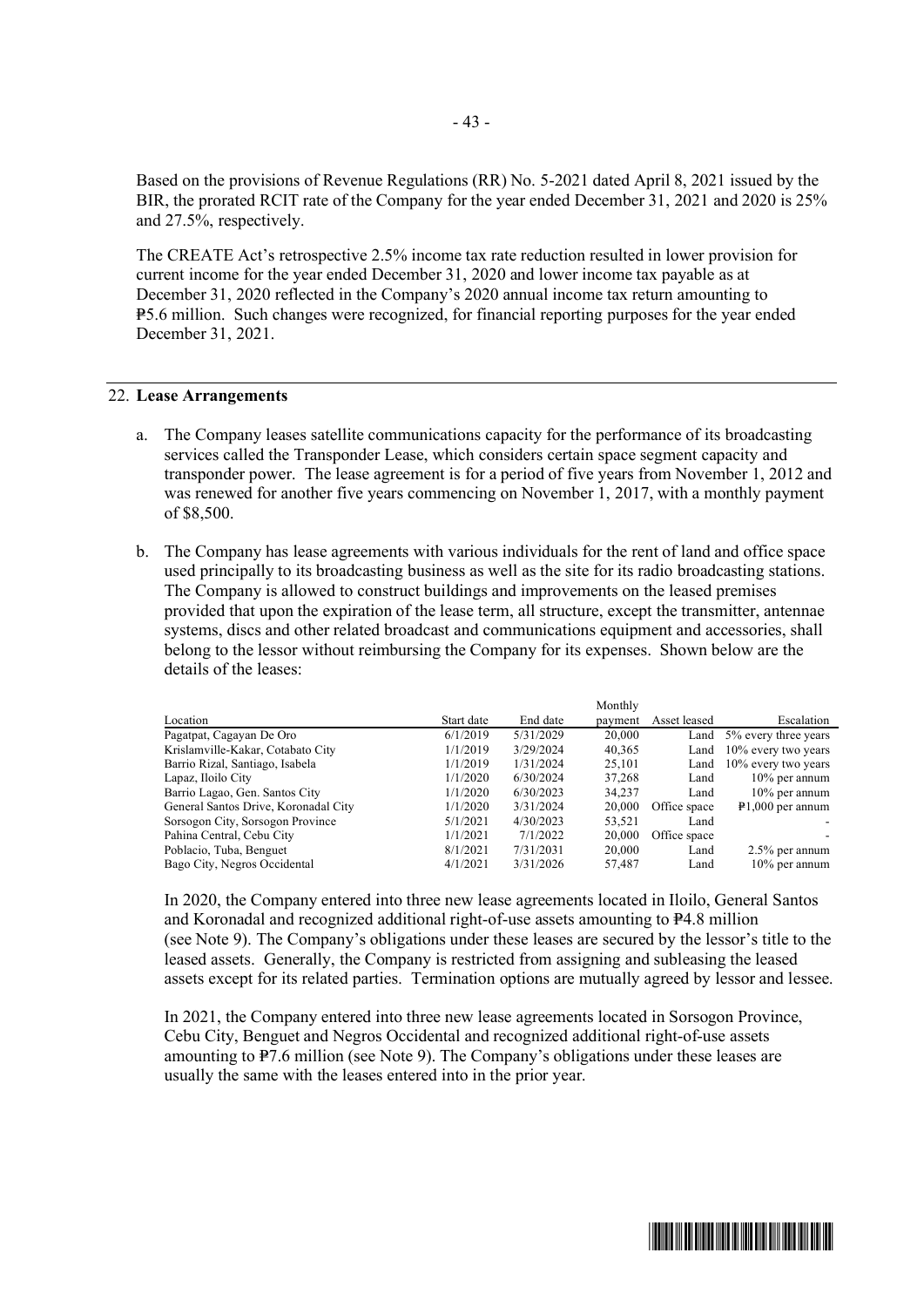Shown below is the maturity analysis of the undiscounted lease payments:

|                                             | 2021                       | 2020                     |
|---------------------------------------------|----------------------------|--------------------------|
| Within one year                             | <b>P8,642,963</b>          | P7,254,566               |
| After one year but not more than five years | 8,475,095                  | 10,364,845               |
| More than five years                        | 1,427,866                  | 652,680                  |
|                                             | P <sub>18</sub> , 545, 924 | P <sub>18</sub> ,272,091 |

The Company also has certain leases of office spaces with lease terms of 12 months or less. The Company applies the 'short-term lease' recognition exemptions for these leases.

The following are the amounts recognized in the parent company statement of comprehensive income:

|                                                      | 2021        | 2020        |
|------------------------------------------------------|-------------|-------------|
| Depreciation expense of right-of-use assets          |             |             |
| (see Note 9)                                         | P7,581,505  | P6,757,123  |
| Interest expense on lease liabilities                | 1,126,399   | 1,383,551   |
| Expenses relating to short-term leases (see Note 18) | 21,618,049  | 10,309,641  |
| Total amount recognized in statement of income       | P29,326,579 | P18,450,315 |

The rollforward analysis of lease liabilities follows:

|                              | 2021                     | 2020                     |
|------------------------------|--------------------------|--------------------------|
| Balance at beginning of year | P <sub>16</sub> ,905,913 | P18,179,544              |
| Additions                    | 7,581,505                | 4,823,150                |
| Interest expense             | 1,126,399                | 1,383,551                |
| Payments                     | (7,300,427)              | (6,891,641)              |
| Revaluation                  | (141, 173)               | (588, 691)               |
| Balance at end of year       | 18,172,217               | 16,905,913               |
| Less current portion         | 9,324,006                | 6,795,218                |
|                              | P8,848,211               | P <sub>10</sub> ,110,695 |

The Company has no lease contracts that contain variable payments.

Refundable deposits related to the leases included in "Other noncurrent assets" amounted to P1.2 million and P0.9 million as at December 31, 2021 and 2020, respectively.

Rent expense pertaining to short-term leases shown as part of "Operating expenses" in the parent company statement of comprehensive income amounted to  $P21.6$  million and  $P10.3$  million in 2021 and 2020, respectively (see Note 18).

#### 23. **Financial Risk Management Objectives and Policies**

The Company's principal financial instruments consist of cash and loans. The main purpose of these financial instruments is to fund the Company's operations. The other financial assets and financial liabilities arising directly from its operations are receivables, due from related parties, refundable deposits, financial assets at FVOCI, accounts payable and accrued expenses, dividends payable accrued separation costs and lease liabilities.

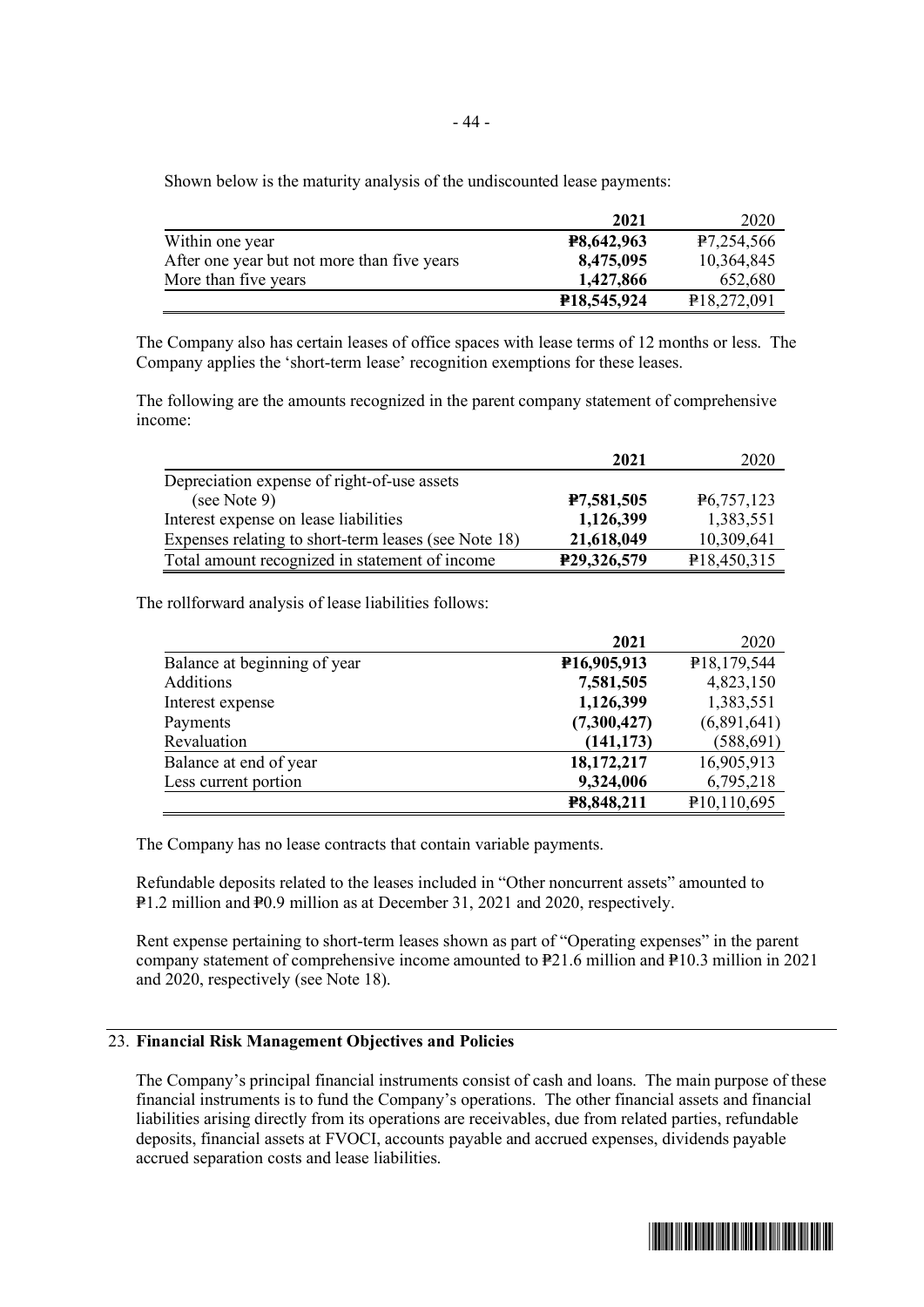The main risks arising from the Company's financial instruments are credit risk, interest rate risk and liquidity risk. The BOD reviews and approves policies for managing each of these risks.

#### Credit Risk

Credit risk, or the risk of counterparties defaulting, is controlled by the application of control and monitoring procedures. It is the Company's policy that all clients who wish to trade on credit terms are subjected to credit verification procedures. Receivables, due from related parties and refundable deposits are monitored on an ongoing basis to ensure that the Company's exposure to bad debts is not significant. The Company evaluates the concentration of risk with respect to its receivables as low, as its customers are located in several industries and operate in largely independent markets.

With respect to credit risk arising from the Company's cash in banks, the Company's exposure arises from the default of the counterparty, with a maximum exposure equal to the carrying amount of these instruments. The Company deals only with financial institutions duly evaluated and approved by the BOD. The Company avoids concentrations of credit risk on its liquid assets as these are spread over several financial institutions.

The table below shows the maximum exposure to credit risk for the Company's financial assets as of December 31, 2021 and 2020. The Company does not hold collaterals as security.

|                           | 2021               | 2020           |
|---------------------------|--------------------|----------------|
| Cash in banks             | <b>P66,786,036</b> | P301,471,214   |
| Receivables               | 427, 154, 885      | 513,443,239    |
| Due from related parties  | 209,636,879        | 109,412,637    |
| Refundable deposits       | 3,523,797          | 3,234,544      |
| Financial assets at FVOCI | 289,627,071        | 245,656,383    |
|                           | P996,728,668       | P1,173,218,017 |

Set out below is the information about the credit risk exposure on the Company's trade receivables using a provision matrix as at December 31, 2021 and 2020:

|                      | December 31, 2021 |             |              |                   |                          |                         |                    |              |
|----------------------|-------------------|-------------|--------------|-------------------|--------------------------|-------------------------|--------------------|--------------|
|                      | Current           | $<$ 30 days | 30-60 days   | 61-90 days        | 91-360 days              | Over<br>360 davs        | Credit<br>Impaired | Total        |
| ECL rate             | 1.08%             | $1.17\%$    | 1.45%        | $2.33\%$          | 4.76%                    | 50.75%                  | 100%               |              |
| Estimated EAD        | 131,357,349       | 33,986,397  | 33,528,162   | 62,608,058        | 98,674,199               | 6,560,655               | 8,512,026          | 374,158,325  |
| ECL                  | (6,640,122)       | 398,122     | 485,546      | 1,489,882         | 14,188,402               | 3,329,699               | 8,512,026          | 19,551,749   |
|                      | 137,997,472       | 33,588,275  | 33,042,616   | 61,118,176        | 84,485,798               | 3,230,955               |                    | 354,606,576  |
|                      |                   |             |              | December 31, 2020 |                          |                         |                    |              |
|                      |                   |             |              |                   |                          | Over                    | Credit             |              |
|                      | Current           | $<$ 30 davs | $30-60$ days | $61-90$ days      | 91-360 days              | $360$ days              | Impaired           | Total        |
| ECL rate             | 1.40%             | 2.11%       | 3.23%        | 4.96%             | 9.34%                    | 52.13%                  | 100.00%            |              |
| <b>Estimated EAD</b> | P138,290,474      | P52,967,784 | P52,721,391  | P88,671,661       | P118.920.398             | P6,589,192              | P8,512,026         | P466,672,926 |
| ECL                  | 1,937,656         | 1,119,552   | 1,704,406    | 4,401,340         | 11,106,338               | 3,434,622               | 8,512,026          | 32,215,940   |
|                      | P136,352,818      | P51.848.232 | P51.016.985  | P84.270.321       | P <sub>107,814,060</sub> | P <sub>3</sub> .154.570 | P                  | P434.456.986 |

#### Liquidity Risk

Liquidity risk arises when obligations are not met when they fall due. It is the Company's objective to finance capital expenditures, services, and maturing obligations as scheduled. To cover the Company's financing requirements and at the same time, manage its liquidity risk, the Company uses internally generated funds and proceeds from debt. Projected and actual cash flow information are regularly evaluated and funding sources are continuously assessed.

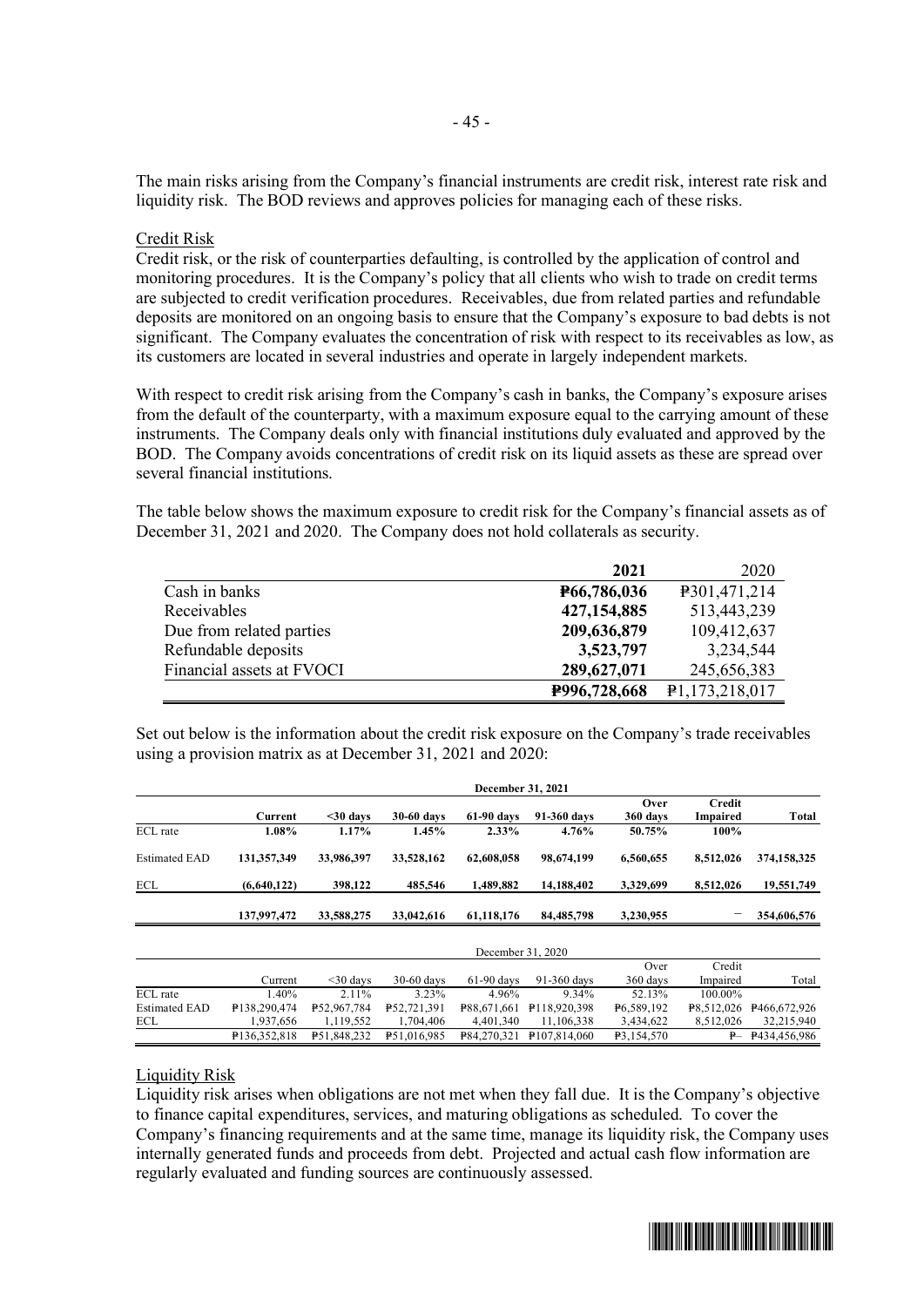The tables below summarize the maturity profile of the Company's financial liabilities as at December 31, 2021 and 2020 based on contractual undiscounted payments:

|                                    | 2021                        |                     |                    |              |                             |
|------------------------------------|-----------------------------|---------------------|--------------------|--------------|-----------------------------|
|                                    |                             | Less than           | 3 to 12            | More than    |                             |
|                                    | On demand                   | 3 months            | <b>Months</b>      | 12 months    | <b>Total</b>                |
| <b>Other financial liabilities</b> |                             |                     |                    |              |                             |
| Accounts payable and accrued       |                             |                     |                    |              |                             |
| $express*$                         | P <sub>269</sub> , 764, 720 | <b>P68,064,463</b>  | <b>P53,735,101</b> |              | $P - P391,564,284$          |
| Dividends payable                  | 22,276,875                  |                     |                    |              | 22,276,875                  |
| Short-term loans                   |                             |                     |                    |              |                             |
| Principal                          |                             | 131,000,000         |                    |              | 131,000,000                 |
| Interest                           |                             | 895,571             |                    |              | 895,571                     |
| Long-term debt                     |                             |                     |                    |              |                             |
| Principal                          |                             | 16,660,000          | 49,980,000         | 116,760,000  | 183,400,000                 |
| Interest                           | -                           | 3,633,146           | 3,208,895          | 2,307,309    | 9,149,350                   |
| Lease liabilities                  | —                           | 1,914,646           | 5,743,939          | 4,603,913    | 12,262,498                  |
|                                    | ₽                           | <b>P556.387.123</b> | P232,939,702       | P319,405,628 |                             |
|                                    | 10,805,539,015              |                     |                    |              | P <sub>750</sub> , 548, 578 |

*\*Amounts are exclusive of nonfinancial liabilities amounting to P7.5 million as at December 31, 2021.* 

|                              |                          |                           | 2020         |              |              |
|------------------------------|--------------------------|---------------------------|--------------|--------------|--------------|
|                              |                          | Less than                 | 3 to 12      | More than    |              |
|                              | On demand                | 3 months                  | Months       | 12 months    | Total        |
| Other financial liabilities  |                          |                           |              |              |              |
| Accounts payable and accrued |                          |                           |              |              |              |
| $express*$                   | P <sub>116.608.868</sub> | P <sub>162</sub> ,846,876 | P64.836.794  | ₽            | P344,292,538 |
| Dividends payable            | 7,957,092                |                           |              |              | 7,957,092    |
| Short-term loans             |                          |                           |              |              |              |
| Principal                    |                          | 144,500,000               |              |              | 144,500,000  |
| Interest                     | $\overline{\phantom{0}}$ | 8.412.828                 |              |              | 8,412,828    |
| Long-term debt               |                          |                           |              |              |              |
| Principal                    |                          | 16,660,000                | 49,980,000   | 183,400,000  | 250,040,000  |
| Interest                     |                          | 3,633,146                 | 3,208,895    | 3,624,190    | 10,466,231   |
| Lease liabilities            |                          | 1,799,593                 | 5,454,973    | 11,017,525   | 18,272,091   |
|                              | P <sub>124,565,960</sub> | P337,852,443              | P123,480,662 | P198,041,715 | P783,940,780 |

*\*Amounts are exclusive of nonfinancial liabilities amounting to P6.5 million as at December 31, 2020.* 

The maturity group of financial liabilities was based on the remaining period from the end of the reporting period to the contractual maturity date. When a counter party has a choice when the amount is paid, the liability is allocated to the earliest period in which the Company is required to pay.

The Company's financial assets (consisting of cash, receivables and due from related parties) which are available to settle maturing obligations amounted to  $P704.7$  million and P934.1 million as at December 31, 2021 and 2020, respectively.

#### Interest Rate Risk

Interest rate risk is the risk that the fair value or future cash flows of a financial instrument will fluctuate because of changes in market interest rates. The Company's exposure to market risk for changes in interest rates relates primarily to its loans payable with floating interest rates.

The following table demonstrates the sensitivity of the Company's income before income tax (through the impact on floating rate borrowings) in 2021 to a reasonably possible change in interest rates, with all other variables held constant. There is no impact on the Company's equity other than those already affecting the net income.

| Drawdown date | EIR   | Increase by $1\%$ | Decrease by 1\%     |
|---------------|-------|-------------------|---------------------|
| July 2017     | 3.55% | (P23, 304, 563)   | $($ P $16,070,698)$ |
| August 2017   | 3.58% | (27,906,227)      | (31, 533, 355)      |

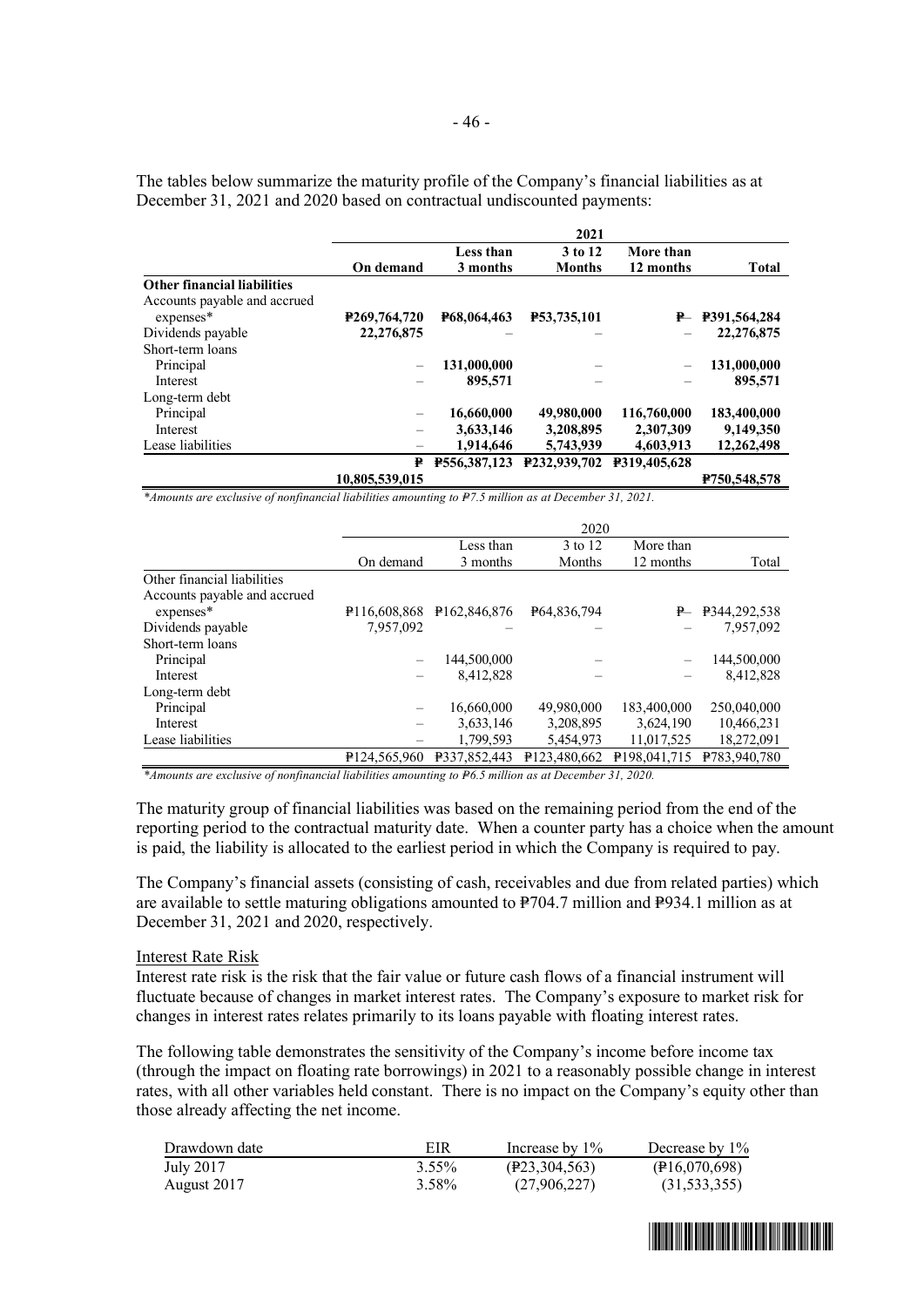| Drawdown date | EIR      | Increase by $1\%$ | Decrease by 1%  |
|---------------|----------|-------------------|-----------------|
| October 2017  | $3.63\%$ | (P28,999,801)     | (P23, 374, 706) |
| December 2017 | $3.52\%$ | (21, 130, 646)    | (23,870,182)    |
| January 2018  | $3.60\%$ | (23,942,440)      | (29,095,936)    |
| April 2018    | $3.62\%$ | (32, 831, 481)    | (33, 446, 723)  |

#### Capital Management

The Company's capital structure pertains to the mix of long-term sources of funds. When the Company expands, it needs capital, and that capital can come from debt or equity.

The primary objective of the Company's capital management is to ensure that it maintains healthy capital ratios and strong credit ratings while viably supporting its business to maximize shareholder value.

The following table summarized the Company's capital structure as at December 31:

|                            | 2021                        | 2020                        |
|----------------------------|-----------------------------|-----------------------------|
| Capital stock              | P402,803,777                | P402,803,777                |
| Additional paid-in capital | 79,354                      | 79,354                      |
| Retained earnings          | 681,020,679                 | 651,078,580                 |
| Treasury shares - at cost  | (120, 787)                  | (120, 787)                  |
|                            | P <sub>1</sub> ,083,783,023 | P <sub>1</sub> ,053,840,924 |

The Company's approach focuses on efficiently allocating internally generated cash for operational requirements and investments to grow the existing business. Shortages if any and acquisitions or investments in new business are funded by the incurrence of additional debt largely capped by existing loan covenants on financial ratios.

All financial ratios are within the required limits in 2021 and 2020 as follows:

| <b>Financial Ratios</b> | Required                      | 2021   | 2020   |
|-------------------------|-------------------------------|--------|--------|
| Loan Agreement          |                               |        |        |
| Debt to equity          | Not allowed to exceed 2:1     | 0.59:1 | 0.68:1 |
| Current ratio           | Not allowed to fall below 1:1 | 1.20:1 | 1.32:1 |

### 24. **Note to Parent Company Statement of Cash Flows**

The movements of the Company's liabilities arising from financing activities in the 2021 and 2020 parent company statements of cash flows follow:

|                               |                          |                   |                             | Interest           |               | December 31,             |
|-------------------------------|--------------------------|-------------------|-----------------------------|--------------------|---------------|--------------------------|
|                               | <b>January 1, 2021</b>   | <b>Cash flows</b> | <b>Additions</b>            | expense            | <b>Others</b> | 2021                     |
| <b>Short-term loans</b>       | P <sub>144,500,000</sub> | (F13,500,000)     | ₽—                          | ₽—                 | ₽—            | P <sub>131,000,000</sub> |
| Long term debt                | 249,319,330              | (66,640,000)      | $\overline{\phantom{0}}$    | 232,181            | -             | 182,911,511              |
| Accrued (prepaid) interest    | 1,367,586                | (11,748,935)      | $\overline{\phantom{0}}$    | 11,781,400         | -             | 1,400,051                |
| Dividends payable             | 7,957,092                | (106, 343, 604)   | 120,663,387                 |                    | -             | 22,276,875               |
| <b>Lease liabilities</b>      | 16.905.913               | (7,300,427)       | 1.610.676                   | 992.699            | (141.172)     | 12,704,947               |
| <b>Total liabilities from</b> |                          |                   |                             |                    |               |                          |
| financing activities          | P420.049.921             | (F205, 532, 966)  | P <sub>122</sub> , 274, 063 | <b>P13.006.280</b> | (P141,172)    | P350,293,384             |

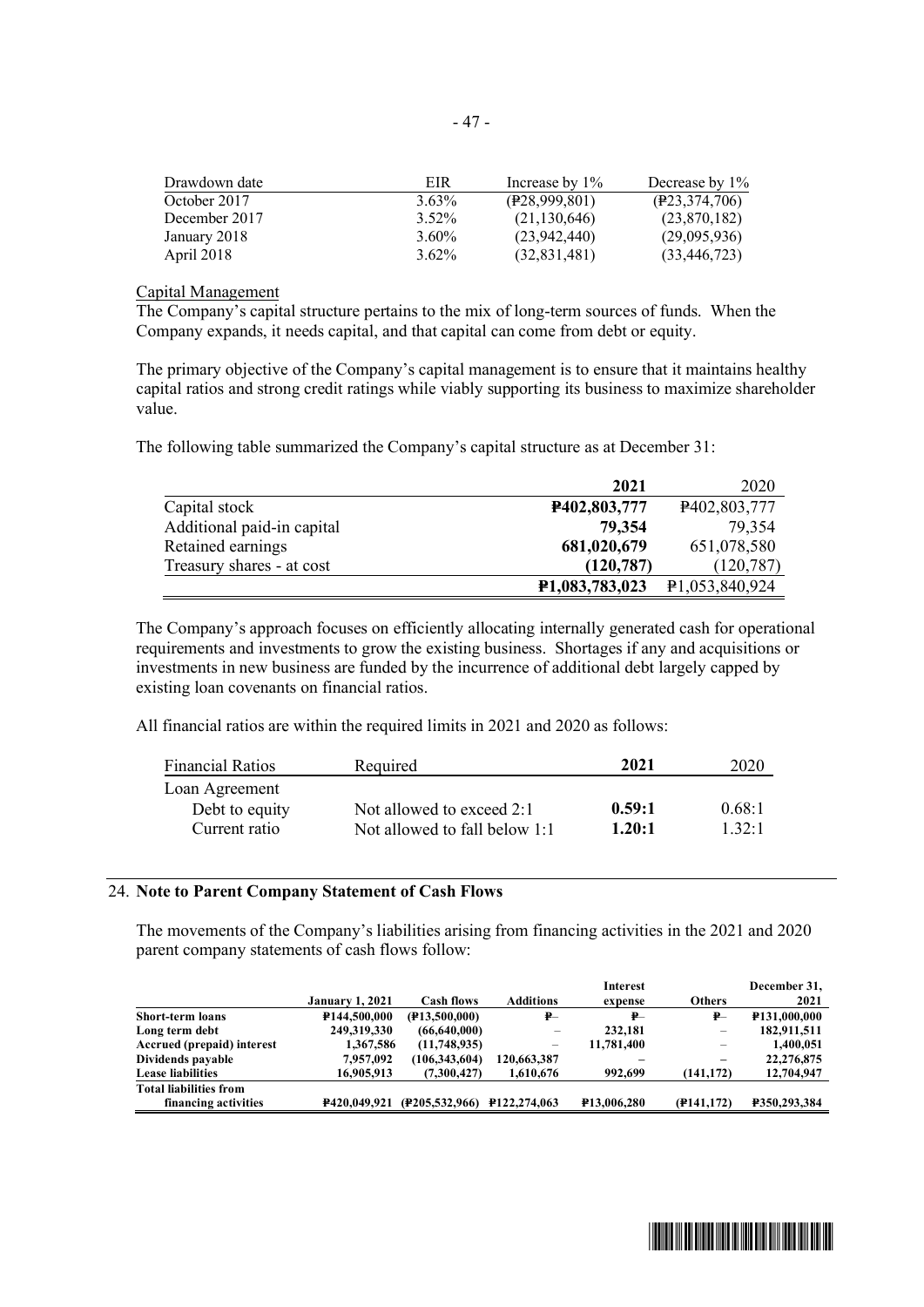|                                                | January 1, 2020          | Cash flows      | <b>Additions</b>       | Interest<br>expense        | Others     | December 31.<br>2020     |
|------------------------------------------------|--------------------------|-----------------|------------------------|----------------------------|------------|--------------------------|
| Short-term loans                               | P <sub>117,000,000</sub> | P27,500,000     | ₽—                     | ₽—                         | ₽–         | P <sub>144,500,000</sub> |
| Long term debt                                 | 315,555,052              | (66, 640, 000)  |                        | 404,278                    |            | 249,319,330              |
| Accrued (prepaid) interest                     | (124, 655)               | (17,012,540)    |                        | 18,504,781                 |            | 1,367,586                |
| Dividends payable                              | 8,254,044                | (296,952)       |                        |                            |            | 7,957,092                |
| Lease liabilities                              | 18,179,544               | (6,891,641)     | 4.823.150              | 1,383,551                  | (588.691)  | 16,905,913               |
| Total liabilities from<br>financing activities | P458,863,985             | (F63, 341, 133) | P <sub>4.823.150</sub> | P <sub>20</sub> , 292, 610 | (F588.691) | P420.049.921             |

#### 25. **Offsetting of Financial Instruments**

The Company offsets its receivable and payable to its affiliates as the Company intends to settle on a net basis, or to realize the asset and settle the liability simultaneously (see Note 14). The gross amounts of the due from and due to its affiliates and the amounts disclosed in the parent company statement of financial position as at December 31 are as follows:

|                                                                                                                                                 | 2021                      |                               |                                 |                           |  |
|-------------------------------------------------------------------------------------------------------------------------------------------------|---------------------------|-------------------------------|---------------------------------|---------------------------|--|
|                                                                                                                                                 | <b>Gross amounts</b>      | Amounts offset <sup>(a)</sup> | Reported amounts <sup>(b)</sup> | Net exposure              |  |
| Due from related affiliates $(c)$                                                                                                               | <b>P253,680,008</b>       | P44,043,129                   | P <sub>209</sub> , 636, 879     | P209,636,879              |  |
| Due to related affiliates $(d)$                                                                                                                 | 44,043,129                | 44,043,129                    |                                 |                           |  |
| (a) Amounts offset under PAS 32                                                                                                                 |                           |                               |                                 |                           |  |
| (b) Reported amounts in the parent company statement of financial position<br>(c) Total advances in Note 14<br>(d) Advances from CBC in Note 14 |                           |                               |                                 |                           |  |
|                                                                                                                                                 |                           |                               | 2020                            |                           |  |
|                                                                                                                                                 | Gross amounts             | Amounts offset $(a)$          | Reported amounts $(b)$          | Net exposure              |  |
| Due from related affiliates $(c)$                                                                                                               | P <sub>139</sub> ,651,286 | P30,238,649                   | P <sub>109</sub> ,412,637       | P <sub>109</sub> .412.637 |  |
| Due to related affiliates (d)                                                                                                                   | 30.238,649                | 30.238,649                    |                                 |                           |  |
| (a) Amounts offset under PAS 32                                                                                                                 |                           |                               |                                 |                           |  |

*(b) Reported amounts in the parent company statement of financial position*

*(c) Total advances in Note 14*

*(d) Advances from CBC in Note 14*

#### 26. **Fair Value Measurement**

As at December 31, 2021 and 2020, the carrying values of financial assets and liabilities are equal to their estimated fair values.

The following methods and assumptions were used to estimate the fair value of each class of financial instrument for which it is practicable to estimate such value:

*Financial assets at FVOCI*

#### Unquoted Shares of Stock

The Company valued its investment in unquoted shares of stocks in PIC and EHC using adjusted net asset value approach which considers the fair value of the underlying assets and liabilities of the investee companies. Significant unobservable inputs categorized under Level 3, used under this approach include discounts on lack of control (DLOC) and discounts on lack of marketability (DLOM) within the range of 20% to 30%. The underlying assets primarily consist of investments in quoted and unquoted shares and land.

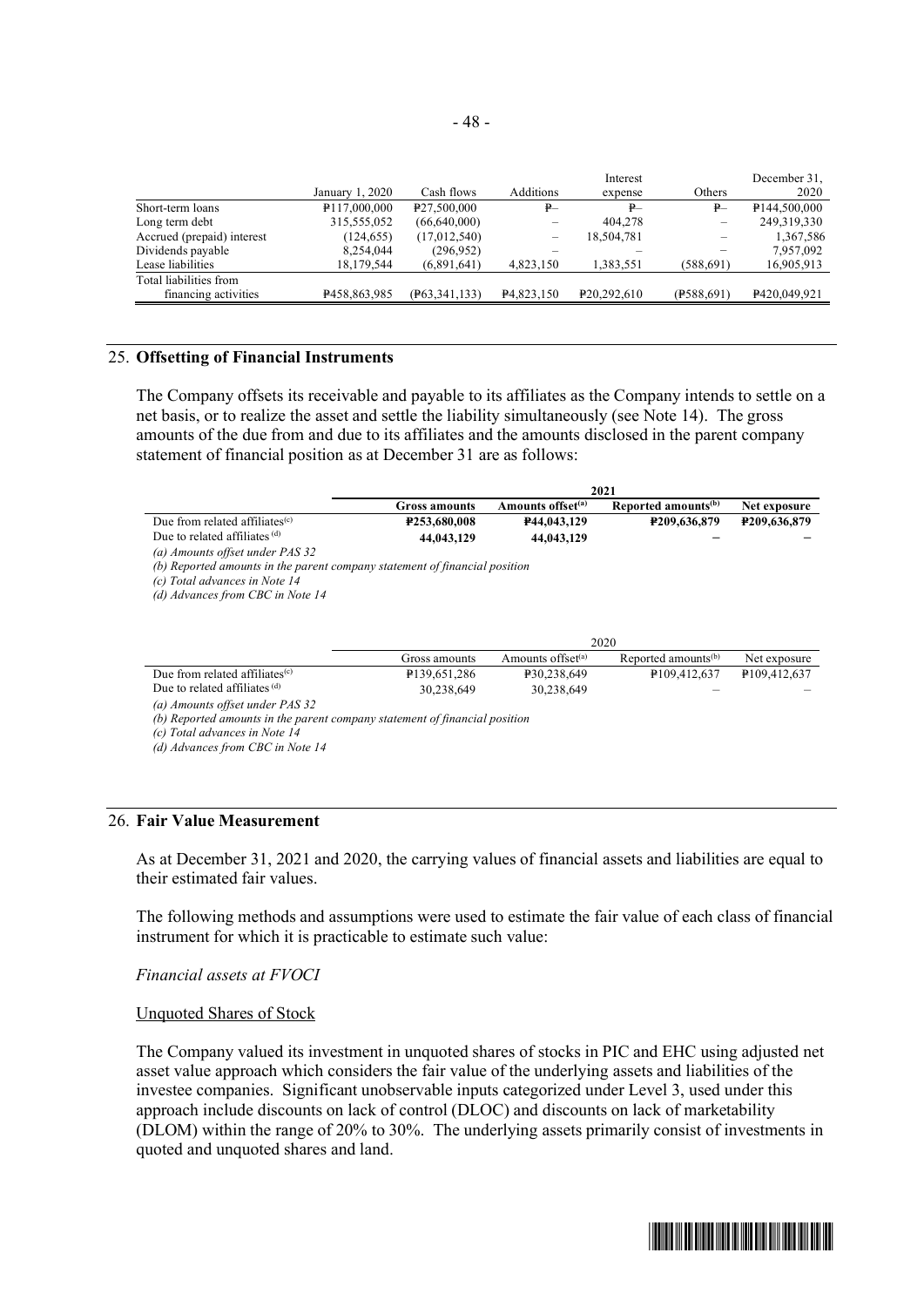The Company determined the fair value of the underlying investments in unquoted shares using the discounted cash flows approach. Significant unobservable inputs used under this approach include use of valuation inputs such as discount rates ranging from 8.0% to 12.3%, revenue growth rate and long-term growth rate of 5.0%. These are categorized under Level 3. Changes in the said valuation inputs are significant at PIC and EHC level but no longer have a significant effect in the fair value determination at investment level.

On the other hand, the valuation of the land requires the assistance of external appraisers whose calculations also depend on certain assumptions, such as sales and listing of comparable properties registered within the vicinity and adjustments to sales price based on internal and external factors, including any impact associated with coronavirus pandemic. The significant unobservable input of price per square meter ranges from  $P96,000$  to  $P120,000$  in 2021 and  $P1,100$  to  $P25,000$  in 2020. These are categorized under Level 3.

The assumptions to which the outcome of the valuation is most sensitive is the DLOC, DLOM and sales listing of comparable properties. The sensitivity analysis below has been determined based on the reasonably possible change of each significant unobservable input on the fair value of the unquoted investments as at December 31, 2021 assuming all other assumptions were held constant:

|                                      |            | Increase                  |
|--------------------------------------|------------|---------------------------|
|                                      |            | (Decrease)                |
|                                      |            | Increase in Fair Value of |
| Significant unobservable input       | (Decrease) | Investment                |
| Revenue growth rate                  | (2%)       | (F33,070,490)             |
| Long-term growth rate                | $2\%$      | (24, 933, 890)            |
| Discount on lack of control          | (5%)       | 17,236,640                |
| Discount on lack of marketability    | (5%)       | 17,532,599                |
| Sales price of comparable properties | (29%)      | (3,853,850)               |

#### Quoted Shares of Stock

The fair value of the quoted shares of stock as at December 31, 2021 and 2020 is based on quoted market price (Level 1).

*Other financial assets and financial liabilities.* Due to the short-term nature of other financial assets and financial liabilities, the fair value of cash, receivables, due from affiliates, accounts payable and accrued expenses and dividends payable approximate the carrying value as at the financial reporting date.

*Refundable deposits.* The fair value approximates its cost due to uncertain timing of redemption.

*Investment properties.* The carrying value of investment properties amounted to  $P43.2$  million as at December 31, 2021 and 2020. The total fair value of the investment properties, based on the recent appraisal report, amounted  $P162.8$  million for land and  $P79.8$  million for building. The fair values of the properties are based on valuations performed by an accredited independent appraiser as at December 31, 2021. The fair value of the land was obtained by considering sales of similar or substitute properties and related market data and establishes a value estimate by processes involving comparison. The significant unobservable input of price per square meter ranges from P96,000 to P120,000 based on the latest appraisal report. Accordingly, the fair value measurement is categorized under Level 3.

*Loans payable.* The carrying value approximates fair value due to quarterly repricing.

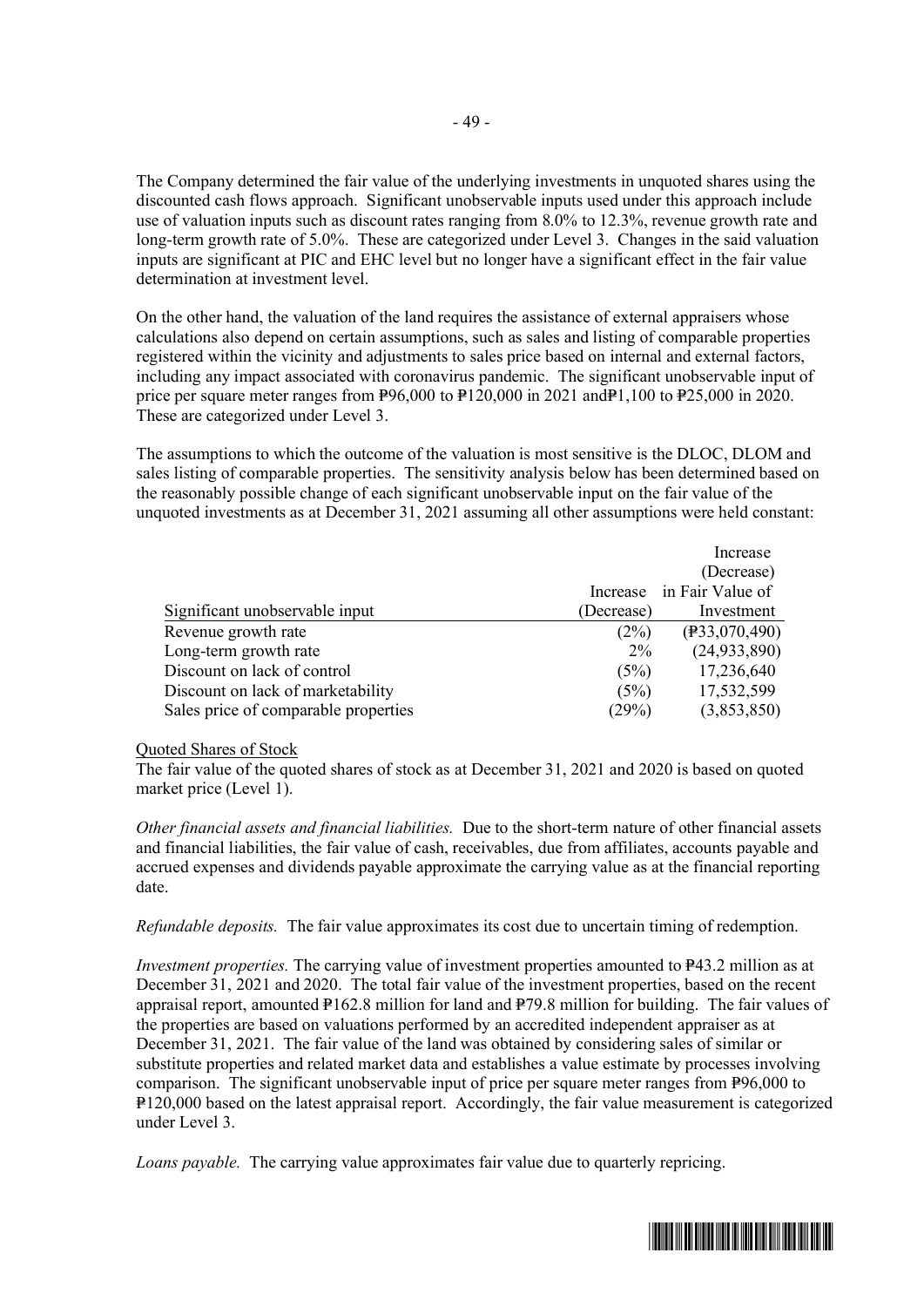*Lease liabilities.* The fair value of the lease liabilities amounted to  $P13.0$  million and  $P17.3$  million as at December 31, 2021 and 2020, respectively. The fair value is estimated to be the present value of the future cash flows discounted using the incremental borrowing rate. Interest rates used for discounting range between 1.01% to 4.19% and 4.8% to 8% as at December 31, 2021 and 2020, respectively.

The following table provides the fair value hierarchy of the Company's assets measured at fair value and those for which fair values are disclosed and the carrying amounts differ from fair value as at December 31, 2021 and 2020:

|                                                                                            |                             | 2021                                            |                                                  |                                                    |  |  |  |
|--------------------------------------------------------------------------------------------|-----------------------------|-------------------------------------------------|--------------------------------------------------|----------------------------------------------------|--|--|--|
|                                                                                            |                             | Fair value measurement using                    |                                                  |                                                    |  |  |  |
|                                                                                            | Total                       | Quoted prices in<br>active markets<br>(Level 1) | Significant<br>observable<br>inputs<br>(Level 2) | Significant<br>unobservable<br>inputs<br>(Level 3) |  |  |  |
| Assets measured at fair value:<br>Financial assets at FVOCI:<br>Unquoted equity securities |                             |                                                 |                                                  |                                                    |  |  |  |
| (see Note 7)                                                                               | P289,377,071                | ₽–                                              | $P-$                                             | P <sub>289</sub> , 377, 071                        |  |  |  |
| Quoted equity securities                                                                   | 250,000                     | 250,000                                         |                                                  |                                                    |  |  |  |
| Land at revalued amount (see Note 9)                                                       | 412,663,500                 |                                                 |                                                  | 412,663,500                                        |  |  |  |
|                                                                                            |                             | 2020                                            |                                                  |                                                    |  |  |  |
|                                                                                            |                             | Fair value measurement using                    |                                                  |                                                    |  |  |  |
|                                                                                            |                             |                                                 | Significant                                      | Significant                                        |  |  |  |
|                                                                                            |                             | Quoted prices in                                | observable                                       | unobservable                                       |  |  |  |
|                                                                                            |                             | active markets                                  | inputs                                           | inputs                                             |  |  |  |
|                                                                                            | Total                       | (Level 1)                                       | (Level 2)                                        | (Level 3)                                          |  |  |  |
| Assets measured at fair value:<br>Financial assets at FVOCI:<br>Unquoted equity securities |                             |                                                 |                                                  |                                                    |  |  |  |
| (see Note 7)                                                                               | P <sub>245</sub> , 456, 383 | $P-$                                            | ₽−                                               | P <sub>245</sub> , 456, 383                        |  |  |  |
| Quoted equity securities                                                                   | 200,000                     | 200,000                                         |                                                  |                                                    |  |  |  |
| Land at revalued amount (see Note 9)                                                       | 399,135,600                 |                                                 |                                                  | 399,135,600                                        |  |  |  |

There were no transfers between the different hierarchy levels in 2021 and 2020.

#### 27. **Earnings per Share (EPS)**

Basic EPS is computed based on the weighted average number of issued and outstanding common shares during each year. Diluted EPS is computed as if the potential common share or instrument that may entitle the holder to common share were exercised as at the beginning of the year. When there are no potential common shares or other instruments that may entitle the holder to common shares, diluted EPS, is the same as the basic EPS.

There are no dilutive financial instruments in 2021 and 2020, hence, diluted EPS is the same as the basic EPS.

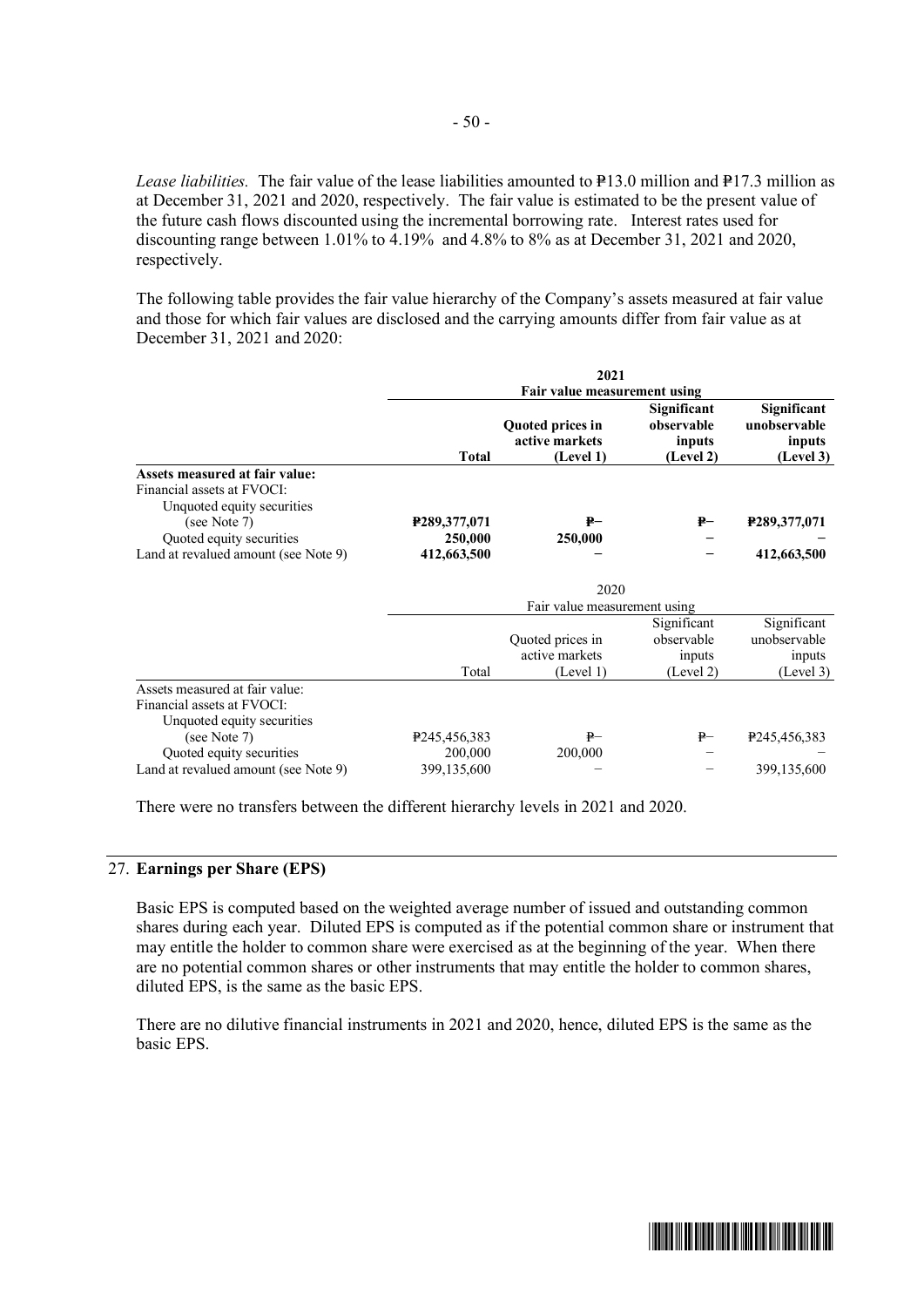The Company's EPS was computed as follows:

|                                                   | 2021                | 2020                        |
|---------------------------------------------------|---------------------|-----------------------------|
| (a) Net income                                    | <b>P150,605,486</b> | P <sub>148</sub> , 459, 978 |
| (b) Weighted average number of shares outstanding | 402,682,990         | 402,682,990                 |
|                                                   |                     |                             |
| Basic/ diluted EPS (a/b)                          | P <sub>0.37</sub>   | P <sub>0.37</sub>           |

#### 28. **Supplementary Information Required Under Revenue Regulations 15-2010**

In compliance with Bureau of Internal Revenue Regulations 15-2010 issued on November 25, 2010, mandating all taxpayers to disclose information on taxes and license fees paid and accrued during the taxable year, summarized below are the taxes paid and accrued by the Company in 2021.

a. Output VAT declared by the Company amounted to  $P135,305,186$  based on receipts of P1,127,543,218. Outstanding net output tax payable amounted to  $P5,283,932$  as at December 31, 2021.

The Company's revenue on which output VAT is declared, is based on collections, hence, may not be the same as the amounts accrued in the parent company statement of comprehensive income.

The total output VAT includes deferred output VAT, hence, may not be the same as the amount of net output tax payable declared in the returns.

b. Movements in input VAT are as follows:

|                                             | Amount         |
|---------------------------------------------|----------------|
| Balance, January 1                          | $\mathbf{P}^-$ |
| Current year payments for capital goods     |                |
| subject to amortization                     | 94,485,369     |
| Total available input VAT during the period | 94,485,369     |
| Claims for tax credit and other adjustments | (94, 485, 369) |
| Balance, December 31                        | ₽–             |

c. Taxes and licenses paid by the Company are as follows:

|                       | Amount                    |
|-----------------------|---------------------------|
| Business permits      | P <sub>4</sub> , 391, 843 |
| Permits and fees      | 3,083,839                 |
| Real property taxes   | 847,172                   |
| Documentary stamp tax | 27,804                    |
| Others                | 511,878                   |
|                       | P8,862,536                |

The Company also accrued P4,323,910 for the deficiency taxes in 2020.

\*SGVFS165794\*

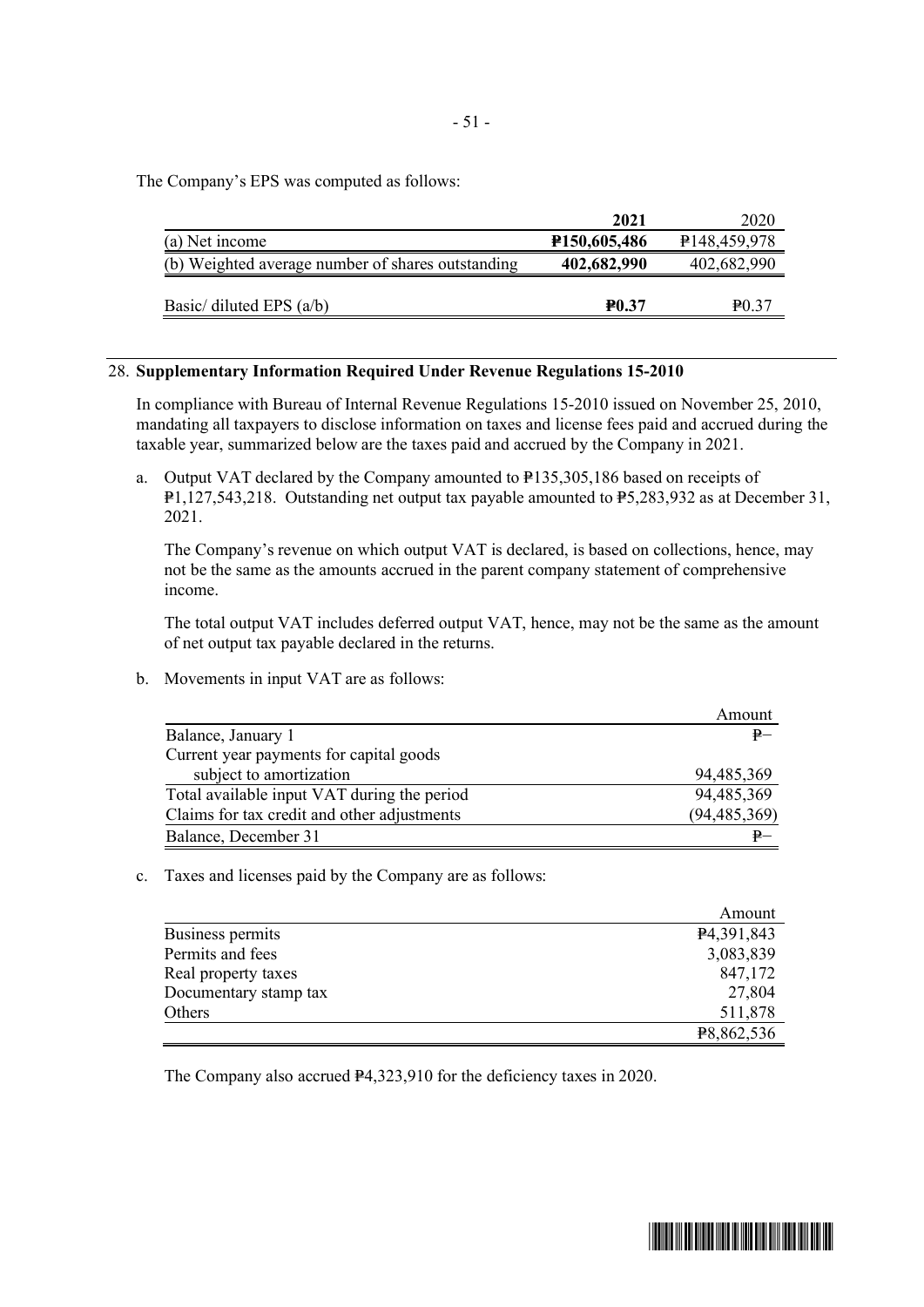d. Withholding taxes paid and accrued by the Company are as follows:

|                                 | Paid        | Accrued                   | Total                    |
|---------------------------------|-------------|---------------------------|--------------------------|
| Expanded withholding tax        | P23,593,855 | P <sub>2</sub> , 165, 464 | P <sub>25</sub> ,759,319 |
| Withholding tax on compensation |             |                           |                          |
| and benefits                    | 10,678,916  | 2,262,102                 | 12,941,018               |
|                                 | P34,272,771 | P <sub>4</sub> 427,566    | P38,700,337              |

e. The Company has no ongoing tax assessments or tax cases as at December 31, 2021.

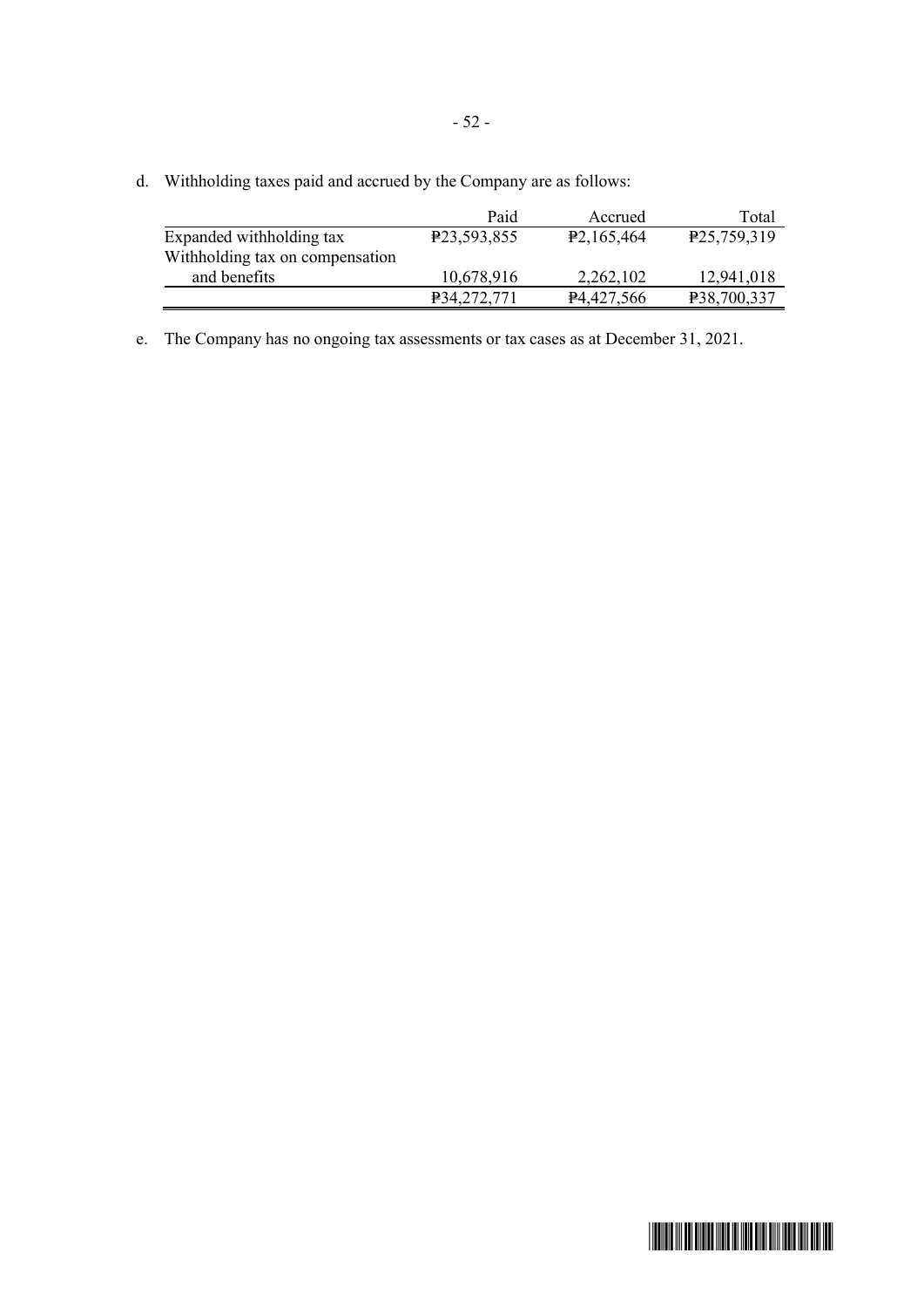

SyCip Gorres Velayo & Co. 6760 Ayala Avenue 1226 Makati City Philippines

 Tel: (632) 8891 0307 Fax: (632) 8819 0872 ey.com/ph

#### **INDEPENDENT AUDITOR'S REPORT ON SUPPLEMENTARY SCHEDULES**

The Stockholders and the Board of Directors Manila Broadcasting Company MBC Building, V. Sotto Street CCP Complex, Pasay City

We have audited in accordance with Philippine Standards on Auditing, the consolidated financial statements of Manila Broadcasting Company as at December 31, 2021 and 2020 and for each of the three years in the period ended December 31, 2021, included in this Form 17-A and have issued our report thereon dated May 16, 2022. Our audits were made for the purpose of forming an opinion on the basic consolidated financial statements taken as a whole. The schedules listed in the Index to the supplementary schedules are the responsibility of the Company's management. These schedules are presented for purposes of complying with Revised Securities Regulation Code Rule 68 and are not part of the basic financial statements. These schedules have been subjected to the auditing procedures applied in the audit of the consolidated financial statements and, in our opinion, fairly state, in all material respects, the information required to be set forth therein in relation to the basic financial statements taken as a whole.

SYCIP GORRES VELAYO & CO.

haria Pelar B. Hunandez

Maria Pilar B. Hernandez Partner CPA Certificate No. 105007 Tax Identification No. 214-318-972 BOA/PRC Reg. No. 0001, August 25, 2021, valid until April 15, 2024 SEC Partner Accreditation No. 105007-SEC (Group A) Valid to cover audit of 2021 to 2025 financial statements of SEC covered institutions SEC Firm Accreditation No. 0001-SEC (Group A) Valid to cover audit of 2021 to 2025 financial statements of SEC covered institutions BIR Accreditation No. 08-001998-116-2022, January 20, 2022, valid until January 19, 2025 PTR No. 8853500, January 3, 2022, Makati City

May 16, 2022